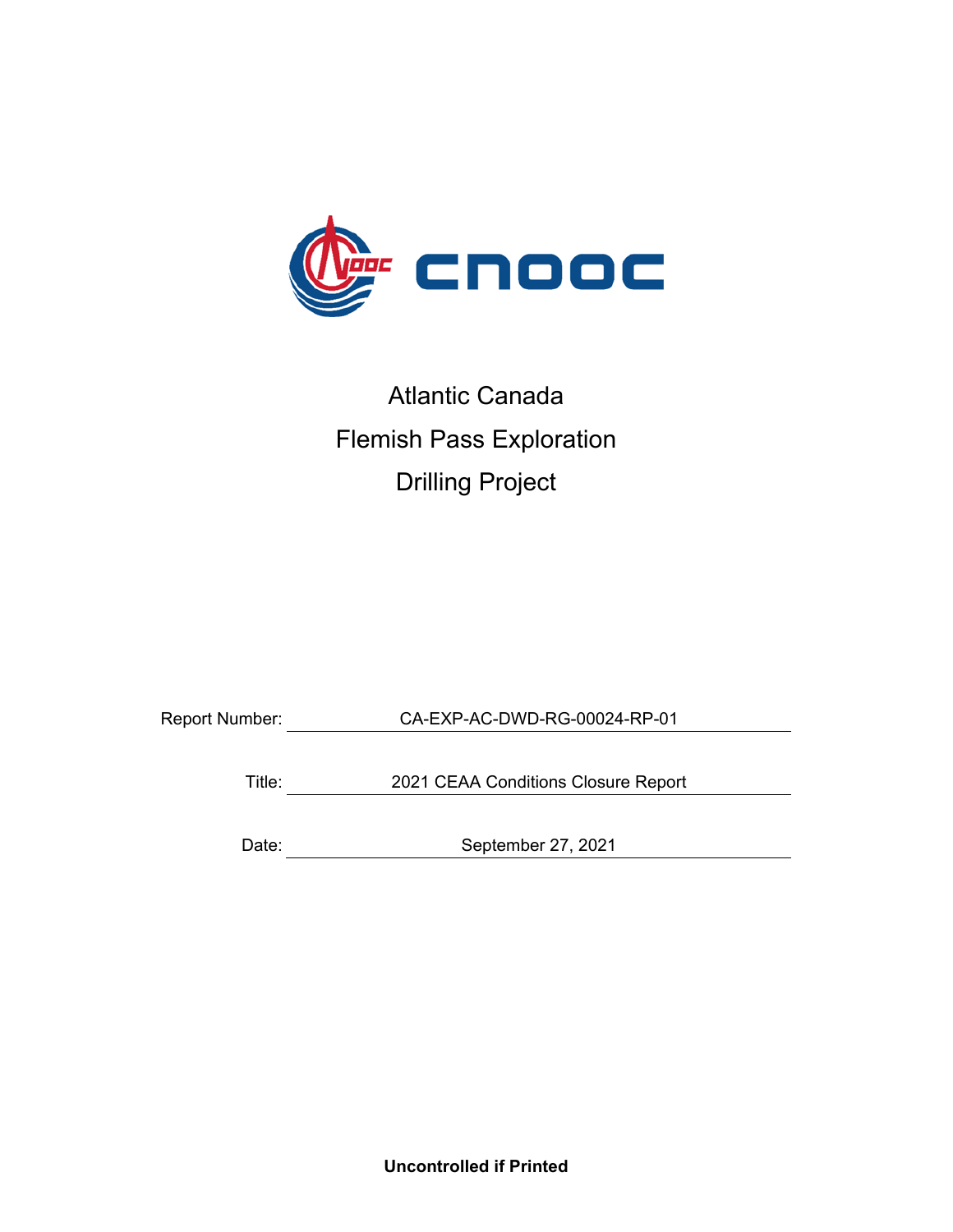

#### **Document Approval Matrix**

| <b>Issue</b> | <b>Date</b> | <b>Reason for</b><br>Change | Author(s)                       | <b>Endorsed by</b>                                             |
|--------------|-------------|-----------------------------|---------------------------------|----------------------------------------------------------------|
| Rev 1        | 27-Sept-    | N/A                         | Mark White,<br><b>HSSE Lead</b> | <b>Todd Hartlaub,</b><br><b>Senior Manager, NA Exploration</b> |
|              | 2021        |                             |                                 |                                                                |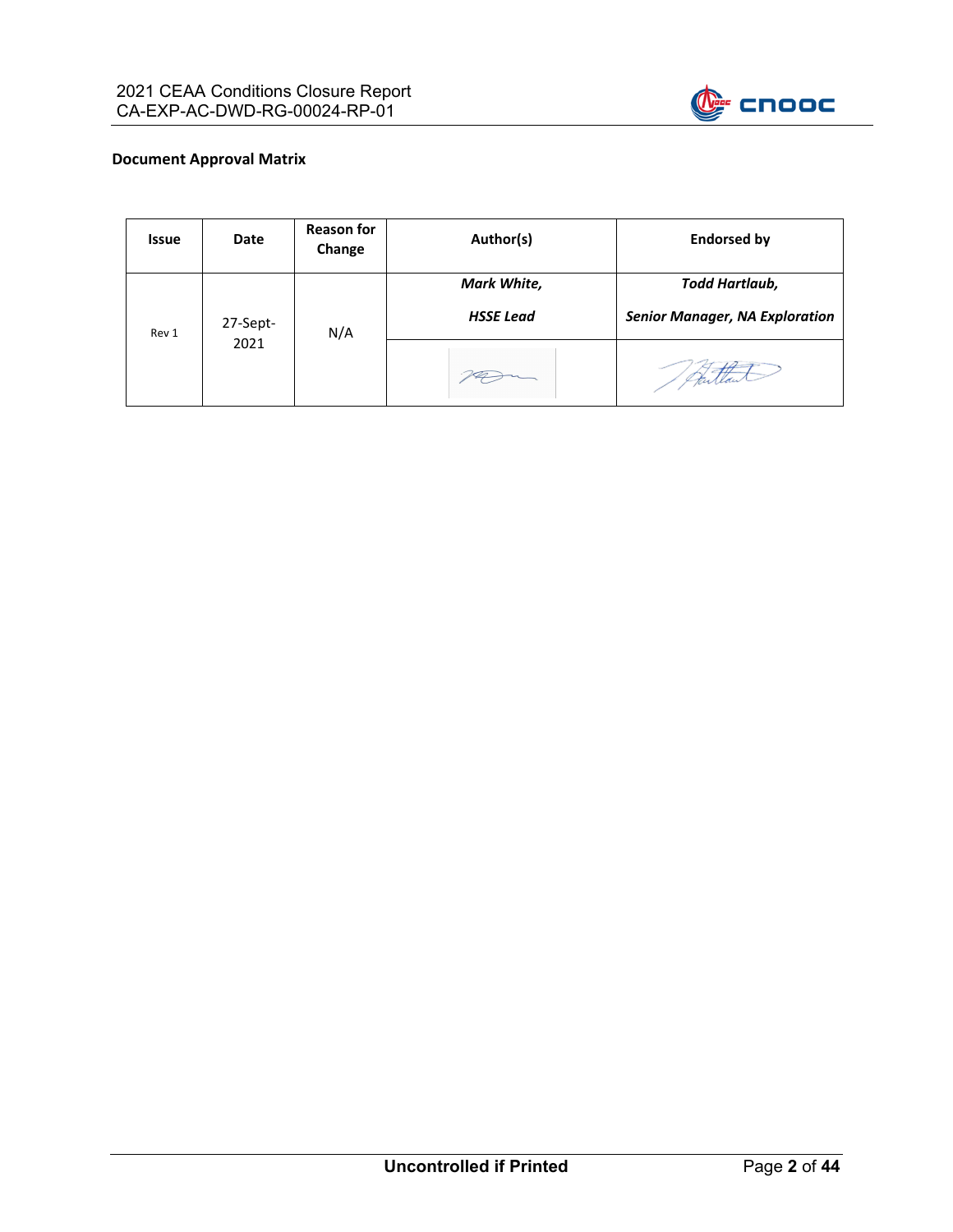

# **Table of Contents**

| 2.1 |       |  |  |
|-----|-------|--|--|
| 2.2 |       |  |  |
| 2.3 |       |  |  |
|     |       |  |  |
|     |       |  |  |
| 4.1 |       |  |  |
| 4.2 |       |  |  |
| 4.3 |       |  |  |
| 4.4 |       |  |  |
|     |       |  |  |
| 5.1 |       |  |  |
| 5.2 |       |  |  |
|     | 5.2.1 |  |  |
|     | 5.2.2 |  |  |
|     | 5.2.3 |  |  |
|     | 5.2.4 |  |  |
| 5.3 |       |  |  |
|     | 5.3.1 |  |  |
|     | 5.3.2 |  |  |
|     | 5.3.3 |  |  |
| 5.4 |       |  |  |
| 5.5 |       |  |  |
|     | 5.5.1 |  |  |
|     | 5.5.2 |  |  |
|     |       |  |  |
|     |       |  |  |
| 7.1 |       |  |  |
| 7.2 |       |  |  |
| 7.3 |       |  |  |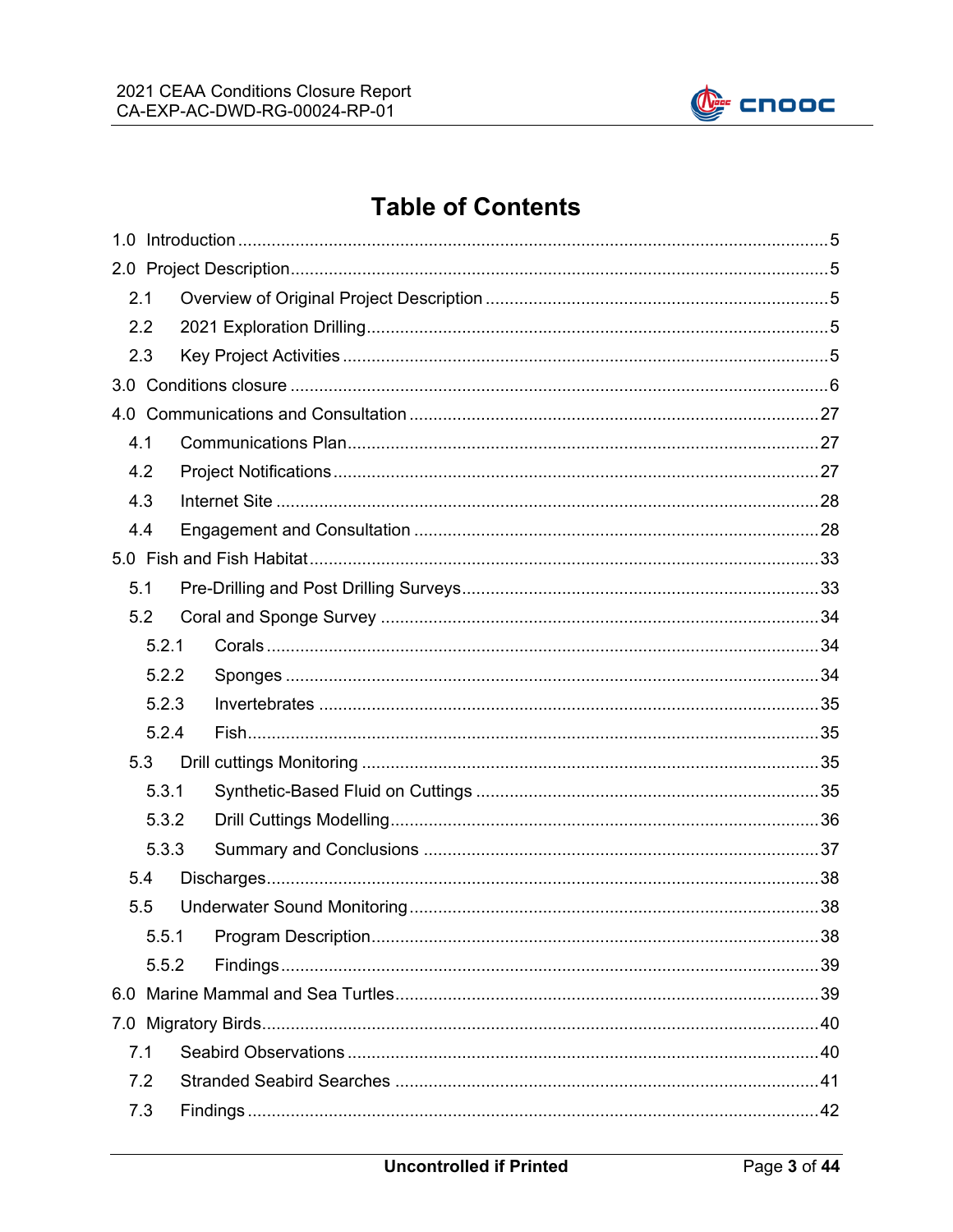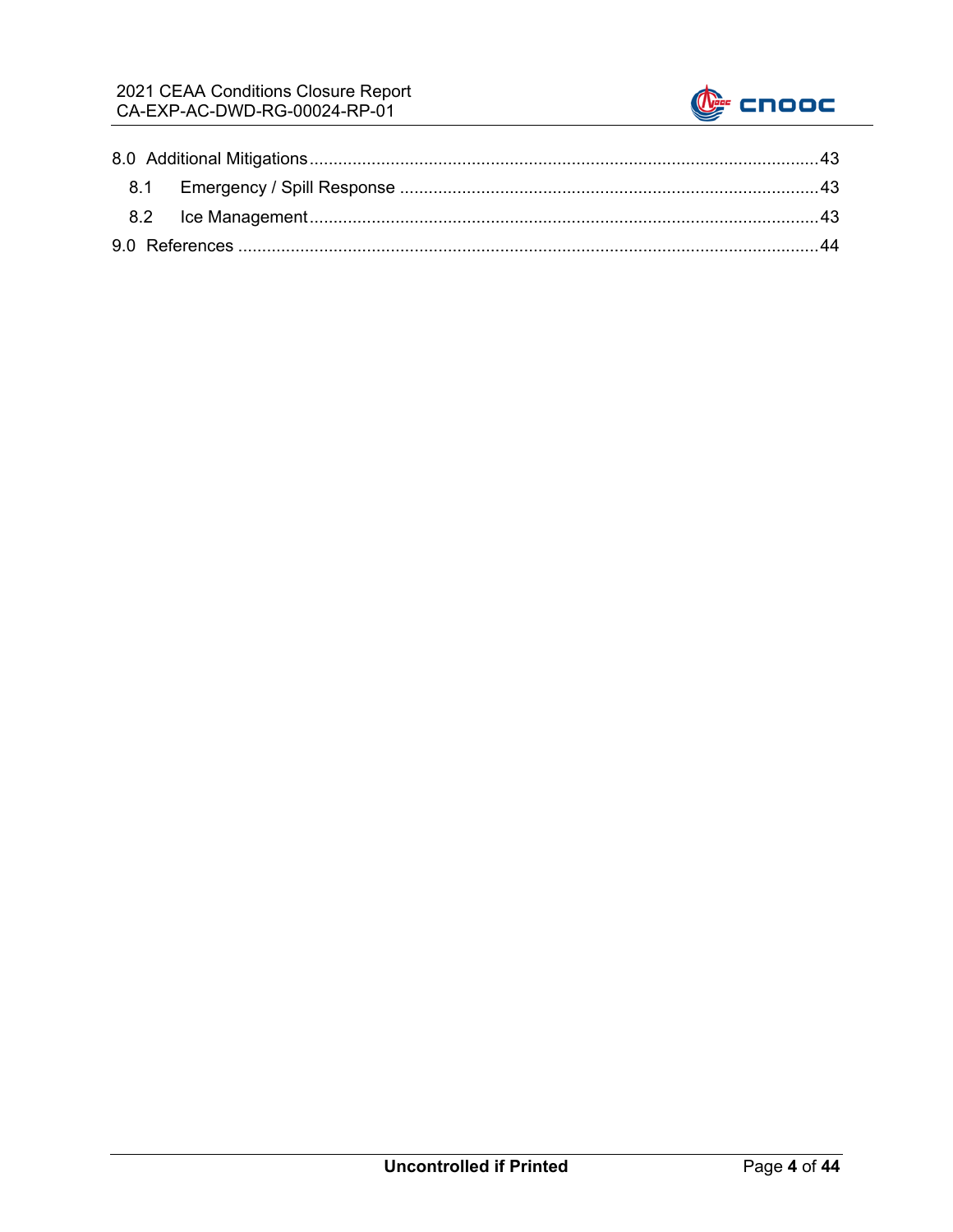

## **1.0 INTRODUCTION**

CNOOC Petroleum North America ULC (CNOOC; formerly known as Nexen Energy ULC) completed an exploration drilling program at Exploration License EL1144 in the Flemish Pass portion of the Canada-Newfoundland and Labrador Offshore Area.

This document is a summary of the activities completed by CNOOC to comply with the conditions set out in the Decision Statement under Section 54 of the Canadian Environmental Assessment Act (CEAA), 2012 (hereafter known as the "Decision Statement") that was issued December 17<sup>th</sup>, 2019.

## **2.0 PROJECT DESCRIPTION**

## **2.1 OVERVIEW OF ORIGINAL PROJECT DESCRIPTION**

The Environmental Impact Statement (EIS), filed by CNOOC (Formerly Nexen Energy ULC) in 2018, included planned offshore exploration drilling activities over the Project Area (Figure 1) during the 2018-2028 period. The Project includes exploration drilling within EL1144/EL1150, possible appraisal (delineation) drilling in the event of a hydrocarbon discovery, VSP, well testing, eventual well abandonment or suspension activities, and associated supply and service activities (Section 2.5 of the EIS). The Project was planned to involve the drilling of up to 10 wells within the two ELs that comprise the Project Area over its temporal duration.

#### **2.2 2021 EXPLORATION DRILLING**

CNOOC drilled a single exploration well in 2021, Pelles A-71. The Pelles prospect is located on EL1144 in approximately 1160 m water depth. Drilling activities were conducted utilizing the Stena Forth, a harsh environment drill ship under the C-NLOPB Operations Authorization (OA) number: 32020-020-0A01.

## **2.3 KEY PROJECT ACTIVITIES**

Key Project activities that were completed during the Pelles A-71 campaign are listed in Table 1 below.

| Date             | <b>Activity</b>                                                                                                |
|------------------|----------------------------------------------------------------------------------------------------------------|
| <b>July 2019</b> | Coral and sponge survey conducted at the Pelles A-71 location                                                  |
| December 2019    | CEAA Decision Statement issued for the CNOOC International<br><b>Flemish Pass Exploration Drilling Project</b> |
| April 2021       | C-NLOPB issues Operations Authorization for Pre-Lay Activities                                                 |
| April 2021       | C-NLOPB issues Operations Authorization and Approval to Drill Well<br>(ADW) for Drilling Activities            |
| April 2021       | Commencement of Drilling Operations at Pelles A-71 location                                                    |

| Table 1. |  |  |  | <b>Summary of Key Project Activities</b> |
|----------|--|--|--|------------------------------------------|
|----------|--|--|--|------------------------------------------|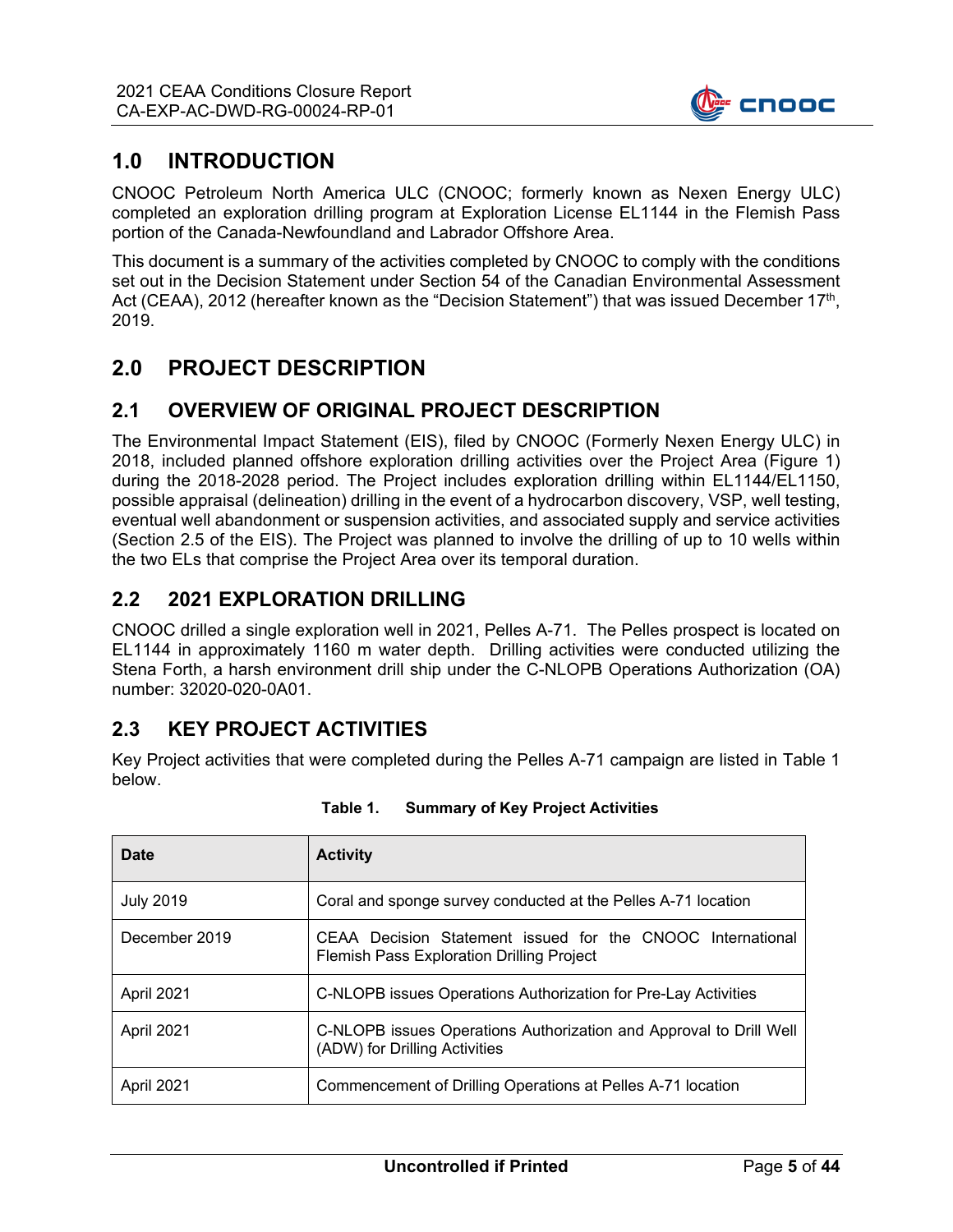

| May 2021         | Blow Out Preventer (BOP) and Marine Riser Deployment                                                                                            |
|------------------|-------------------------------------------------------------------------------------------------------------------------------------------------|
| June 2021        | Marine Mammal Observer (MMO) and Passive Accoustic Monitoring<br>(PAM) technicians deployed for Vertical Seismic Profiling (VSP)<br>operations. |
| June 2021        | <b>BOP and Marine Riser Recovery</b>                                                                                                            |
| <b>July 2021</b> | Pelles A-71 Well Abandonment and Wellhead Removal                                                                                               |
| August 2021      | Follow up program seabed survey completed at the Pelles A-71 well<br>location                                                                   |

# **3.0 CONDITIONS CLOSURE**

The following table has been generated in accordance with Condition 2.8.1 of the Decision Statement which requires a listing of the activities undertaken by CNOOC to comply with each of the statements of the Decision Statement.

| Category                     | <b>Condition</b> | <b>Conditions Reference#</b>                                                                                                                                                                                                                                                                                                                                                                                                                                                                                                                                                                                                                                          | <b>Proponent Response</b>                                                                                                                                                                                                                                                                                                                                               | Report<br><b>Sections</b> |
|------------------------------|------------------|-----------------------------------------------------------------------------------------------------------------------------------------------------------------------------------------------------------------------------------------------------------------------------------------------------------------------------------------------------------------------------------------------------------------------------------------------------------------------------------------------------------------------------------------------------------------------------------------------------------------------------------------------------------------------|-------------------------------------------------------------------------------------------------------------------------------------------------------------------------------------------------------------------------------------------------------------------------------------------------------------------------------------------------------------------------|---------------------------|
| General<br><b>Conditions</b> | 2.1              | The Proponent shall ensure that its actions in<br>meeting the conditions set out in this Decision<br>Statement during all phases of the Designated<br>Project are considered in a careful and<br>precautionary manner, promote sustainable<br>development, are informed by the best<br>information and knowledge available at the<br>time the Proponent takes action, including<br>community and Indigenous traditional<br>knowledge, are based on methods and models<br>that are recognized by standard-setting<br>bodies, are undertaken by qualified<br>individuals, and have applied the best available<br>economically and technically feasible<br>technologies. | All CNOOC project actions to meet<br>the conditions set out in the<br><b>Decision Statement were</b><br>conducted in a careful and<br>precautionary manner using the<br>best available, technically feasible<br>technologies. CNOOC considered<br>Indigenous and stakeholder<br>knowledge and feedback<br>throughout all phases of the<br>exploration drilling project. | <b>ALL</b>                |
|                              | 2.2              | The Proponent shall carry out the Designated<br>Project as defined in 1.9 of the Decision<br>Statement.                                                                                                                                                                                                                                                                                                                                                                                                                                                                                                                                                               | CNOOC carried out the designated<br>project as defined in 1.9 of the<br>Decision Statement.                                                                                                                                                                                                                                                                             | <b>ALL</b>                |

#### **Table 2. CEAA Decision Statement Conditions Closure**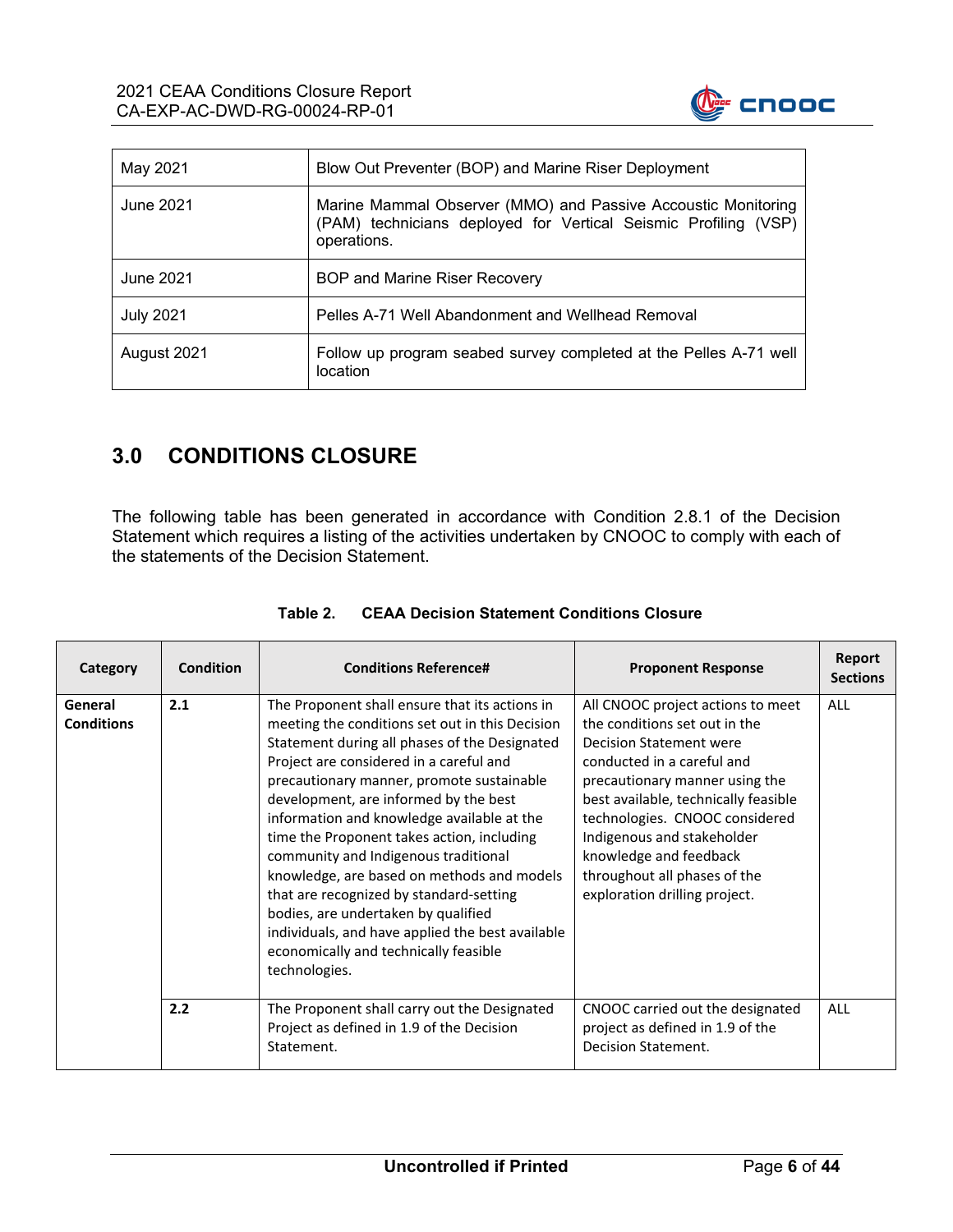

| <b>Consultation</b> | 2.3 | The Proponent shall, where consultation is a<br>requirement of a condition set out in this<br><b>Decision Statement:</b><br>2.3.1 provide a written notice of the<br>opportunity for the party or parties being<br>consulted to present their views and<br>information on the subject of the consultation;<br>2.3.2 provide sufficient information on the<br>scope and the subject matter of the<br>consultation in a period of time that allows the<br>party or parties being consulted, to prepare<br>their views and information;<br>2.3.3 undertake an impartial consideration of<br>all views and information presented by the<br>party or parties being consulted on the subject<br>matter of the consultation; and<br>2.3.4 advise in a timely manner the party or<br>parties being consulted on how the views and<br>information received have been considered by<br>the Proponent. | Where consultation is required as a<br>condition set out in the decisions<br>statement, CNOOC conducted<br>engagement with all parties in<br>accordance to the requirements of<br>2.3.1 to 2.3.4. A summary of<br>CNOOC consultation can be found<br>in Section 4.4 of this report. | 4.4 |
|---------------------|-----|---------------------------------------------------------------------------------------------------------------------------------------------------------------------------------------------------------------------------------------------------------------------------------------------------------------------------------------------------------------------------------------------------------------------------------------------------------------------------------------------------------------------------------------------------------------------------------------------------------------------------------------------------------------------------------------------------------------------------------------------------------------------------------------------------------------------------------------------------------------------------------------------|-------------------------------------------------------------------------------------------------------------------------------------------------------------------------------------------------------------------------------------------------------------------------------------|-----|
|                     | 2.4 | The Proponent shall, where consultation with<br>Indigenous groups is a requirement of a<br>condition set out in this Decision Statement,<br>communicate with each Indigenous group with<br>respect to the manner by which to satisfy the<br>consultation requirements referred to in<br>condition 2.3, including methods of<br>notification, the type of information and the<br>period of time to be provided when seeking<br>input, the process to be used by the Proponent<br>to undertake impartial consideration of all<br>views and information presented on the<br>subject of the consultation, the period of time<br>to advise Indigenous groups of how their views<br>and information were considered by the<br>Proponent and the means by which Indigenous<br>groups will be advised.                                                                                              | Where consultation with<br>Indigenous groups is a requirement<br>of the decision statement, CNOOC<br>followed the consultation methods<br>as described in section 2.3 and 2.4.                                                                                                      | 4.4 |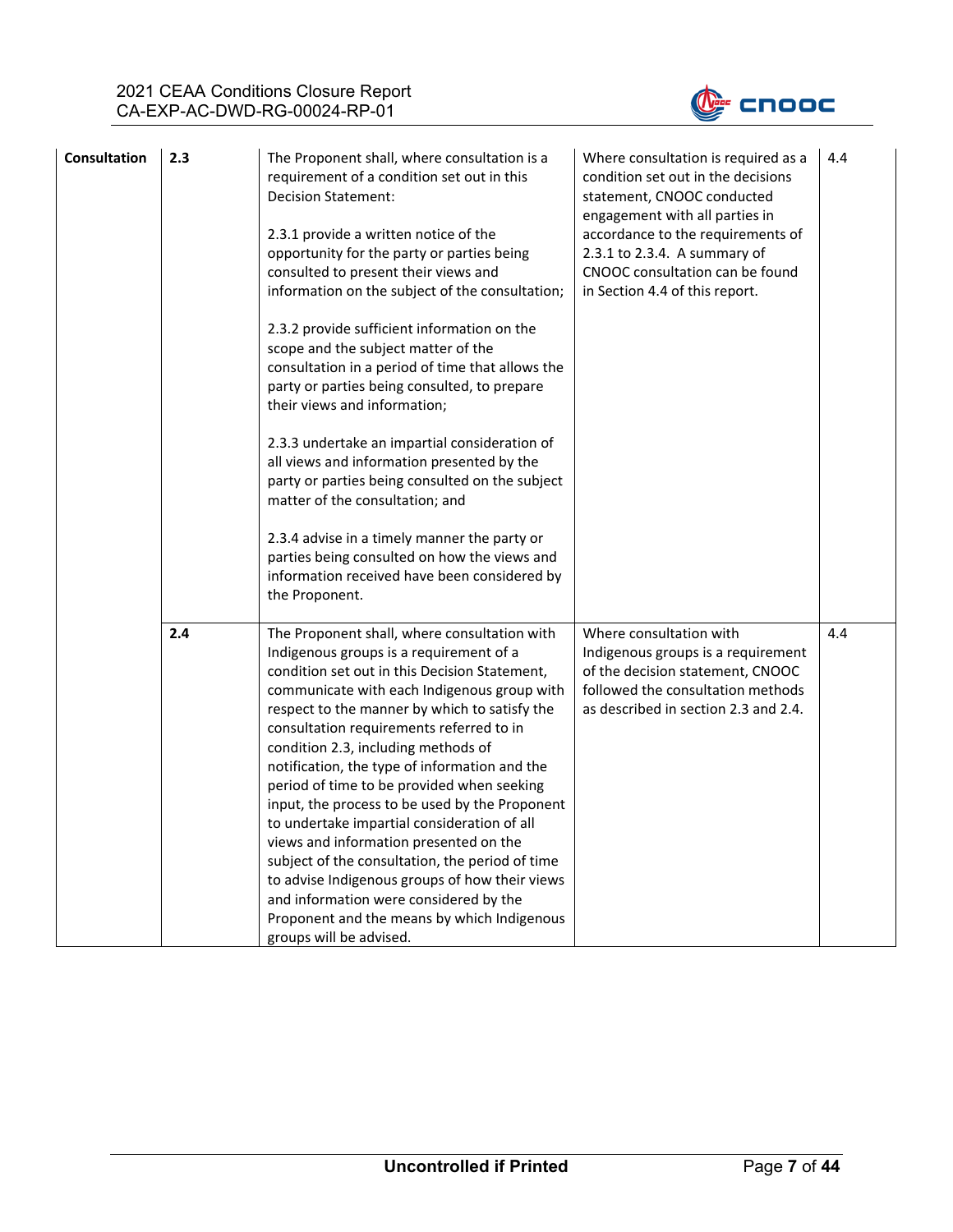

| Follow-up<br>and Adaptive<br><b>Management</b> | 2.5 | The Proponent shall, where a follow-up<br>program is a requirement of a condition set<br>out in this Decision Statement, determine the<br>following information, for each follow-up<br>program:<br>2.5.1 the methodology, location, frequency,<br>timing and duration of monitoring associated<br>with the follow-up program as necessary to<br>verify the accuracy of the environmental<br>assessment predictions as they pertain to the<br>particular condition and to determine the<br>effectiveness of any mitigation measure(s);<br>2.5.2 the scope, content and frequency of<br>reporting of the results of the follow-up<br>program;<br>2.5.3 the levels of environmental change<br>relative to baseline conditions and predicted<br>effects as described in the Environmental<br>Impact Statement, that would require the<br>Proponent to implement modified or<br>additional mitigation measure(s), including<br>instances where the Proponent may be<br>required to stop Designated Project activities;<br>and<br>2.5.4 the technically and economically feasible<br>mitigation measures to be implemented by the<br>Proponent if monitoring conducted as part of<br>the follow-up program shows that the levels of<br>environmental change have reached or<br>exceeded the limits referred to in condition<br>2.5.3. | Where a follow-up program is a<br>requirement of a condition set out<br>in this decision statement, CNOOC<br>submitted a follow up program that<br>incorporated the information<br>described in 2.5.1 - 2.5.4. All plans<br>were reviewed by the C-NLOPB and<br>other identified stakeholders prior<br>to implementation. | 5.1, 5.2,<br>5.3, 5.5,<br>6.0, 7.0 |
|------------------------------------------------|-----|---------------------------------------------------------------------------------------------------------------------------------------------------------------------------------------------------------------------------------------------------------------------------------------------------------------------------------------------------------------------------------------------------------------------------------------------------------------------------------------------------------------------------------------------------------------------------------------------------------------------------------------------------------------------------------------------------------------------------------------------------------------------------------------------------------------------------------------------------------------------------------------------------------------------------------------------------------------------------------------------------------------------------------------------------------------------------------------------------------------------------------------------------------------------------------------------------------------------------------------------------------------------------------------------------------------------------------|---------------------------------------------------------------------------------------------------------------------------------------------------------------------------------------------------------------------------------------------------------------------------------------------------------------------------|------------------------------------|
|                                                | 2.6 | The Proponent shall submit the information<br>referred to in condition 2.5 to the Board prior<br>to the implementation of each follow-up<br>program. The Proponent shall update that<br>information in consultation with relevant<br>authorities during the implementation of each<br>follow-up program, and shall provide the<br>updated information to the Board within 30<br>days of the information being updated.                                                                                                                                                                                                                                                                                                                                                                                                                                                                                                                                                                                                                                                                                                                                                                                                                                                                                                          | Where follow-up programs were<br>required, the information referred<br>to in condition 2.5 was provided to<br>the C-NLOPB prior to the<br>implementation of the follow-up<br>program.                                                                                                                                     | N/A                                |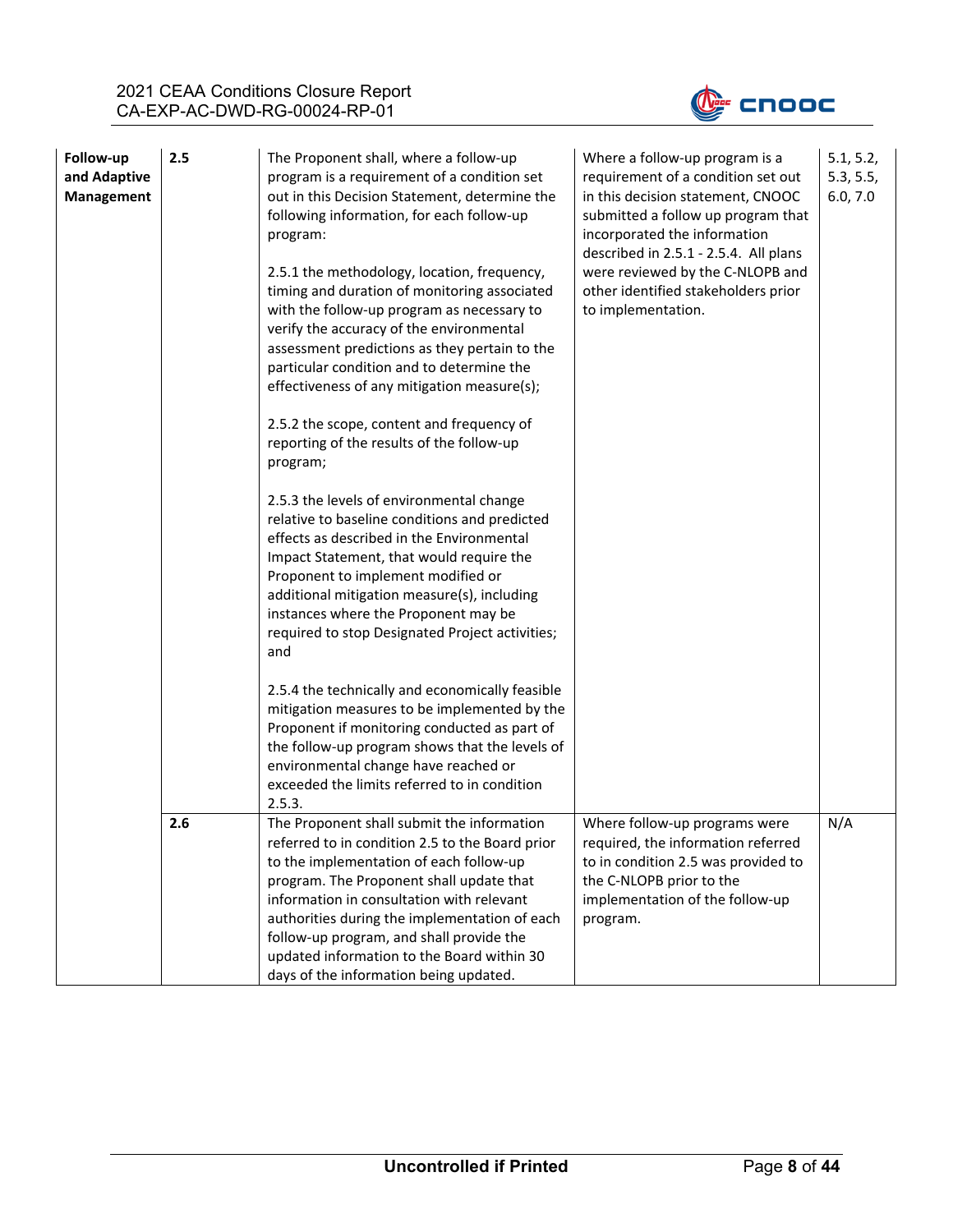

|                  | 2.7 | The Proponent shall, where a follow-up<br>program is a requirement of a condition set<br>out in this Decision Statement:<br>2.7.1 conduct the follow-up program according<br>to the information determined pursuant to<br>condition 2.5;                                                                                                                                                         | All follow-up programs were<br>conducted according to the<br>information and plans submitted to<br>the C-NLOPB.                                                                                                                   | 5.2, 5.2,<br>5.3, 5.5,<br>6.0, 7.0 |
|------------------|-----|--------------------------------------------------------------------------------------------------------------------------------------------------------------------------------------------------------------------------------------------------------------------------------------------------------------------------------------------------------------------------------------------------|-----------------------------------------------------------------------------------------------------------------------------------------------------------------------------------------------------------------------------------|------------------------------------|
|                  |     | 2.7.2 undertake monitoring and analysis to<br>verify the accuracy of the environmental<br>assessment as it pertains to the particular<br>condition and/or to determine the<br>effectiveness of any mitigation measure(s);                                                                                                                                                                        |                                                                                                                                                                                                                                   |                                    |
|                  |     | 2.7.3 determine whether modified or<br>additional mitigation measures are required<br>based on the monitoring and analysis<br>undertaken pursuant to condition 2.7.2; and                                                                                                                                                                                                                        |                                                                                                                                                                                                                                   |                                    |
|                  |     | 2.7.4 if modified or additional mitigation<br>measures are required pursuant to condition<br>2.7.3, develop and implement these mitigation<br>measures in a timely manner and monitor<br>them pursuant to condition 2.7.2.                                                                                                                                                                       |                                                                                                                                                                                                                                   |                                    |
| <b>Reporting</b> | 2.8 | The Proponent shall, within 90 days of the<br>completion of the drilling program for a single<br>year program, or annually within 90 days of<br>the end of each calendar year of a multi-year<br>drilling program, submit to the Board and the<br>Agency a report, including an executive<br>summary of the report in both official<br>languages. The Proponent shall document in<br>the report: | The Closure report for EL1144 will<br>be submitted prior to October 4th,<br>2021. This is within 90 days of well<br>completion (July 6th, 2021).<br>An executive summary in both<br>official languages will also be<br>submitted. | ALL                                |
|                  |     | 2.8.1 the activities undertaken by the<br>Proponent in the reporting year to comply<br>with each of the conditions set out in this<br>Decision Statement;                                                                                                                                                                                                                                        |                                                                                                                                                                                                                                   |                                    |
|                  |     | 2.8.2 how the Proponent complied with<br>condition 2.1;                                                                                                                                                                                                                                                                                                                                          |                                                                                                                                                                                                                                   |                                    |
|                  |     | 2.8.3 for conditions set out in this Decision<br>Statement for which consultation is a<br>requirement, how the Proponent considered<br>any views and information that the Proponent<br>received during or as a result of the<br>consultation;                                                                                                                                                    |                                                                                                                                                                                                                                   |                                    |
|                  |     | 2.8.4 the information referred to in conditions<br>2.5 and 2.6 for each follow-up program;                                                                                                                                                                                                                                                                                                       |                                                                                                                                                                                                                                   |                                    |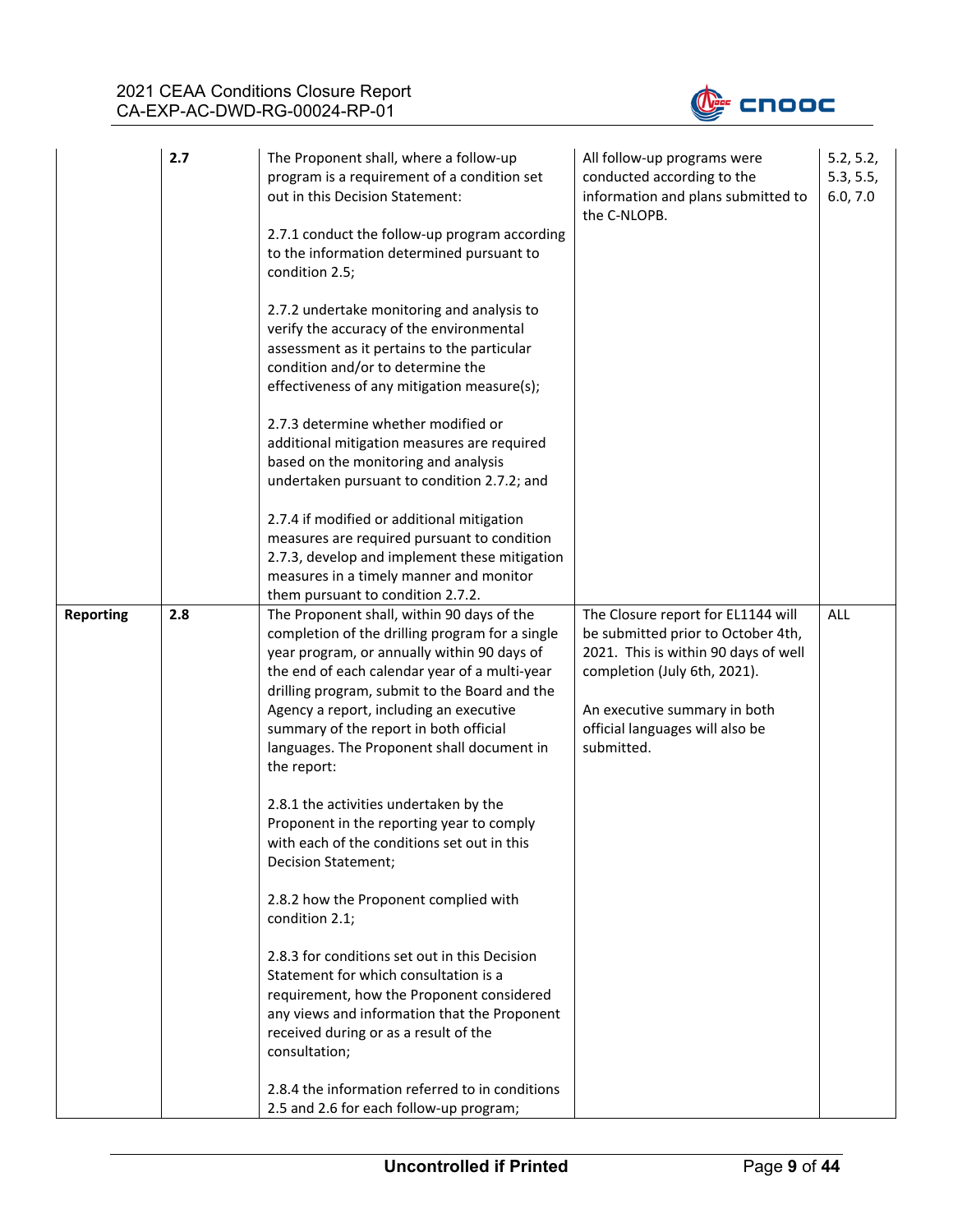

|                                                               |      | 2.8.5 the results of the follow-up program<br>requirements identified in conditions 3.12 and<br>$4.3$ ; and                                                                                                                                                                                                                                                                                                                                                                                                                                                                                                                                                                                                                                                                                                                                                                                                                                                                                                                  |                                                                                                                                                                                                                                                                                                                                                                                                                                                                                   |     |
|---------------------------------------------------------------|------|------------------------------------------------------------------------------------------------------------------------------------------------------------------------------------------------------------------------------------------------------------------------------------------------------------------------------------------------------------------------------------------------------------------------------------------------------------------------------------------------------------------------------------------------------------------------------------------------------------------------------------------------------------------------------------------------------------------------------------------------------------------------------------------------------------------------------------------------------------------------------------------------------------------------------------------------------------------------------------------------------------------------------|-----------------------------------------------------------------------------------------------------------------------------------------------------------------------------------------------------------------------------------------------------------------------------------------------------------------------------------------------------------------------------------------------------------------------------------------------------------------------------------|-----|
| Information<br><b>Submission</b><br>and<br><b>Publication</b> | 2.9  | The Proponent shall cause to be published on<br>the Internet the reports and the executive<br>summaries referred to in condition 2.8, the<br>seabed investigation survey results referred to<br>in condition 3.6, the communication plan<br>referred to in condition 5.1, the well and<br>wellhead abandonment plan referred to in<br>condition 5.2, the well control strategies<br>referred to in condition 6.5, the spill response<br>plan referred to in condition 6.7, the Spill<br>Impact Mitigation Assessment referred to in<br>condition 6.11, the implementation schedule<br>referred to in condition 7.1, monitoring and<br>follow-up results for marine mammals, fish<br>and fish habitat, and migratory birds and any<br>update(s) or revision(s) to the above<br>documents, upon submission of these<br>documents to the parties referenced in the<br>respective conditions. The Proponent shall<br>notify Indigenous groups of the availability of<br>these documents within 48 hours of their<br>publication. | All required documents were<br>posted to the internet at the<br>following website as they were<br>finalized:<br>https://cnoocinternational.com/op<br>erations/americas/canada/atlantic-<br>canada<br>When the website went live,<br>Indigenous groups were made<br>aware of the availability of<br>documents. As documents were<br>added, CNOOC provided<br>notification within 48 hours of their<br>publication and CNOOC will<br>continue to do so as they become<br>available. | 4.3 |
|                                                               | 2.10 | When the development of a plan is a<br>requirement of a condition set out in this<br>Decision Statement, the Proponent shall<br>submit the plan to the Board prior to the start<br>of the drilling program, unless otherwise<br>required through the condition.                                                                                                                                                                                                                                                                                                                                                                                                                                                                                                                                                                                                                                                                                                                                                              | CNOOC submitted all plans to the<br>C-NLOPB prior to the start of the<br>drilling program, unless otherwise<br>required through the condition.                                                                                                                                                                                                                                                                                                                                    | N/A |
| Change of<br>Operator                                         | 2.11 | The Proponent shall notify the Agency and<br>Indigenous groups in writing no later than 60<br>days after the day on which there is a change<br>of operator for the Designated Project.                                                                                                                                                                                                                                                                                                                                                                                                                                                                                                                                                                                                                                                                                                                                                                                                                                       | There was no change of operator<br>for the designated project.                                                                                                                                                                                                                                                                                                                                                                                                                    | N/A |
| Change to<br>the<br><b>Designated</b><br>Project              | 2.12 | The Proponent shall consult with Indigenous<br>groups and relevant authorities prior to<br>notifying the Board and the Agency of any<br>potential changes to the Designated Project, as<br>described in condition 2.13.                                                                                                                                                                                                                                                                                                                                                                                                                                                                                                                                                                                                                                                                                                                                                                                                      | No changes to the Designated<br>Project have occurred.                                                                                                                                                                                                                                                                                                                                                                                                                            | N/A |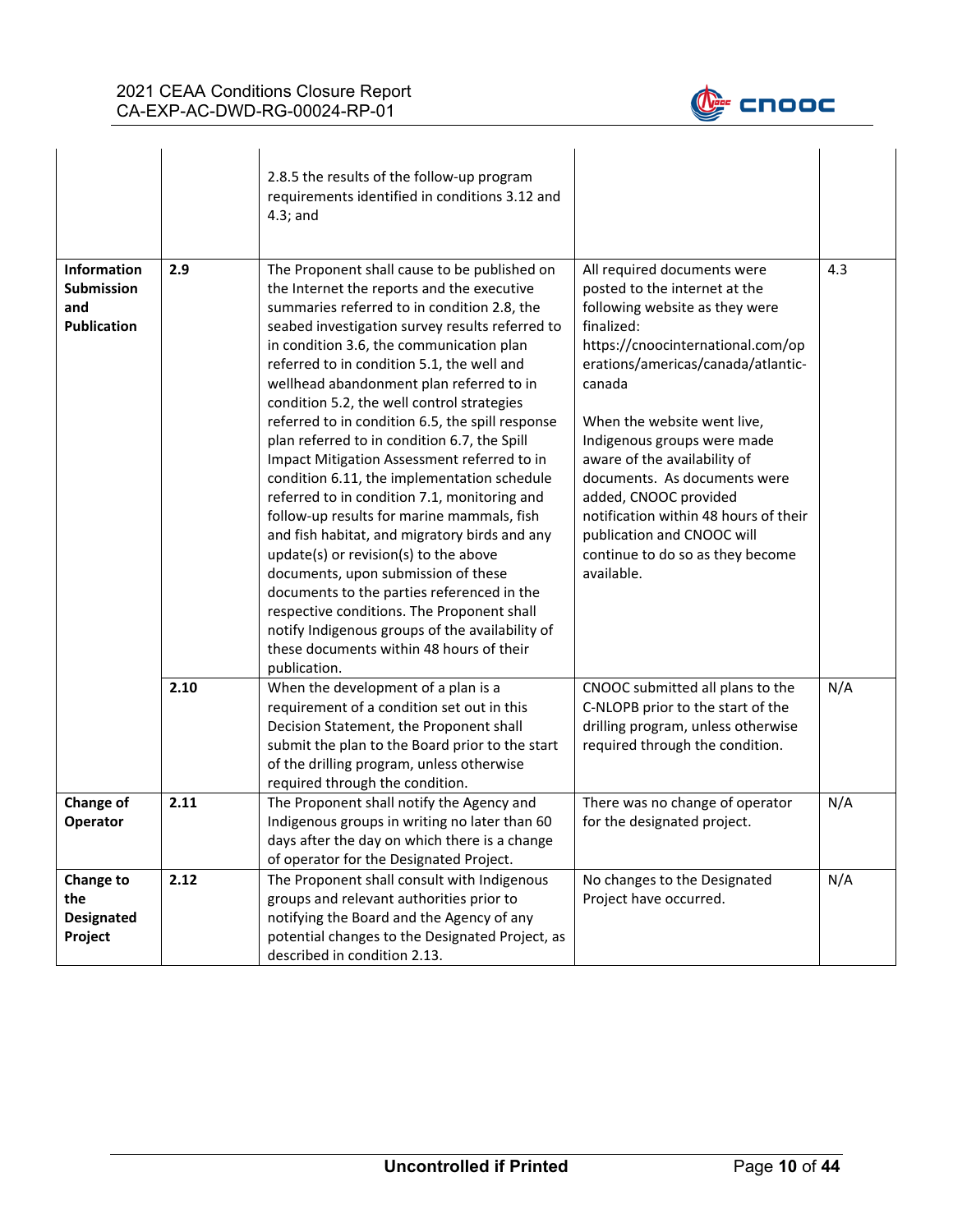

|                                        | 2.13 | The Proponent shall notify the Board and the<br>Agency in writing of any potential changes to<br>the Designated Project that would result in a<br>change to the Designated Project description<br>included in the Decision Statement or that may<br>result in adverse environmental effects. In<br>notifying the Board and the Agency, the<br>Proponent shall provide a description of the<br>change(s) to the Designated Project, the<br>predicted adverse environmental effects and<br>the proposed mitigation measures and follow-<br>up requirements to be implemented by the<br>Proponent to ensure that the changes do not<br>result in adverse environmental effects greater<br>than those predicted in the environmental<br>assessment report. The Proponent shall also<br>describe the results of the consultation with<br>Indigenous groups and relevant authorities. | No changes to the Designated<br>Project have occurred.                                                                                                                                                                                                                                                                           | N/A |
|----------------------------------------|------|---------------------------------------------------------------------------------------------------------------------------------------------------------------------------------------------------------------------------------------------------------------------------------------------------------------------------------------------------------------------------------------------------------------------------------------------------------------------------------------------------------------------------------------------------------------------------------------------------------------------------------------------------------------------------------------------------------------------------------------------------------------------------------------------------------------------------------------------------------------------------------|----------------------------------------------------------------------------------------------------------------------------------------------------------------------------------------------------------------------------------------------------------------------------------------------------------------------------------|-----|
| <b>Fish and Fish</b><br><b>Habitat</b> | 3.1  | The Proponent shall treat all discharges from<br>offshore drilling into the marine environment<br>which, at a minimum, will meet the volumes<br>and concentration limits identified in the<br>Offshore Waste Treatment Guidelines, issued<br>jointly by the National Energy Board, the<br>Canada-Newfoundland and Labrador Offshore<br>Petroleum Board, the Canada-Nova Scotia<br>Offshore Petroleum Board, and any other<br>legislative requirements, where applicable.                                                                                                                                                                                                                                                                                                                                                                                                        | CNOOC treated all discharges into<br>the marine environment in<br>compliance with the approved<br>Environmental Protection Plan that<br>was prepared in accordance with<br>the Offshore Waste Treatment<br>Guidelines. Monthly compliance<br>monitoring reports were submitted<br>to the C-NLOPB for regulated waste<br>streams. | 5.4 |
|                                        | 3.2  | The Proponent shall dispose of spent or excess<br>synthetic-based drilling muds that are not re-<br>used at an approved on-shore facility.                                                                                                                                                                                                                                                                                                                                                                                                                                                                                                                                                                                                                                                                                                                                      | CNOOC removed synthetic based<br>drilling mud from the mud tanks<br>and transported the mud onshore<br>for reuse or disposal at an onshore<br>facility.                                                                                                                                                                          | N/A |
|                                        | 3.3  | The Proponent shall apply, at a minimum, the<br>standards identified in the Offshore Chemical<br>Selection Guidelines for Drilling & Production<br>Activities on Frontier Lands, issued jointly by<br>the National Energy Board, the Canada-<br>Newfoundland and Labrador Offshore<br>Petroleum Board and the Canada-Nova Scotia<br>Offshore Petroleum Board, to select lower<br>toxicity chemicals for use and discharge into<br>the marine environment, including drilling fluid<br>constituents, and shall submit any necessary<br>risk justification pursuant to the guidelines to<br>the Board for acceptance prior to use.                                                                                                                                                                                                                                                | CNOOC chemicals were selected in<br>accordance with CNOOC's Chemical<br>Screening Procedural Aid that was<br>created in alignment with the<br><b>Offshore Chemical Selection</b><br>Guidelines for Drilling & Production<br>Activities on Frontier Lands.                                                                        | N/A |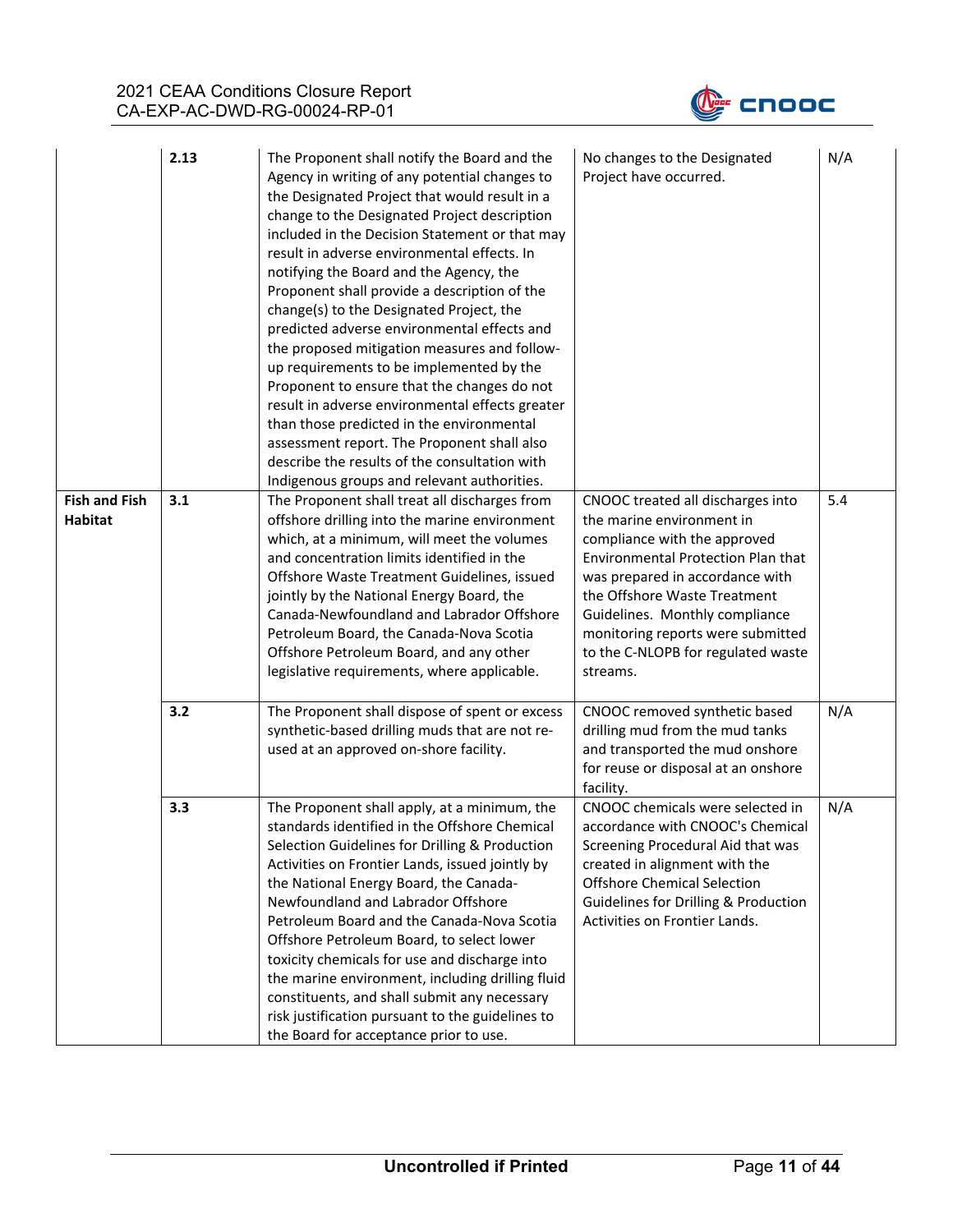

| 3.4 | The Proponent shall treat all discharges from<br>supply vessels into the marine environment in<br>accordance with the International Maritime<br>Organization's International Convention for<br>the Prevention of Pollution from Ships and any<br>other legislative requirements, where<br>applicable.                                                                                                                                                                                                                                                                                                                                                                                                   | All supply vessels followed the<br>International Convention for the<br>Prevention of Pollution from Ships<br>(MARPOL).                                                                                                                                                                                                                                                                        | N/A |
|-----|---------------------------------------------------------------------------------------------------------------------------------------------------------------------------------------------------------------------------------------------------------------------------------------------------------------------------------------------------------------------------------------------------------------------------------------------------------------------------------------------------------------------------------------------------------------------------------------------------------------------------------------------------------------------------------------------------------|-----------------------------------------------------------------------------------------------------------------------------------------------------------------------------------------------------------------------------------------------------------------------------------------------------------------------------------------------------------------------------------------------|-----|
| 3.5 | The Proponent shall conduct a pre-drill survey<br>with qualified individual(s) at each well site to<br>confirm the presence or absence of any<br>unexploded ordnance or other seabed<br>hazards. If any such ordnance or seabed<br>hazard is detected, it shall not be disturbed<br>and the Proponent shall contact the Canadian<br>Coast Guard's Joint Rescue Coordination<br>Centre in Halifax and the Board to determine<br>an appropriate course of action, prior to<br>commencing drilling.                                                                                                                                                                                                        | CNOOC conducted a visual seabed<br>survey in July 2019 using qualified<br>individuals for the Pelles A-71 well<br>location and no unexploded<br>ordinance or other seabed hazards<br>were found.                                                                                                                                                                                              | 5.1 |
| 3.6 | The Proponent shall develop and conduct, in<br>consultation with Fisheries and Oceans Canada<br>and the Board, a seabed investigation survey<br>to confirm the presence or absence of any<br>aggregations of habitat-forming corals or<br>sponges or any other environmentally<br>sensitive features prior to drilling a well. The<br>Proponent shall retain the services of an<br>individual that is qualified to operate the<br>equipment used to conduct the survey(s).<br>Survey transect length and pattern around<br>well sites shall be based on applicable drill<br>cutting dispersion model results. Transects<br>around anchor sites should extend at least 50<br>metres from each structure. | CNOOC met with Fisheries and<br>Oceans Canada and the C-NLOPB<br>and reached agreement on the<br>seabed investigation survey design<br>for the 2019 field program in<br>advance of the 2020 drilling<br>campaign.<br>The 2019 field program<br>incorporated the drill cuttings<br>dispersion modelling results. A site<br>survey report was submitted to the<br>C-NLOPB on February 12, 2020. | 5.1 |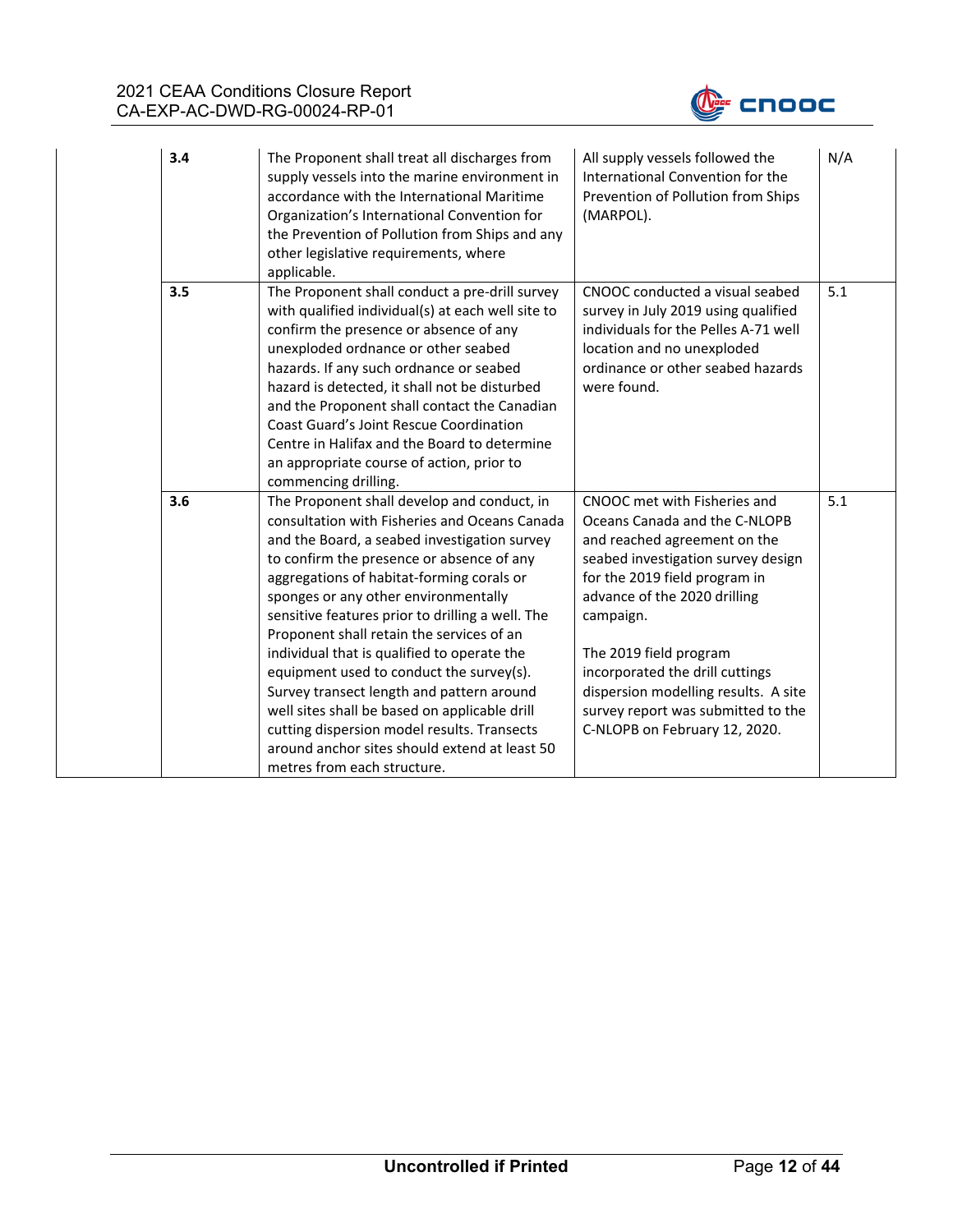

| 3.7 | If the survey(s) conducted in accordance with<br>condition 3.6 confirm(s) the presence of<br>aggregations of habitat-forming corals or<br>sponges, or if other environmentally sensitive<br>features are identified by a qualified individual,<br>the Proponent shall change the location of the<br>anchor(s) or well on the seafloor or redirect<br>drill cuttings discharges to avoid affecting the<br>aggregations of habitat-forming corals or<br>sponges or other environmentally sensitive<br>features, unless not technically feasible, as<br>determined in consultation with the Board. If<br>not technically feasible, the Proponent shall<br>consult with the Board and Fisheries and<br>Oceans Canada prior to commencing drilling to<br>determine an appropriate course of action,<br>subject to the approval of the Board, including<br>any additional mitigation measures. | During the 2019 visual seabed<br>survey at the Pelles A-71, the<br>original proposed well location was<br>moved 30m on a 193 degree<br>heading to avoid a cluster of five<br>sea pen corals located roughly 80m<br>from the original proposed well<br>location. The survey was then<br>completed with no additional<br>aggregations of habitat-forming<br>corals or sponges or other<br>environmentally sensitive features<br>within 100m of the revised Pelles A-<br>71 well location. A site survey<br>report was prepared and submitted<br>to the C-NLOPB on February 12,<br>2020. | 5.1 |
|-----|------------------------------------------------------------------------------------------------------------------------------------------------------------------------------------------------------------------------------------------------------------------------------------------------------------------------------------------------------------------------------------------------------------------------------------------------------------------------------------------------------------------------------------------------------------------------------------------------------------------------------------------------------------------------------------------------------------------------------------------------------------------------------------------------------------------------------------------------------------------------------------------|---------------------------------------------------------------------------------------------------------------------------------------------------------------------------------------------------------------------------------------------------------------------------------------------------------------------------------------------------------------------------------------------------------------------------------------------------------------------------------------------------------------------------------------------------------------------------------------|-----|
| 3.8 | The Proponent shall apply Fisheries and<br>Oceans Canada's Statement of Canadian<br>Practice with Respect to the Mitigation of<br>Seismic Sound in the Marine Environment<br>during the planning and the conduct of vertical<br>seismic surveys. In doing so, the Proponent<br>shall establish a safety zone of a minimum<br>radius of 500 metres from the seismic sound<br>source.                                                                                                                                                                                                                                                                                                                                                                                                                                                                                                      | CNOOC developed and<br>implemented a Marine Mammal<br>Monitoring Plan that met the<br>requirements outlined in the<br>Fisheries and Oceans Canada's<br><b>Statement of Canadian Practice</b><br>with Respect to the Mitigation of<br>Seismic Sound in the Marine<br>Environment which was submitted<br>for review prior to conducting any<br>vertical seismic surveys, including<br>the establishment of a safety zone<br>with a minimum radius of 500<br>metres from the seismic sound<br>source.                                                                                    | 6.0 |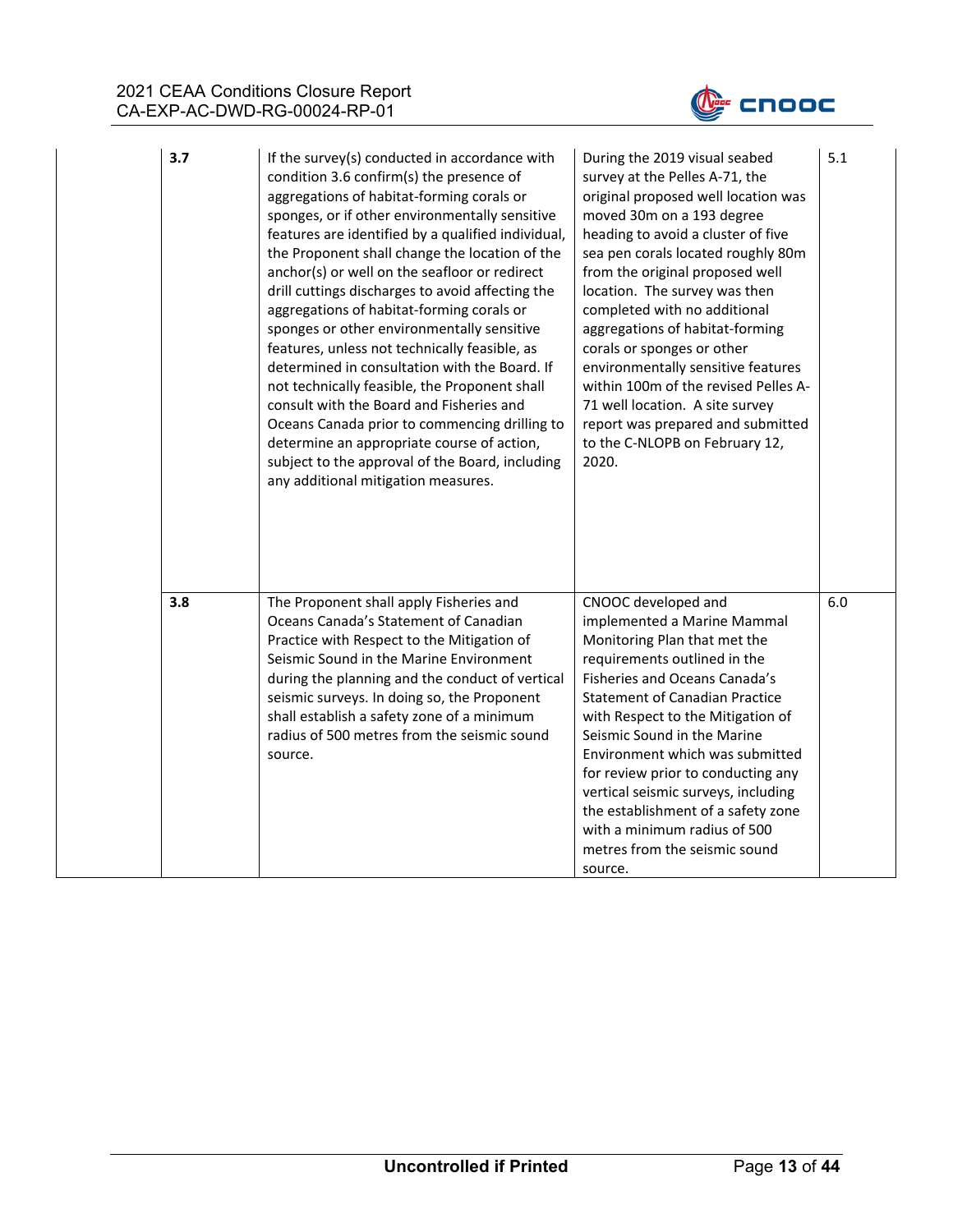

| 3.9  | The Proponent shall develop, in consultation<br>with Fisheries and Oceans Canada and the<br>Board, a marine mammal monitoring plan that<br>shall be submitted to the Board at least 30<br>days prior to the commencement of any<br>vertical seismic survey. The Proponent shall<br>implement the plan during the conduct of<br>vertical seismic surveys. As part of the plan,<br>the Proponent shall: | CNOOC submitted a Marine<br>Mammal Monitoring Plan that<br>included the items listed in 3.9.1 -<br>3.9.3 for consultation with Fisheries<br>and Oceans Canada and the C-<br>NLOPB. The feedback was<br>reviewed and implemented prior to<br>implementation. | 6.0 |
|------|-------------------------------------------------------------------------------------------------------------------------------------------------------------------------------------------------------------------------------------------------------------------------------------------------------------------------------------------------------------------------------------------------------|-------------------------------------------------------------------------------------------------------------------------------------------------------------------------------------------------------------------------------------------------------------|-----|
|      | 3.9.1 develop and implement marine mammal<br>observation requirements, including the use of<br>passive acoustic monitoring, or equivalent<br>technology, and visual monitoring by marine<br>mammal observers throughout vertical seismic<br>surveys;                                                                                                                                                  |                                                                                                                                                                                                                                                             |     |
|      | 3.9.2 ensure that observation requirements<br>specify the requirement for shut down of the<br>seismic sound source if any marine mammal or<br>sea turtle is observed within the 500 metre<br>safety zone; and                                                                                                                                                                                         |                                                                                                                                                                                                                                                             |     |
|      | 3.9.3 submit the results of the activities<br>undertaken as part of the marine mammal<br>observation                                                                                                                                                                                                                                                                                                  |                                                                                                                                                                                                                                                             |     |
| 3.10 | The Proponent shall implement measures to<br>prevent or reduce the risks of collisions<br>between supply vessels and marine mammals<br>and sea turtles, including:<br>3.10.1 requiring supply vessels to use<br>established shipping lanes, where they exist;<br>and                                                                                                                                  | CNOOC implemented measures to<br>reduce the risks of collisions<br>between supply vessels and marine<br>mammals and sea turtles.<br>Requirement for reduced speeds in<br>the presence of marine mammals<br>were confirmed with supply<br>vessels.           | N/A |
|      | 3.10.2 requiring supply vessels to reduce<br>speed to a maximum of 7 knots when a marine<br>mammal or sea turtle is observed or reported<br>within 400 metres of a supply vessel, except if<br>not feasible for safety reasons.                                                                                                                                                                       | Note that CNOOC utilized a direct<br>route for transit between drilling<br>operations at Pelles A-71 and St.<br>John's harbour. Established<br>shipping lanes did not exist to the<br>project area.                                                         |     |
| 3.11 | The Proponent shall report any collisions of a<br>supply vessel with marine mammals or sea<br>turtles to the Board, Fisheries and Oceans<br>Canada's Canadian Coast Guard Regional<br>Operations Centre, and any other relevant<br>authorities as soon as reasonably practicable<br>but no later than 24 hours following the                                                                          | No collisions of supply vessels with<br>marine mammals or sea turtles<br>occurred during this exploration<br>program.                                                                                                                                       | N/A |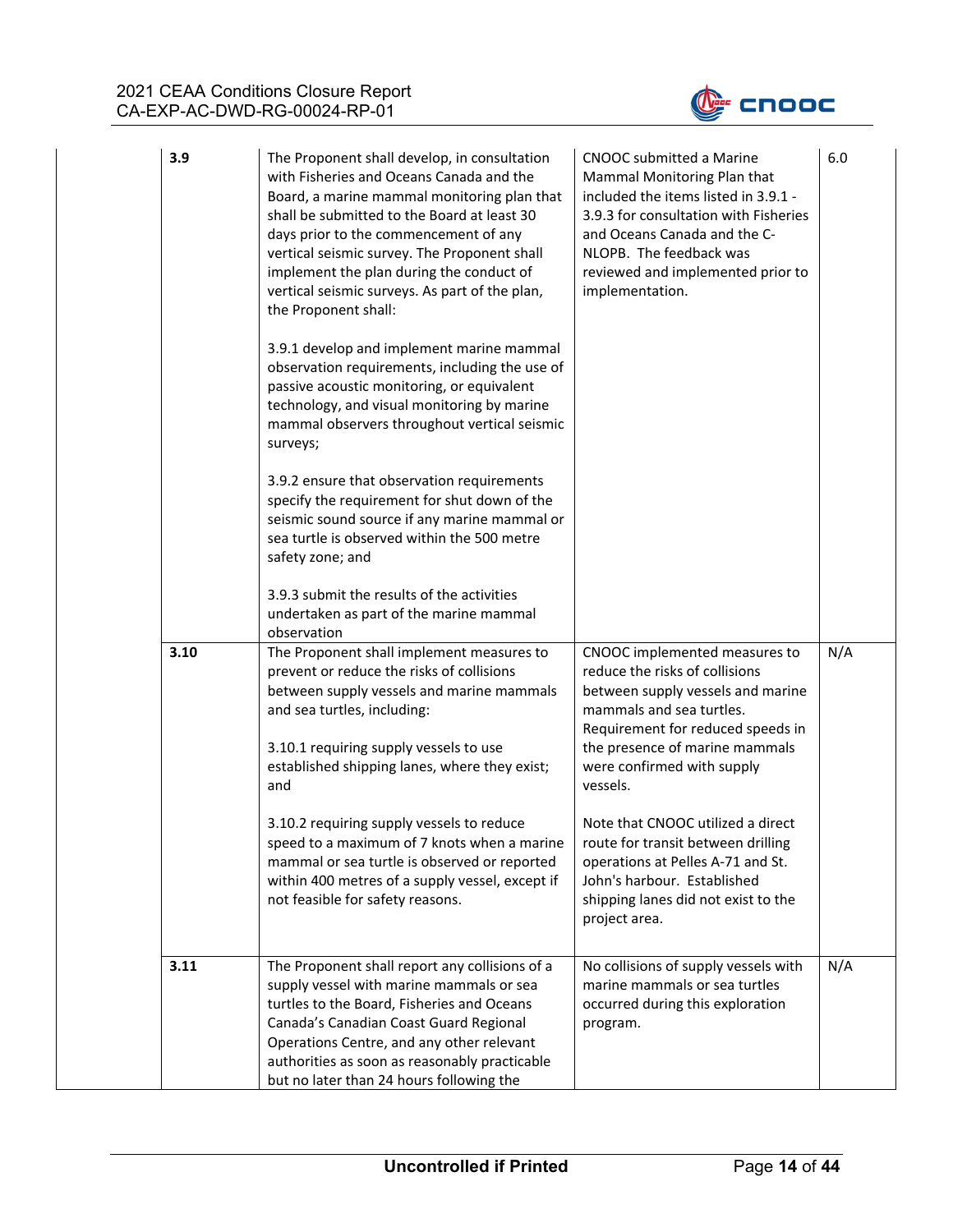

|        | collision, and notify Indigenous groups within<br>three days.                                                                                                                                                                                                                                                                                                                                                                                                                                               |                                                                                                                                                                                                                                                                                                                                                                                                                                                   |                               |
|--------|-------------------------------------------------------------------------------------------------------------------------------------------------------------------------------------------------------------------------------------------------------------------------------------------------------------------------------------------------------------------------------------------------------------------------------------------------------------------------------------------------------------|---------------------------------------------------------------------------------------------------------------------------------------------------------------------------------------------------------------------------------------------------------------------------------------------------------------------------------------------------------------------------------------------------------------------------------------------------|-------------------------------|
| 3.12   | The Proponent shall develop and implement<br>follow-up requirements, pursuant to condition<br>2.5, to verify the accuracy of the predictions<br>made during the environmental assessment as<br>it pertains to fish and fish habitat, including<br>marine mammals and sea turtles, and to<br>determine the effectiveness of mitigation<br>measures identified under conditions 3.1 to<br>3.11. As part of these follow-up requirements,<br>for the duration of the drilling program, the<br>Proponent shall: | CNOOC developed and<br>implemented a follow up program<br>pursuant to condition 2.5. Results<br>of this follow-up program can be<br>found in reports: "2021 CNOOC<br>Drilling Discharges Follow-up<br>Monitoring" and "Flemish Pass<br><b>Exploration Drilling Project: Marine</b><br>Mammal and Sea Turtle Monitoring<br>and Mitigation Report"<br>A summary of the results can be<br>found in section 5 and section 6 of<br>the closure report. | 5.1, 5.2,<br>5.3, 5.4,<br>6.0 |
| 3.12.1 | for every well, measure the concentration of<br>synthetic-based drilling fluids retained on<br>discharged drill cuttings as described in the<br>Offshore Waste Treatment Guidelines to verify<br>that the discharge meets, at a minimum, the<br>performance targets set out in the Guidelines<br>and any applicable legislative requirements,<br>and report the results to the Board;                                                                                                                       | The concentration of synthetic-<br>based drilling fluids retained on<br>discharged drill cuttings was<br>measured in accordance to the<br><b>Offshore Waste Treatment</b><br>Guidelines. The results were<br>reported to the C-NLOPB.                                                                                                                                                                                                             | 5.3.1                         |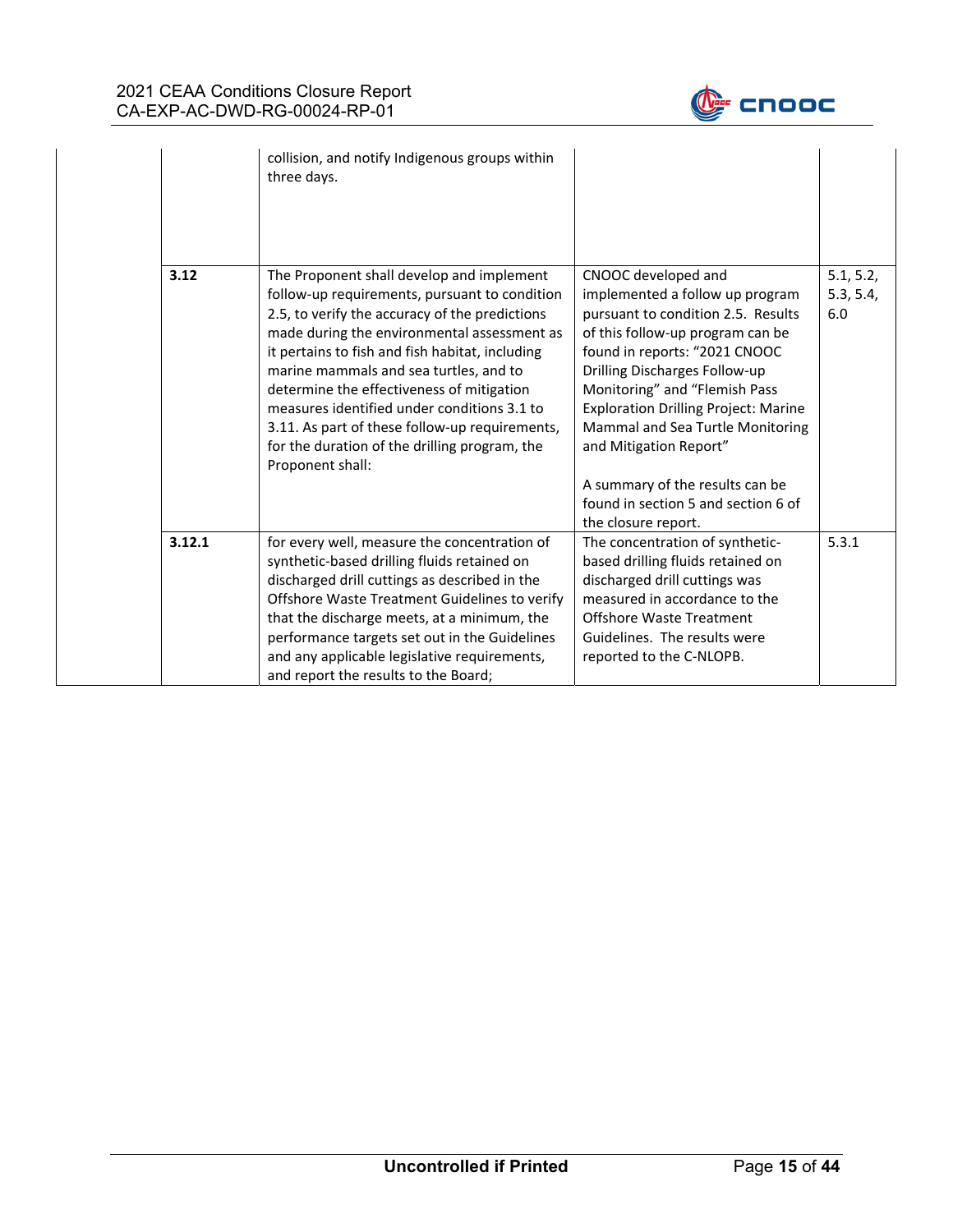

| 3.12.2 | for the first well in each exploration licence,<br>and for any well where drilling is undertaken in<br>an area determined by seabed investigation<br>surveys to be sensitive benthic habitat, and for<br>any well located within a special area<br>designated as such due to the presence of<br>sensitive coral and sponge species, or a<br>location near a special area where drill cuttings<br>dispersion modelling predicts that drill cuttings<br>deposition may have adverse effects, develop<br>and implement, in consultation with Fisheries<br>and Oceans Canada and the Board, follow-up<br>requirements to verify the accuracy of the<br>environmental assessment and effectiveness<br>of mitigation measures as they pertain to the<br>effects of drill cuttings discharges on benthic<br>habitat. Follow-up shall include:<br>3.12.2.1 measurement of sediment deposition<br>extent and thickness post-drilling to verify the<br>drill waste deposition modeling predictions;<br>3.12.2.2 benthic fauna surveys to verify the<br>effectiveness of mitigation measures; and<br>3.12.2.3 the Proponent shall report the<br>information collected, as identified in<br>conditions 3.12.2.1 and 3.12.2.2, including a<br>comparison of modelling results to in situ<br>results, to the Board within 60 days following<br>the drilling of the first well in each exploration<br>licence; and | Pelles A-71 was the first well in<br>exploration license EL1144. A<br>follow up program was developed<br>and implemented in consultation<br>with Fisheries and Oceans Canada<br>and the CNLOPB that included the<br>items listed in 3.12.2.1 - 3.12.2.3.<br>The follow up program report:<br>"2021 CNOOC Drilling Discharges<br>Follow-up Monitoring" for EL1144<br>was submitted prior to September<br>4th, 2021. This was within 60 days<br>of well completion (July 6th, 2021).                                                                                   | 5.1, 5.2,<br>5.3, 5.4 |
|--------|-----------------------------------------------------------------------------------------------------------------------------------------------------------------------------------------------------------------------------------------------------------------------------------------------------------------------------------------------------------------------------------------------------------------------------------------------------------------------------------------------------------------------------------------------------------------------------------------------------------------------------------------------------------------------------------------------------------------------------------------------------------------------------------------------------------------------------------------------------------------------------------------------------------------------------------------------------------------------------------------------------------------------------------------------------------------------------------------------------------------------------------------------------------------------------------------------------------------------------------------------------------------------------------------------------------------------------------------------------------------------------------------------------|----------------------------------------------------------------------------------------------------------------------------------------------------------------------------------------------------------------------------------------------------------------------------------------------------------------------------------------------------------------------------------------------------------------------------------------------------------------------------------------------------------------------------------------------------------------------|-----------------------|
| 3.12.3 | for the first well in each exploration license,<br>develop and implement, in consultation with<br>Fisheries and Oceans Canada and the Board,<br>follow-up requirements to verify the accuracy<br>of the environmental assessment as it pertains<br>to underwater sound levels. As part of the<br>development of these follow-up requirements,<br>the Proponent shall determine how<br>underwater sound levels shall be monitored<br>through field measurement by the Proponent<br>during the drilling program and shall provide<br>that information to the Board prior to the start<br>of the drilling program.                                                                                                                                                                                                                                                                                                                                                                                                                                                                                                                                                                                                                                                                                                                                                                                     | Pelles A-71 was the first well in<br>exploration license EL1144. A<br>follow up program was developed<br>and implemented in consultation<br>with Fisheries and Oceans Canada<br>and the C-NLOPB to verify the<br>accuracy of the environmental<br>assessment as it pertains to<br>underwater sound levels.<br>The follow up program report:<br>"Flemish Pass Accoustic<br>Monitoring: Ambient<br>Characterization and Marine<br>Mammal Monitoring near a Mobile<br>Offshore Drilling Unit" will be<br>submitted to the C-NLOPB upon<br>receipt of the final version. | 5.5                   |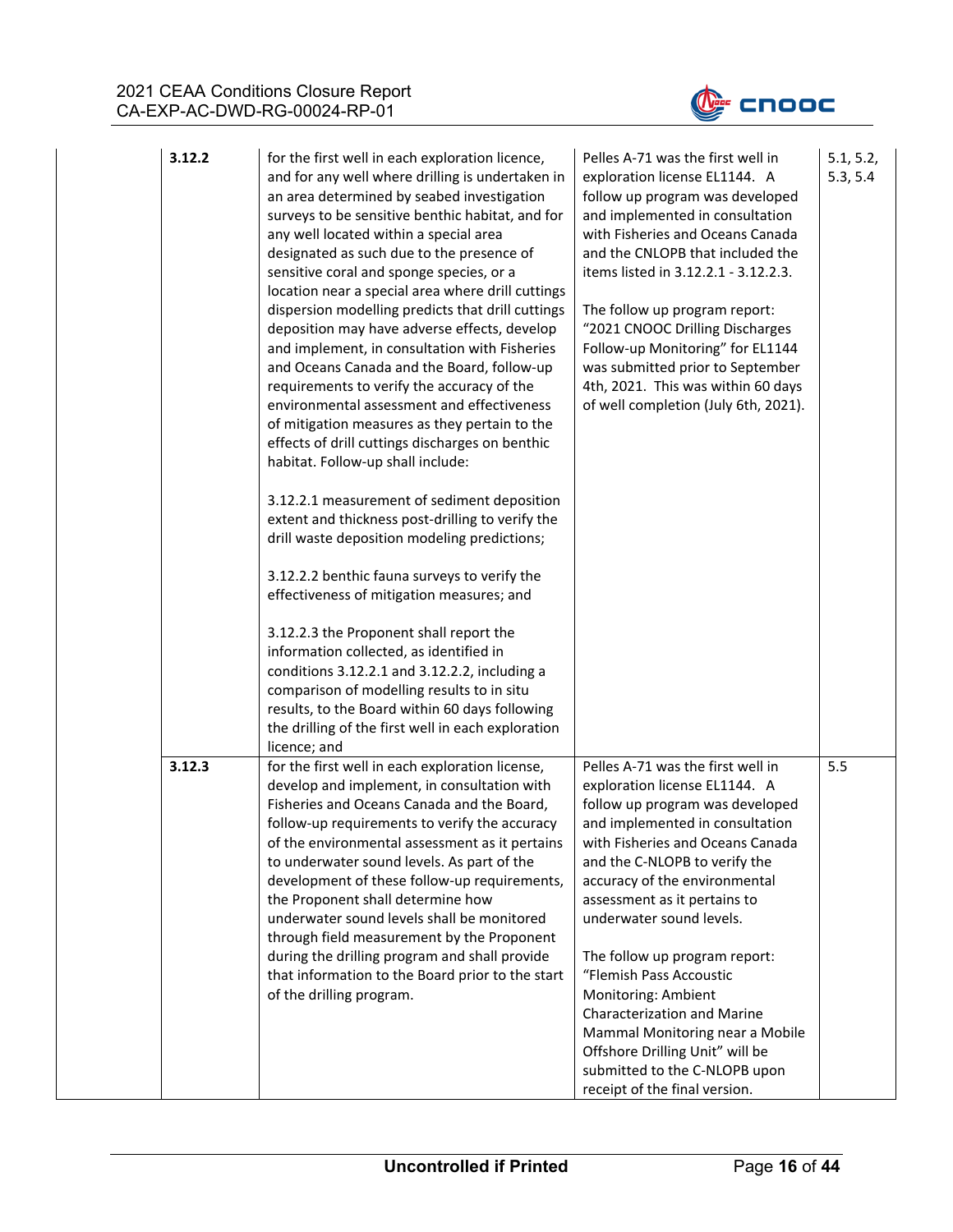

|                                 | 3.13 | The Proponent shall submit to the Board a<br>letter, prior to drilling, confirming its intent to<br>participate in research pertaining to the<br>presence of Atlantic salmon (Salmo salar) in<br>the Eastern Canadian offshore areas and<br>update the Board and Indigenous groups<br>annually on related research activities.                                                                                                                                                                                                       | CNOOC provided a letter to the C-<br>NLOPB on March 6, 2020<br>confirming its intent to participate<br>in research pertaining to the<br>presence of Atlantic salmon (Salmo<br>salar) in the Eastern Canadian<br>offshore areas.                                                                                                                                                                                                                                  | 4.5 |
|---------------------------------|------|--------------------------------------------------------------------------------------------------------------------------------------------------------------------------------------------------------------------------------------------------------------------------------------------------------------------------------------------------------------------------------------------------------------------------------------------------------------------------------------------------------------------------------------|------------------------------------------------------------------------------------------------------------------------------------------------------------------------------------------------------------------------------------------------------------------------------------------------------------------------------------------------------------------------------------------------------------------------------------------------------------------|-----|
| <b>Migatory</b><br><b>Birds</b> | 4.1  | The Proponent shall carry out the Designated<br>Project in a manner that protects migratory<br>birds and avoids harming, killing or disturbing<br>migratory birds or destroying, disturbing or<br>taking their nests or eggs. In this regard, the<br>Proponent shall be in compliance, where<br>applicable, with the Migratory Birds<br>Convention Act, 1994, the Migratory Birds<br>Regulations and with the Species at Risk Act<br>and shall take into account Environment and<br>Climate Change Canada's Avoidance<br>Guidelines. | CNOOC carried out the Designated<br>Project in a manner that protects<br>migratory birds and avoids<br>harming, killing or disturbing<br>migratory birds or destroying,<br>disturbing or taking their nests or<br>eggs.<br>CNOOC ensured that seabird<br>handling permits were obtained for<br>project activities and that all<br>associated plans were reviewed by<br><b>Environment and Climate Change</b><br>Canada - Canadian Wildlife<br>Services(ECCC-CWS) | 7.0 |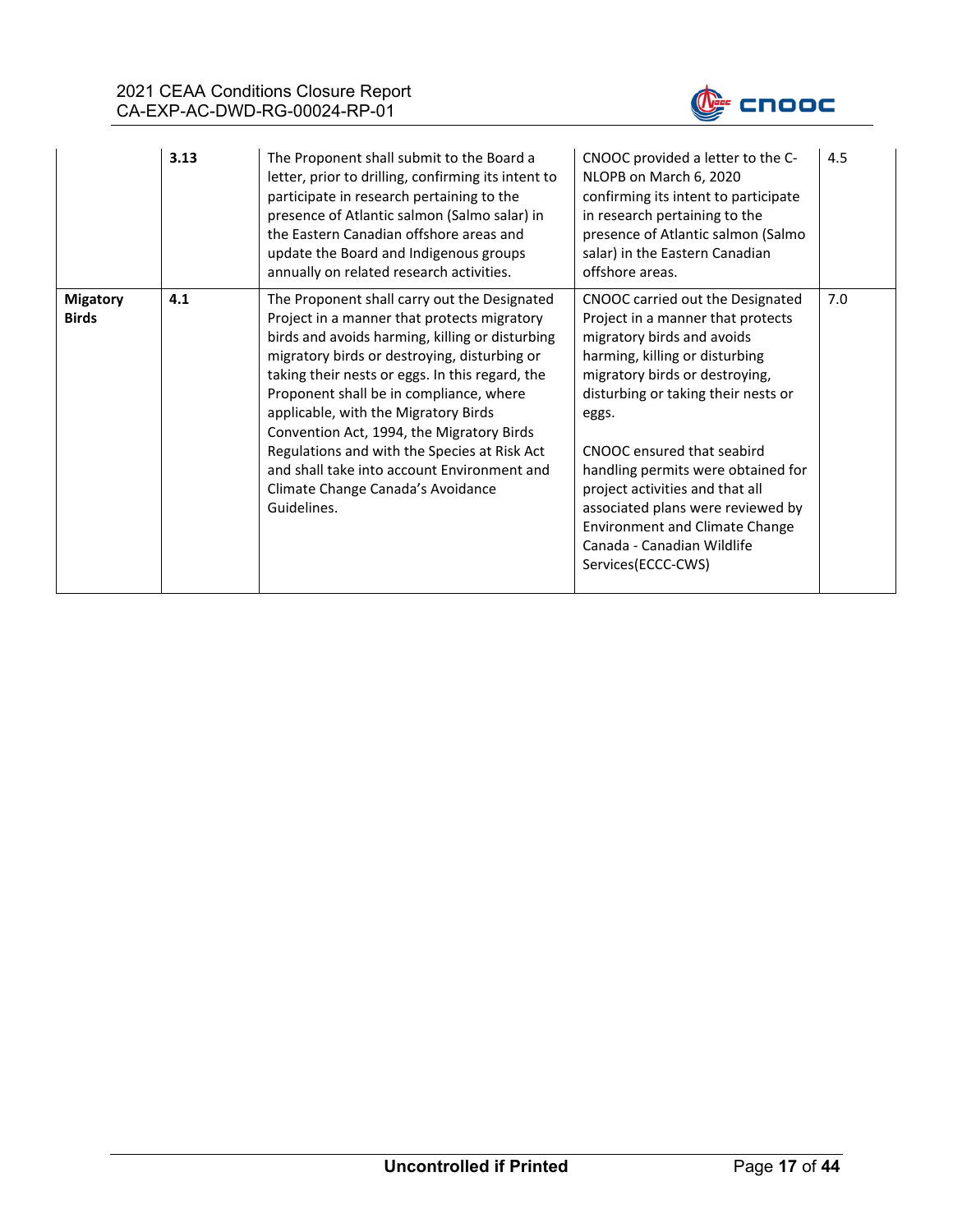

| 4.2 | The Proponent shall implement measures to<br>avoid harming, killing or disturbing migratory<br>birds, including:<br>4.2.1 using a drill pipe conveyed test assembly,<br>or similar technology, rather than formation<br>testing with flaring, where acceptable by the<br>Board;<br>4.2.2 limiting flaring to the length of time<br>required to characterize the wells'<br>hydrocarbon potential and as necessary for<br>the safety of the operation;<br>4.2.3 flaring as early as practicable during<br>daylight hours to limit flaring that occurs<br>during nighttime;<br>4.2.4 operating a water curtain barrier around<br>the flare during flaring;<br>4.2.5 notifying the Board at least 30 days in<br>advance of planned flaring to determine<br>whether the flaring would occur during a<br>period of migratory bird vulnerability and to<br>determine how the Proponent plans to avoid<br>adverse environmental effects on migratory<br>birds;<br>4.2.6 controlling lighting required for the<br>operation of the Designated Project for the<br>duration of the drilling program, including the<br>direction, timing, intensity, and glare of light<br>fixtures, while meeting operational health and<br>safety requirements;<br>4.2.7 requiring supply and other support<br>vessels to maintain a minimum lateral distance<br>of 300 metres from Cape St. Francis and<br>Witless Bay Islands Important Bird and<br>Biodiversity Areas, unless there is an<br>emergency situation; and<br>4.2.8 requiring supply helicopters to fly at<br>altitudes greater than 300 metres above sea<br>level from active bird colonies and at a lateral<br>distance of 1000 metres from Cape St. Francis<br>and Witless Bay Islands Important Bird and<br>Biodiversity Areas except for approach, take-<br>off and landing maneuvers, as required under<br>the Canadian Civil Aviation Regulations or if<br>not feasible for safety reasons. | CNOOC did not execute flaring<br>operations as part of the Pelles A-<br>71 exploration well. Therefore,<br>mitigations 4.2.1 - 4.2.5 were not<br>implemented.<br>CNOOC worked with the MODU<br>and supply vessel vendors to<br>identify and implement reduced<br>lighting as described in 4.2.6. These<br>reduced lighting opportunities were<br>tracked monthly and provided to<br>CNOOC.<br>CNOOC also confirmed that supply<br>vessels and helicopter operations<br>were executed in accordance with<br>4.2.7 and 4.2.8. | 7.0 |
|-----|----------------------------------------------------------------------------------------------------------------------------------------------------------------------------------------------------------------------------------------------------------------------------------------------------------------------------------------------------------------------------------------------------------------------------------------------------------------------------------------------------------------------------------------------------------------------------------------------------------------------------------------------------------------------------------------------------------------------------------------------------------------------------------------------------------------------------------------------------------------------------------------------------------------------------------------------------------------------------------------------------------------------------------------------------------------------------------------------------------------------------------------------------------------------------------------------------------------------------------------------------------------------------------------------------------------------------------------------------------------------------------------------------------------------------------------------------------------------------------------------------------------------------------------------------------------------------------------------------------------------------------------------------------------------------------------------------------------------------------------------------------------------------------------------------------------------------------------------------------------------------------------------------------------------------------------|-----------------------------------------------------------------------------------------------------------------------------------------------------------------------------------------------------------------------------------------------------------------------------------------------------------------------------------------------------------------------------------------------------------------------------------------------------------------------------------------------------------------------------|-----|
|-----|----------------------------------------------------------------------------------------------------------------------------------------------------------------------------------------------------------------------------------------------------------------------------------------------------------------------------------------------------------------------------------------------------------------------------------------------------------------------------------------------------------------------------------------------------------------------------------------------------------------------------------------------------------------------------------------------------------------------------------------------------------------------------------------------------------------------------------------------------------------------------------------------------------------------------------------------------------------------------------------------------------------------------------------------------------------------------------------------------------------------------------------------------------------------------------------------------------------------------------------------------------------------------------------------------------------------------------------------------------------------------------------------------------------------------------------------------------------------------------------------------------------------------------------------------------------------------------------------------------------------------------------------------------------------------------------------------------------------------------------------------------------------------------------------------------------------------------------------------------------------------------------------------------------------------------------|-----------------------------------------------------------------------------------------------------------------------------------------------------------------------------------------------------------------------------------------------------------------------------------------------------------------------------------------------------------------------------------------------------------------------------------------------------------------------------------------------------------------------------|-----|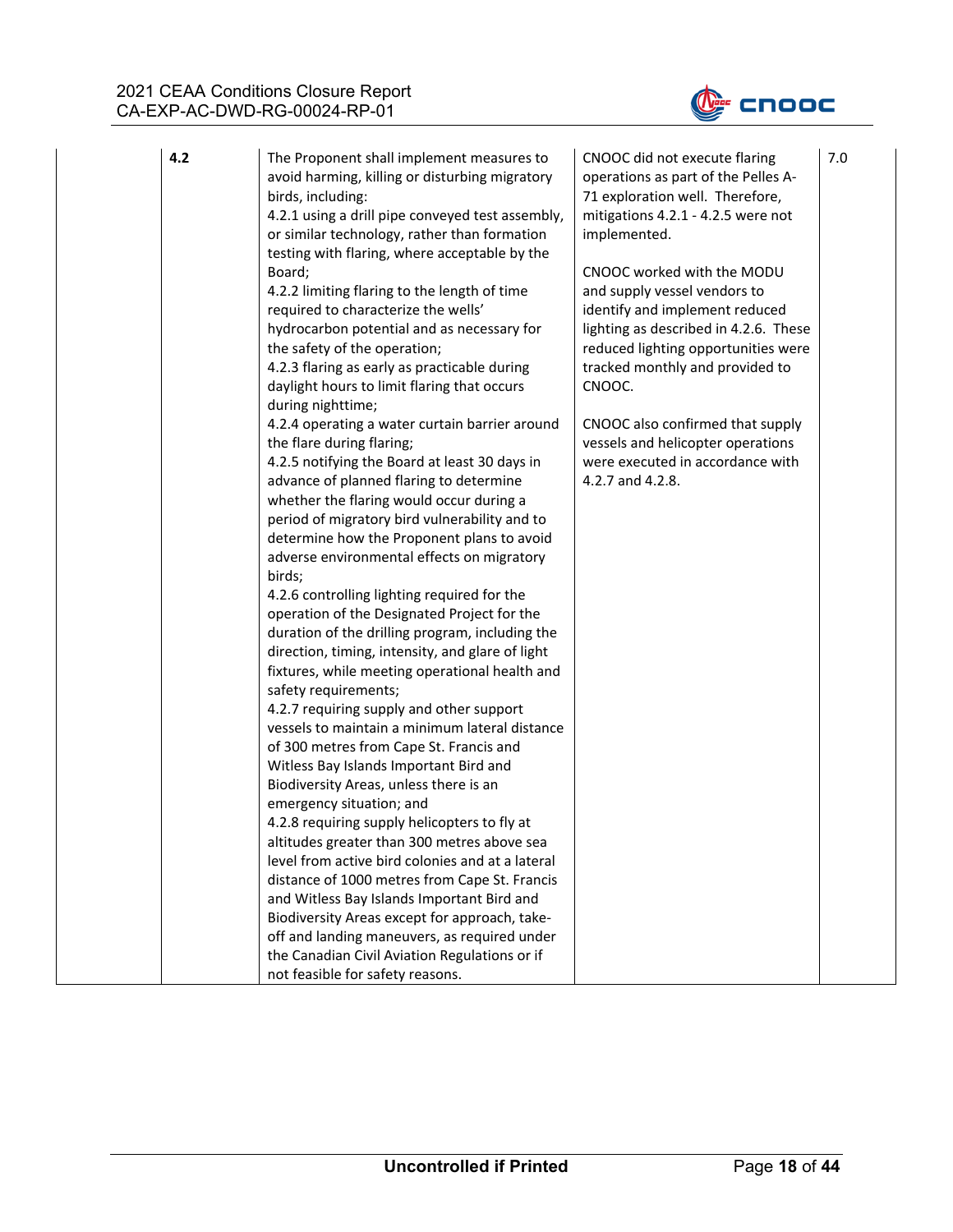

| 4.3 | The Proponent shall develop, prior to the start                                      | A follow up program was developed                              |
|-----|--------------------------------------------------------------------------------------|----------------------------------------------------------------|
|     | of the drilling program and in consultation                                          | and implemented in consultation                                |
|     | with Environment and Climate Change Canada                                           | with ECC-CWS and the CNLOPB to                                 |
|     | and the Board, follow-up requirements,                                               | verify the accuracy of the                                     |
|     | pursuant to condition 2.5, to verify the                                             | environmental assessment as it                                 |
|     | accuracy of the environmental assessment as                                          | pertains to migratory birds. CNOOC                             |
|     | it pertains to migratory birds and to determine                                      | monitored for the presence of                                  |
|     | the effectiveness of the mitigation measures                                         | marine birds from the drilling                                 |
|     | implemented by the Proponent to avoid harm                                           | operation using a trained observer                             |
|     | to migratory birds, their eggs and nests,                                            | as described in 4.3.1. CNOOC also                              |
|     | including the mitigation measures used to                                            | monitored the drilling installation                            |
|     | comply with conditions 4.1 and 4.2. The                                              | and supply vessels daily for the                               |
|     | Proponent shall implement these follow-up                                            | presence of stranded birds as                                  |
|     | requirements for the duration of the drilling                                        | described in 4.3.2.                                            |
|     | program. As part of the follow-up, the                                               |                                                                |
|     | Proponent shall:                                                                     | The follow up program report:                                  |
|     |                                                                                      | "Pelles A-71 Seabird Observation                               |
|     | 4.3.1 monitor daily for the presence of marine                                       | and Monitoring Follow Up Program                               |
|     | birds from the drilling installation using a                                         | Report" for Pelles A-71 was<br>submitted prior to October 4th, |
|     | trained observer following Environment and<br>Climate Change Canada's Eastern Canada | 2021. This is within 90 days of well                           |
|     | Seabirds at Sea Standardized Protocol for                                            | completion (July 6th, 2021).                                   |
|     | Pelagic Seabird Surveys from Moving and                                              |                                                                |
|     | Stationary Platforms; and                                                            |                                                                |
|     |                                                                                      |                                                                |
|     | 4.3.2 monitor the drilling installation and                                          |                                                                |
|     | supply vessels daily for the presence of                                             |                                                                |
|     | stranded birds and follow Environment and                                            |                                                                |
|     | Climate Change Canada's Procedures for                                               |                                                                |
|     | Handling and Documenting Stranded Birds                                              |                                                                |
|     | Encountered on Infrastructure Offshore                                               |                                                                |
|     | Atlantic Canada.                                                                     |                                                                |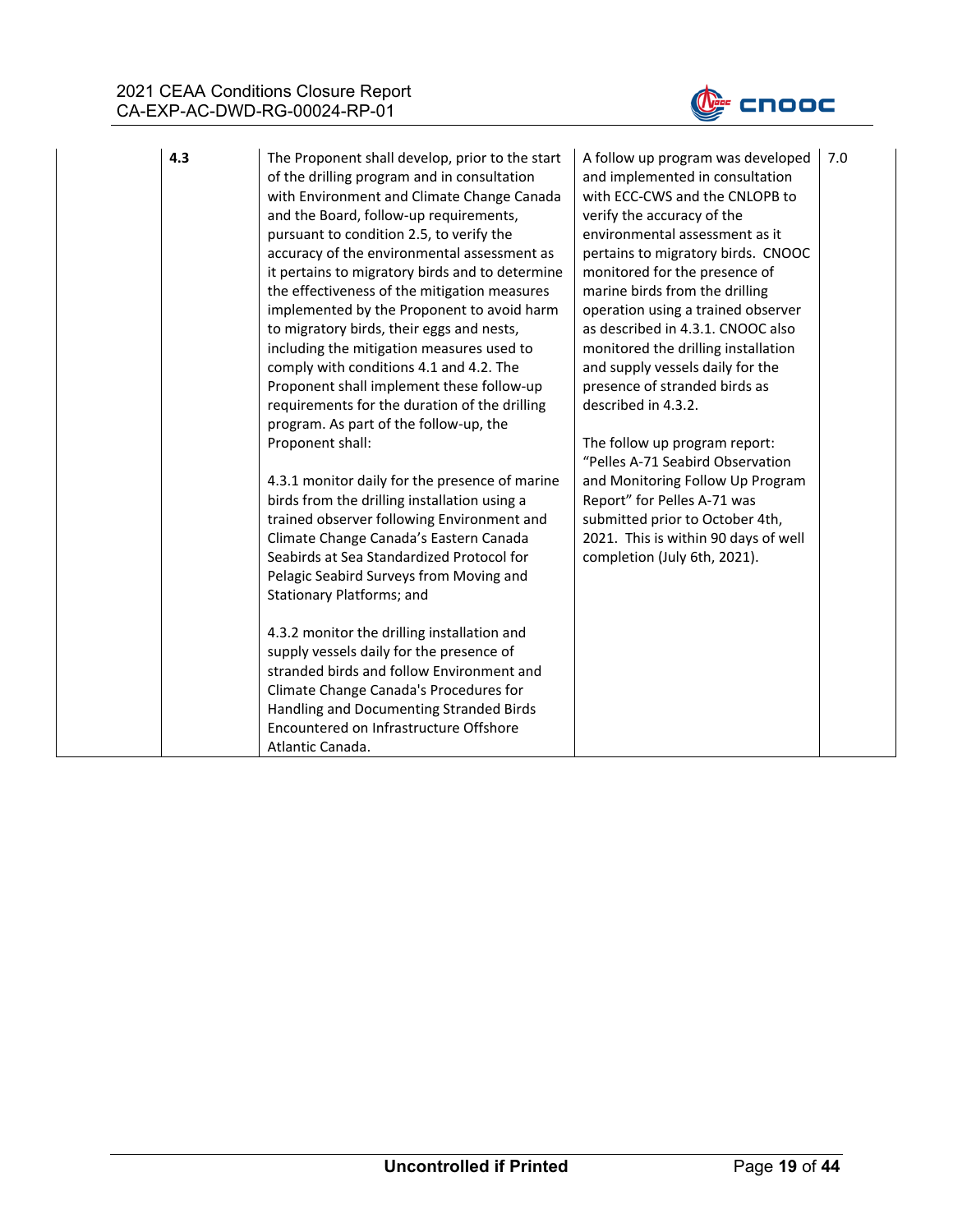

| Indigenous        | 5.1 | The Proponent shall develop and implement a      | CNOOC developed and                   | 4.1 |
|-------------------|-----|--------------------------------------------------|---------------------------------------|-----|
| and               |     | Fisheries Communication Plan in consultation     | implemented Commercial Fisheries      |     |
| <b>Commercial</b> |     | with the Board, Indigenous groups and            | and Indigenous Fisheries              |     |
| <b>Fisheries</b>  |     | commercial fishers. The Proponent shall          | <b>Communication Plans in</b>         |     |
|                   |     | develop the Fisheries Communication Plan         | consultation with the Board,          |     |
|                   |     | prior to drilling and implement it for the       | Indigenous groups and commercial      |     |
|                   |     | duration of the drilling program. The            | fishers.                              |     |
|                   |     | Proponent shall include in the Fisheries         |                                       |     |
|                   |     | <b>Communications Plan:</b>                      | CNOOC notified Indigenous and         |     |
|                   |     | 5.1.1 procedures to notify Indigenous groups     | Commercial Fisheries greater than     |     |
|                   |     | and commercial fishers of planned drilling       | two weeks prior to the start of       |     |
|                   |     | activity, a minimum of two weeks prior to the    | drilling activities                   |     |
|                   |     | start of drilling of each well;                  |                                       |     |
|                   |     | 5.1.2 procedures to determine the                | CNOOC utilized a Fisheries Liaison    |     |
|                   |     | requirement for a Fisheries Liaison Officer      | Officer in consultation with          |     |
|                   |     | and/or fisheries guide vessel during drilling    | commercial fisheries for the          |     |
|                   |     | installation movement and geophysical            | mobilization of the Stena Forth to    |     |
|                   |     | programs;                                        | the Pelles A-71 locations. CNOOC      |     |
|                   |     | 5.1.3 procedures to notify Indigenous groups     | utilized a Fisheries Guide Vessel for |     |
|                   |     | and commercial fishers in the event of a spill   | the demobilization transits of the    |     |
|                   |     | or unplanned release of oil or any other         | Stena Forth in consultation with      |     |
|                   |     | substance, and communicate the results of the    | commercial fisheries.                 |     |
|                   |     | monitoring and any associated potential          |                                       |     |
|                   |     | health risks referred to in condition 6.10;      | Monthly operational updates were      |     |
|                   |     | 5.1.4 procedures to engage in two-way            | provided to both commercial and       |     |
|                   |     | communication with Indigenous groups and         | Indigenous fisheries inclusive of the |     |
|                   |     | commercial fishers in the event of a spill       | information listed in 5.1.5.          |     |
|                   |     | requiring a tier 2 or tier spill 3 response over |                                       |     |
|                   |     | the duration of the spill response; and          |                                       |     |
|                   |     | 5.1.5 the type of information that will be       |                                       |     |
|                   |     | communicated to Indigenous groups and            |                                       |     |
|                   |     | commercial fishers, and the timing of            |                                       |     |
|                   |     | distribution of this information, that will      |                                       |     |
|                   |     | include but not be limited to:                   |                                       |     |
|                   |     |                                                  |                                       |     |
|                   |     | 5.1.5.1 a description of planned Designated      |                                       |     |
|                   |     | Project activities;                              |                                       |     |
|                   |     | 5.1.5.2 location(s) of safety exclusion zones;   |                                       |     |
|                   |     | 5.1.5.3 anticipated vessel traffic schedule;     |                                       |     |
|                   |     | 5.1.5.4 anticipated vessel routes; and           |                                       |     |
|                   |     | 5.1.5.5 locations of suspended or abandoned      |                                       |     |
|                   |     | wellheads.                                       |                                       |     |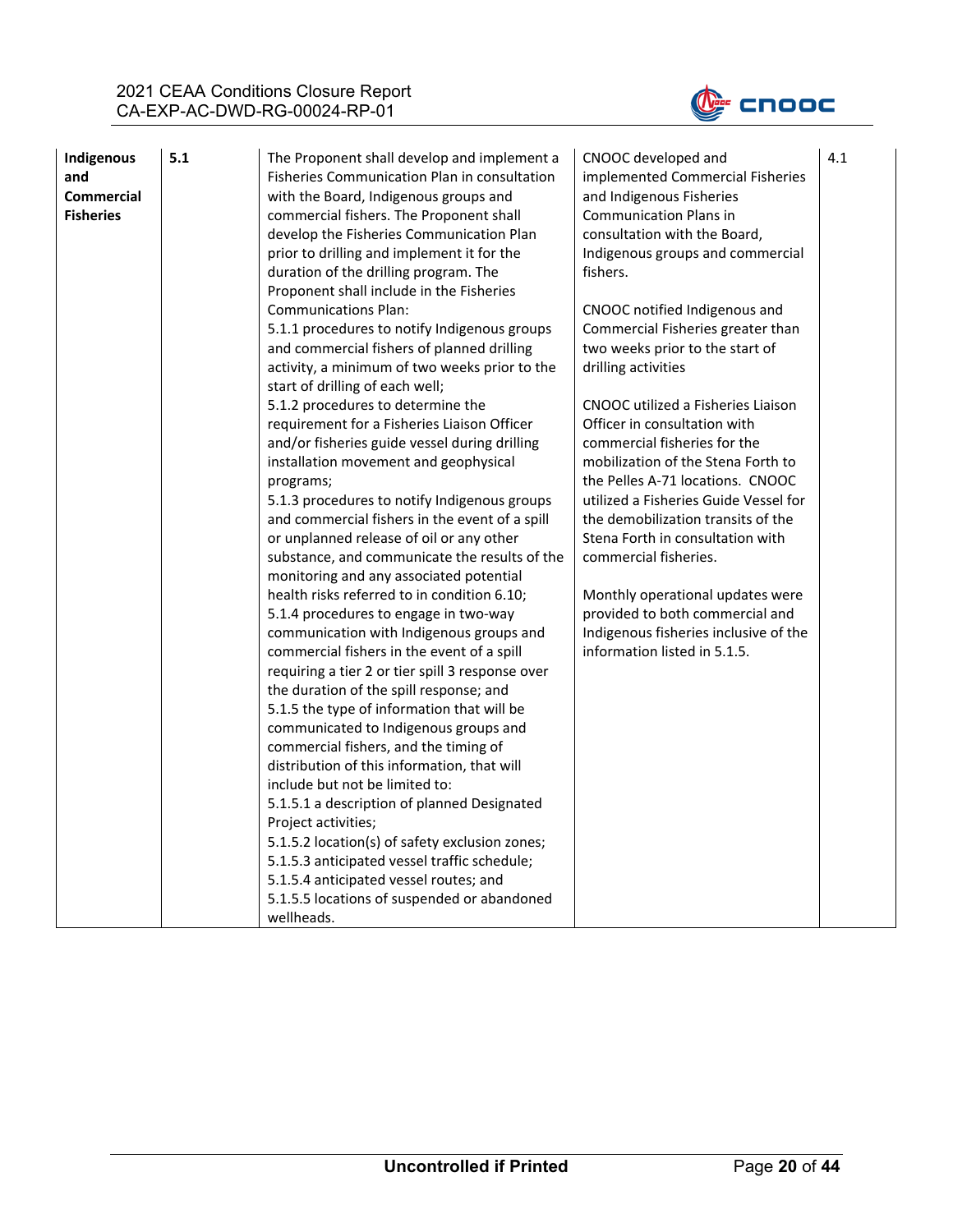

| 5.2 | The Proponent shall develop and implement a<br>well and wellhead abandonment plan and<br>submit it to the Board for acceptance at least<br>30 days prior to abandonment of each well. If<br>the Proponent proposes to abandon a<br>wellhead on the seafloor in a manner that may<br>interfere with Indigenous or commercial<br>fisheries, the Proponent shall develop the<br>wellhead abandonment strategy in<br>consultation with commercial fishers and<br>potentially affected Indigenous groups with<br>fishing licences that overlap with the<br>Designated Project Area, identified in<br>consultation with Fisheries and Oceans<br>Canada. | The well and wellhead<br>abandonment plan was submitted<br>to the C-NLOPB 30 days prior to the<br>abandonment of each well. An<br>overview of this plan was posted to<br>the project website upon review by<br>the C-NLOPB.<br>CNOOC successfully removed the<br>Pelles A-71 wellhead from the<br>seafloor as part of abandonment<br>operations.                                                   | N/A |
|-----|---------------------------------------------------------------------------------------------------------------------------------------------------------------------------------------------------------------------------------------------------------------------------------------------------------------------------------------------------------------------------------------------------------------------------------------------------------------------------------------------------------------------------------------------------------------------------------------------------------------------------------------------------|----------------------------------------------------------------------------------------------------------------------------------------------------------------------------------------------------------------------------------------------------------------------------------------------------------------------------------------------------------------------------------------------------|-----|
| 5.3 | The Proponent shall provide the details of its<br>operation, including the safety exclusion zones<br>during drilling and testing, and the location<br>information of abandoned wellheads if left on<br>the seafloor, to the Marine Communications<br>and Traffic Services for broadcasting and<br>publishing in the Notices to Shipping, to the<br>North Atlantic Fisheries Organization<br>Secretariat, and to the Canadian Hydrographic<br>Services for future nautical charts and<br>planning.                                                                                                                                                 | CNOOC made multiple<br>communications as described in 5.3<br>with respect to drilling operations<br>including:<br>- Notification of Rig Arrival in Bay<br><b>Bulls</b><br>- Notification of Stena Forth transit<br>to Pelles A-71<br>- Notification of Stena Forth at<br>Pelles A-71<br>- Notification of Stena Forth transit<br>Demob Location<br>- Notification of MODU transit to<br><b>EEZ</b> | N/A |
| 5.4 | The Proponent shall report annually to the<br>Board on known incidents of lost or damaged<br>fishing gear attributed to the Designated<br>Project.                                                                                                                                                                                                                                                                                                                                                                                                                                                                                                | No known incidents of lost or<br>damaged fishing gear were<br>attributed to CNOOC's operations.                                                                                                                                                                                                                                                                                                    | N/A |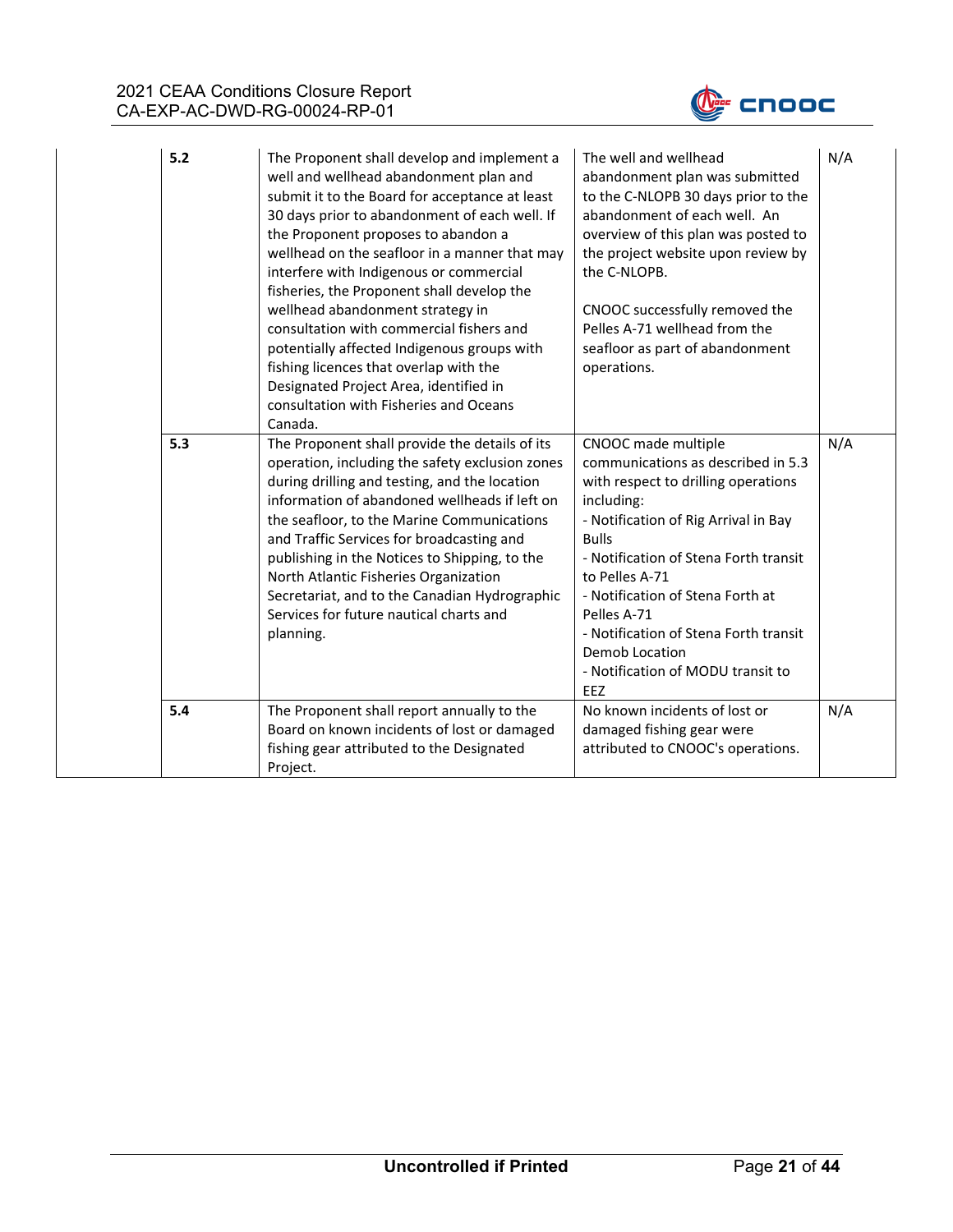

| <b>Accidents</b><br>and<br><b>Malfunctions</b> | 6.1<br>6.2 | The Proponent shall take all reasonable<br>measures to prevent accidents and<br>malfunctions that may result in adverse<br>environmental effects and mitigate any<br>adverse environmental effects from accidents<br>and malfunctions that do occur. In doing so,<br>the Proponent shall:<br>6.1.1 develop and implement operating<br>procedures including thresholds for cessation<br>of a work or activity, with respect to<br>meteorological and oceanographic conditions<br>experienced at the project location, and which<br>reflect the facility's design limits and limits at<br>which any work or activity may be conducted<br>safely and without causing adverse<br>environmental effects. These conditions<br>include poor weather, high sea state, and<br>presence of sea ice or icebergs; and<br>6.1.2 implement emergency response<br>procedures and contingency plans developed<br>in relation to the Designated Project in the<br>event of an accident or malfunction.<br>The Proponent shall develop, in consultation<br>with the Board and Environment and Climate<br>Change Canada, and implement for the<br>duration of the drilling program, a physical<br>environment monitoring program, in<br>accordance with the Newfoundland Offshore<br>Petroleum Drilling and Production Regulations<br>that meets or exceeds the requirements of the<br>Offshore Physical Environmental Guidelines<br>(September 2008). The physical environment<br>monitoring program shall be submitted to the | CNOOC developed and<br>implemented a number of<br>operating procedures, emergency<br>response and contingency plans in<br>planning the Pelles A-71<br>operations. These include:<br><b>Helicopter Operations Procedural</b><br>Aid, Atlantic Canada Exploration<br>Drilling Safety Plan, Marine<br><b>Operations Manual, Physical</b><br>Environment Monitoring Protocol,<br>Ice Management Plan, Adverse<br>Weather Protocol, Emergency<br>Response Procedural Aid, Incident<br><b>Command System Initial Emergency</b><br>Response Procedure, Incident<br><b>Command System Expanded</b><br>Response Procedure, Offshore Spill<br>Response Plan, Wildlife Response<br>Plan, Source Control Plan and<br>Source Control Contingency Plan.<br>CNOOC submitted a Physical<br>Environment Monitoring Plan to<br>the C-NLOPB for consultation with<br><b>Environment and Climate Change</b><br>Canada that met the requirements<br>of the Offshore Physical<br><b>Environmental Guidelines</b><br>(September 2008) prior to the<br>commencement of drilling. | 8<br>N/A |
|------------------------------------------------|------------|--------------------------------------------------------------------------------------------------------------------------------------------------------------------------------------------------------------------------------------------------------------------------------------------------------------------------------------------------------------------------------------------------------------------------------------------------------------------------------------------------------------------------------------------------------------------------------------------------------------------------------------------------------------------------------------------------------------------------------------------------------------------------------------------------------------------------------------------------------------------------------------------------------------------------------------------------------------------------------------------------------------------------------------------------------------------------------------------------------------------------------------------------------------------------------------------------------------------------------------------------------------------------------------------------------------------------------------------------------------------------------------------------------------------------------------------------------------------------------------------------------------|----------------------------------------------------------------------------------------------------------------------------------------------------------------------------------------------------------------------------------------------------------------------------------------------------------------------------------------------------------------------------------------------------------------------------------------------------------------------------------------------------------------------------------------------------------------------------------------------------------------------------------------------------------------------------------------------------------------------------------------------------------------------------------------------------------------------------------------------------------------------------------------------------------------------------------------------------------------------------------------------------------------------------------------------------------|----------|
|                                                |            | Board for approval prior to commencing<br>drilling.                                                                                                                                                                                                                                                                                                                                                                                                                                                                                                                                                                                                                                                                                                                                                                                                                                                                                                                                                                                                                                                                                                                                                                                                                                                                                                                                                                                                                                                          |                                                                                                                                                                                                                                                                                                                                                                                                                                                                                                                                                                                                                                                                                                                                                                                                                                                                                                                                                                                                                                                          |          |
|                                                | 6.3        | The Proponent shall prepare a plan for<br>avoidance of drilling installation collisions with<br>vessels and other hazards that may reasonably<br>be expected in the Designated Project Area<br>and submit the plan to the Board for<br>acceptance prior to drilling.                                                                                                                                                                                                                                                                                                                                                                                                                                                                                                                                                                                                                                                                                                                                                                                                                                                                                                                                                                                                                                                                                                                                                                                                                                         | CNOOC collision avoidance plan<br>was submitted as part of the<br>marine operations manual that was<br>included in the OA application.                                                                                                                                                                                                                                                                                                                                                                                                                                                                                                                                                                                                                                                                                                                                                                                                                                                                                                                   | N/A      |
|                                                | 6.4        | The Proponent shall prepare an Ice<br>Management Plan that will include measures<br>for avoidance of collisions with icebergs and<br>submit the plan to the Board for acceptance<br>prior to drilling.                                                                                                                                                                                                                                                                                                                                                                                                                                                                                                                                                                                                                                                                                                                                                                                                                                                                                                                                                                                                                                                                                                                                                                                                                                                                                                       | CNOOC Ice Management Plan was<br>submitted as part of the marine<br>operations manual that was<br>included in the OA application.                                                                                                                                                                                                                                                                                                                                                                                                                                                                                                                                                                                                                                                                                                                                                                                                                                                                                                                        | 8.2      |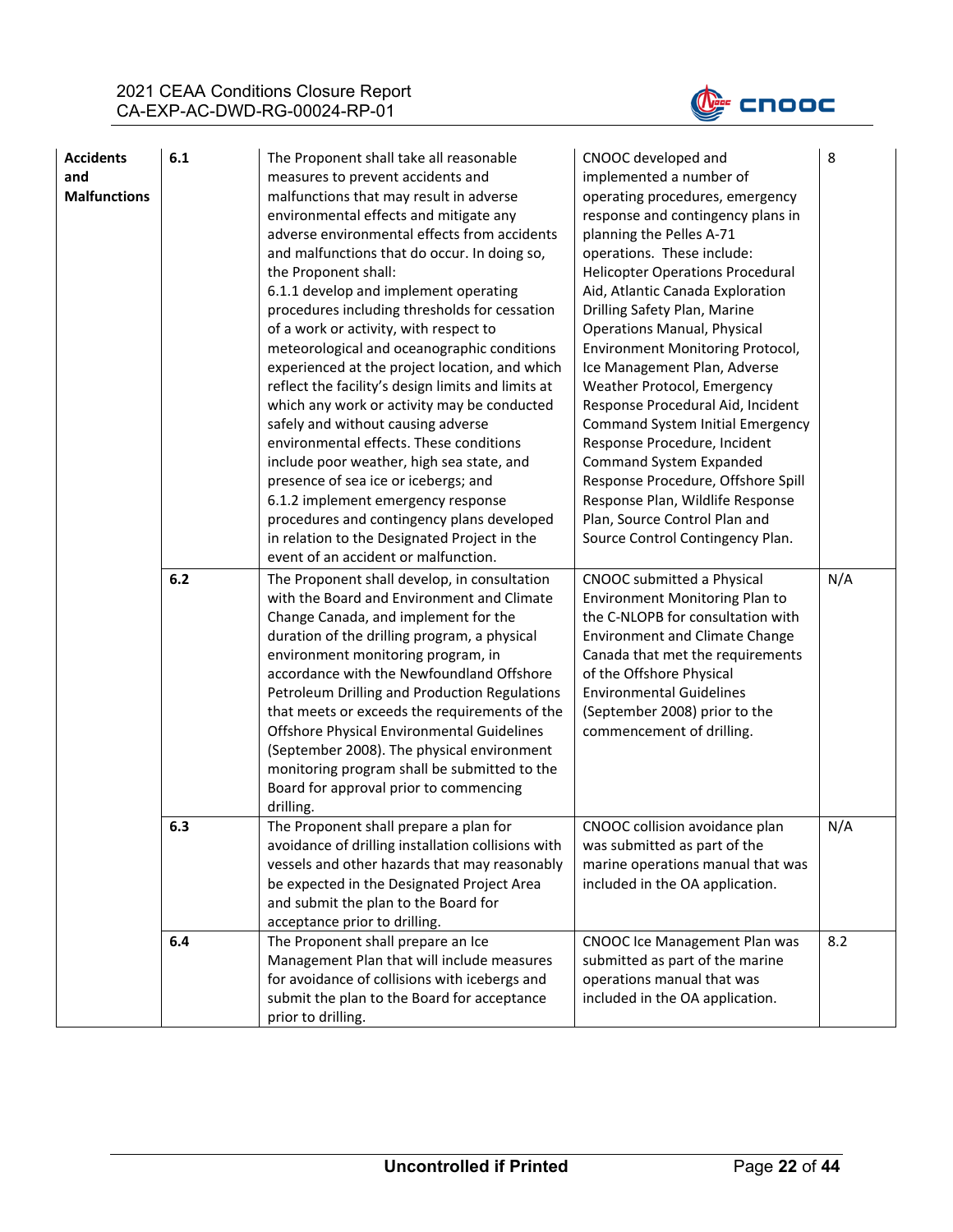

| 6.5 | The Proponent shall prepare and submit to the<br>Board well control strategies that include:<br>6.5.1 measures for well capping and<br>containment of fluids released from well and<br>the drilling of a relief well, as well as options to<br>reduce overall response timeline; and<br>6.5.2 measures to quickly disconnect the<br>marine drilling riser from the well in the event<br>of an emergency or extreme weather<br>conditions.                                                                                                                                                                                                                                                                                                                                                                                                                                                                                                                                                                                              | CNOOC prepared and submitted to<br>the C-NLOPB a well control<br>strategies document that was<br>inclusive of the requirements listed<br>in 6.5.1 and 6.5.2. This document<br>was submitted as part of the OA<br>process on February 15th, 2021.                                                                                                                                                                             | 8.1 |
|-----|----------------------------------------------------------------------------------------------------------------------------------------------------------------------------------------------------------------------------------------------------------------------------------------------------------------------------------------------------------------------------------------------------------------------------------------------------------------------------------------------------------------------------------------------------------------------------------------------------------------------------------------------------------------------------------------------------------------------------------------------------------------------------------------------------------------------------------------------------------------------------------------------------------------------------------------------------------------------------------------------------------------------------------------|------------------------------------------------------------------------------------------------------------------------------------------------------------------------------------------------------------------------------------------------------------------------------------------------------------------------------------------------------------------------------------------------------------------------------|-----|
| 6.6 | The Proponent shall develop and implement<br>procedures to maintain up-to-date information<br>on the availability of capping stack(s), vessels<br>capable of deploying the capping stack(s), and<br>drilling rigs capable of drilling a relief well at<br>the Project site prior to and during the drilling<br>of each well. The Proponent shall<br>communicate this information to the Board<br>and update the Board when any of this<br>information changes, prior to and during the<br>drilling of each well.                                                                                                                                                                                                                                                                                                                                                                                                                                                                                                                       | CNOOC maintained up-to-date<br>information on the availability of<br>capping stack(s), vessels capable of<br>deploying capping stack(s) and<br>drilling rigs throughout the<br>campaign.<br>CNOOC met with the C-NLOPB prior<br>to the commencement of drilling<br>and prior to the drilling of each hole<br>section to confirm the status of the<br>specified equipment.                                                    | 8.1 |
| 6.7 | The Proponent shall prepare a Spill Response<br>Plan and provide a draft of the plan to<br>Indigenous groups for comment, taking into<br>consideration these comments prior to<br>submitting the plan to the Board for<br>acceptance. The plan shall be submitted to the<br>Board for acceptance prior to drilling. The Spill<br>Response Plan will include the following:<br>6.7.1 procedures to respond to and mitigate<br>the potential environmental effects of a spill of<br>any substance that may cause adverse<br>environmental effects, including spill<br>containment and recovery procedures;<br>6.7.2 reporting thresholds and notification<br>procedures;<br>6.7.3 measures for wildlife response,<br>protection and rehabilitation, including<br>procedures for the collection and cleaning of<br>marine mammals, migratory birds, sea turtles<br>and species at risk, and measures for shoreline<br>protection and clean-up; and<br>6.7.4 roles and responsibilities for offshore<br>operations and onshore responders. | CNOOC prepared a spill response<br>plan that incorporated items 6.7.1<br>to 6.7.4 and submitted a draft of<br>the plan to Indigenous Groups on<br>February 5th, 2020. CNOOC<br>provided a copy of this plan March<br>13th, 2020 to Indigenous Groups<br>after consideration and<br>incorporation of feedback. A minor<br>update to this plan was completed<br>in 2021 incorporating additional<br>feedback from the C-NLOPB. | 8.1 |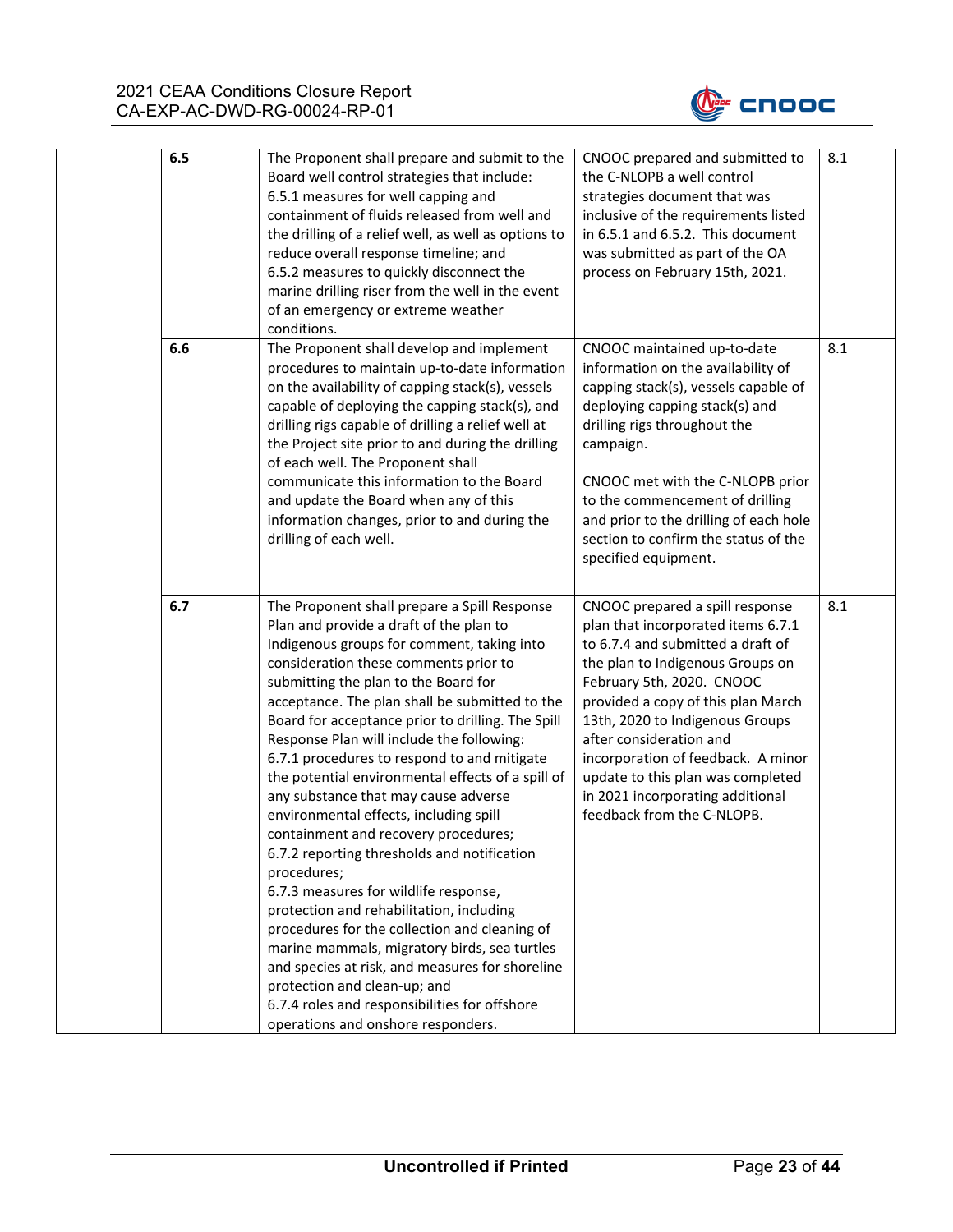

| 6.8  | The Proponent shall conduct an exercise of the<br>Spill Response Plan prior to drilling activities as<br>recommended in the Newfoundland Offshore<br>Drilling and Production Guidelines, document<br>any deficiencies observed during this exercise<br>and provide these deficiencies to the Board for<br>review, and adjust the plan to the satisfaction<br>of the Board to address any deficiencies<br>identified during the exercise.                                                                                                                                                                                                                                                                                                                                                                                                                                                                                                                                                                                                                                                                                                                                                                                                                                                                                                                                                                                                                                                                                                                               | CNOOC conducted a Spill Response<br>Exercise prior to the<br>commencement of drilling<br>activities. CNOOC provided a copy<br>of the Oil Spill Response exercise<br>report to the C-NLOPB March 9th,<br>2020 and to Indigenous Groups on<br>March 13th, 2020. | 8.1 |
|------|------------------------------------------------------------------------------------------------------------------------------------------------------------------------------------------------------------------------------------------------------------------------------------------------------------------------------------------------------------------------------------------------------------------------------------------------------------------------------------------------------------------------------------------------------------------------------------------------------------------------------------------------------------------------------------------------------------------------------------------------------------------------------------------------------------------------------------------------------------------------------------------------------------------------------------------------------------------------------------------------------------------------------------------------------------------------------------------------------------------------------------------------------------------------------------------------------------------------------------------------------------------------------------------------------------------------------------------------------------------------------------------------------------------------------------------------------------------------------------------------------------------------------------------------------------------------|---------------------------------------------------------------------------------------------------------------------------------------------------------------------------------------------------------------------------------------------------------------|-----|
| 6.9  | The Proponent shall review the Spill Response<br>Plan prior to the drilling of each well to verify<br>that it continues to be appropriate and shall<br>update the plan as necessary and in a manner<br>acceptable to the Board.                                                                                                                                                                                                                                                                                                                                                                                                                                                                                                                                                                                                                                                                                                                                                                                                                                                                                                                                                                                                                                                                                                                                                                                                                                                                                                                                        | CNOOC reviewed the Spill Response<br>Plan prior to 2021 operations.<br>Minor updates were made to the<br>plan which was then updated,<br>resubmitted to the C-NLOPB and<br>reposted online.                                                                   | 8.1 |
| 6.10 | In the event of a spill or unplanned release of<br>oil or any other substance that may cause<br>adverse environmental effects, the Proponent<br>shall notify the Board and any other relevant<br>authorities as soon as possible, and implement<br>its Spill Response Plan, including procedures<br>for notification of Indigenous groups and<br>commercial fishers developed in condition<br>5.1.3. As required by and in consultation with<br>the Board, this may include monitoring the<br>environmental effects of a spill on components<br>of the marine environment until specific<br>endpoints identified in consultation with<br>relevant authorities are achieved. As<br>applicable, this may include:<br>6.10.1 sensory testing of seafood for taint, and<br>chemical analysis for oil concentrations and<br>any other contaminants, as applicable;<br>6.10.2 measuring levels of contamination in<br>recreational, commercial and traditionally<br>harvested fish species with results integrated<br>into a human health risk assessment, to be<br>submitted to relevant authorities, to<br>determine the fishing area closure status;<br>6.10.3 monitoring for marine mammals, sea<br>turtles and birds for signs of contamination or<br>oiling and reporting results to the Board,<br>Fisheries and Oceans Canada, and<br>Environment and Climate Change Canada; and<br>6.10.4 monitoring benthic organisms and<br>habitats in the event of a spill or other event<br>that could result in smothering or localized<br>effects to the benthic environment. | Throughout Pelles A-71 drilling<br>operations, CNOOC did not activate<br>the Offshore Spill Response Plan.<br>Therefore, no further<br>environmental effects monitoring<br>was required.                                                                      | 8.1 |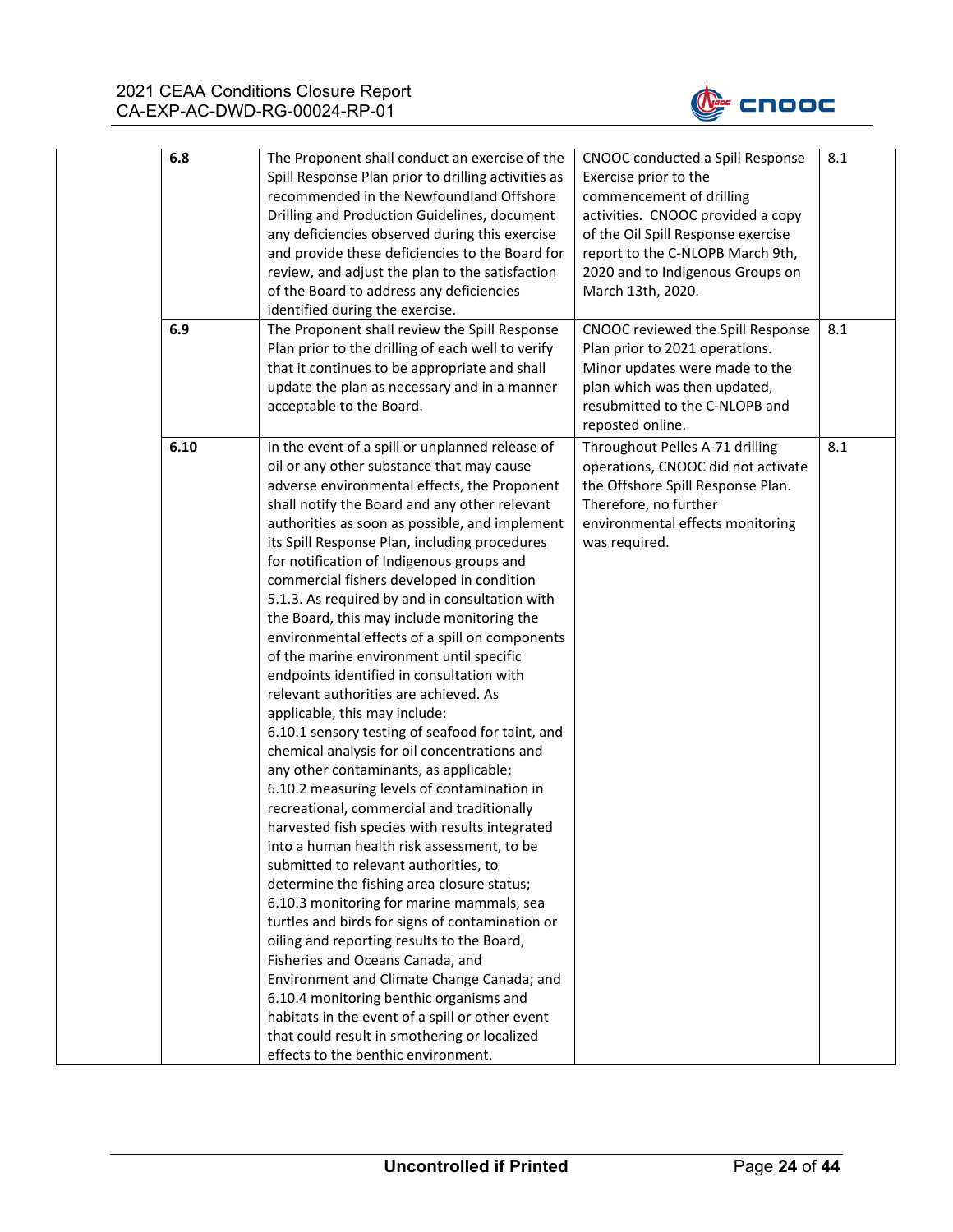

| 6.11 | The Proponent shall undertake a Spill Impact<br>Mitigation Assessment to identify spill<br>response options that will be implemented in<br>the case of a spill to provide for the best<br>opportunities to minimize environmental<br>consequences, and provide it to the Board for<br>review prior to drilling.                                            | CNOOC developed a Spill Impact<br>Mitigation Assessment (SIMA) as<br>part of the project planning process<br>that was provided to the C-NLOPB<br>on December 3, 2019. Feedback on<br>the SIMA was received by CNOOC<br>from the C-NLOPB on April 2nd,<br>2020. Feedback was incorporated<br>by CNOOC and resubmitted to the<br>C-NLOPB on July 7th, 2020. The<br>final SIMA is now posted on<br>CNOOC's External Website. | 8.1 |
|------|------------------------------------------------------------------------------------------------------------------------------------------------------------------------------------------------------------------------------------------------------------------------------------------------------------------------------------------------------------|---------------------------------------------------------------------------------------------------------------------------------------------------------------------------------------------------------------------------------------------------------------------------------------------------------------------------------------------------------------------------------------------------------------------------|-----|
| 6.12 | The Proponent shall provide Indigenous<br>groups with the results of the exercise<br>conducted pursuant to condition 6.8, following<br>its review by the Board. The Proponent shall<br>provide the final Spill Response Plan to<br>Indigenous groups prior to drilling and any<br>updates to the Spill Response Plan pursuant to<br>condition 6.9.         | CNOOC provided a copy of the Oil<br>Spill Response exercise report and<br>updated Offshore Spill Response<br>plan to Indigenous Groups on<br>March 13th, 2020.                                                                                                                                                                                                                                                            | 8.1 |
| 6.13 | In the event of an uncontrolled sub-sea release<br>from the well, the Proponent shall begin the<br>immediate mobilization of subsea containment<br>and capping equipment to the site of the<br>uncontrolled subsea release. Simultaneously,<br>the Proponent shall commence mobilization of<br>a relief well drilling installation.                        | CNOOC did not have an<br>uncontrolled sub-sea release during<br>Pelles A-71 operations.                                                                                                                                                                                                                                                                                                                                   | 8.1 |
| 6.14 | If drilling is anticipated in water depths in<br>excess of 2 500 m or less than 500 m, the<br>Proponent shall undertake further analysis to<br>confirm the capping stack technology selected<br>can be deployed and operated safely at the<br>proposed depth and submit this analysis to the<br>Board for approval.                                        | CNOOC did not drill a well in water<br>depths in excess of 2500m or less<br>than 500m.                                                                                                                                                                                                                                                                                                                                    | 8.1 |
| 6.15 | In the event of an accident or malfunction, the<br>Proponent shall comply with the requirements<br>of the Accord Acts and the Canada-<br>Newfoundland and Labrador Offshore<br>Financial Requirement Regulations and the<br>requirements described in the Compensation<br><b>Guidelines Respecting Damages Relating to</b><br>Offshore Petroleum Activity. | CNOOC did not have an accident or<br>malfunction occur during Pelles A-<br>71 operations.                                                                                                                                                                                                                                                                                                                                 | 8.1 |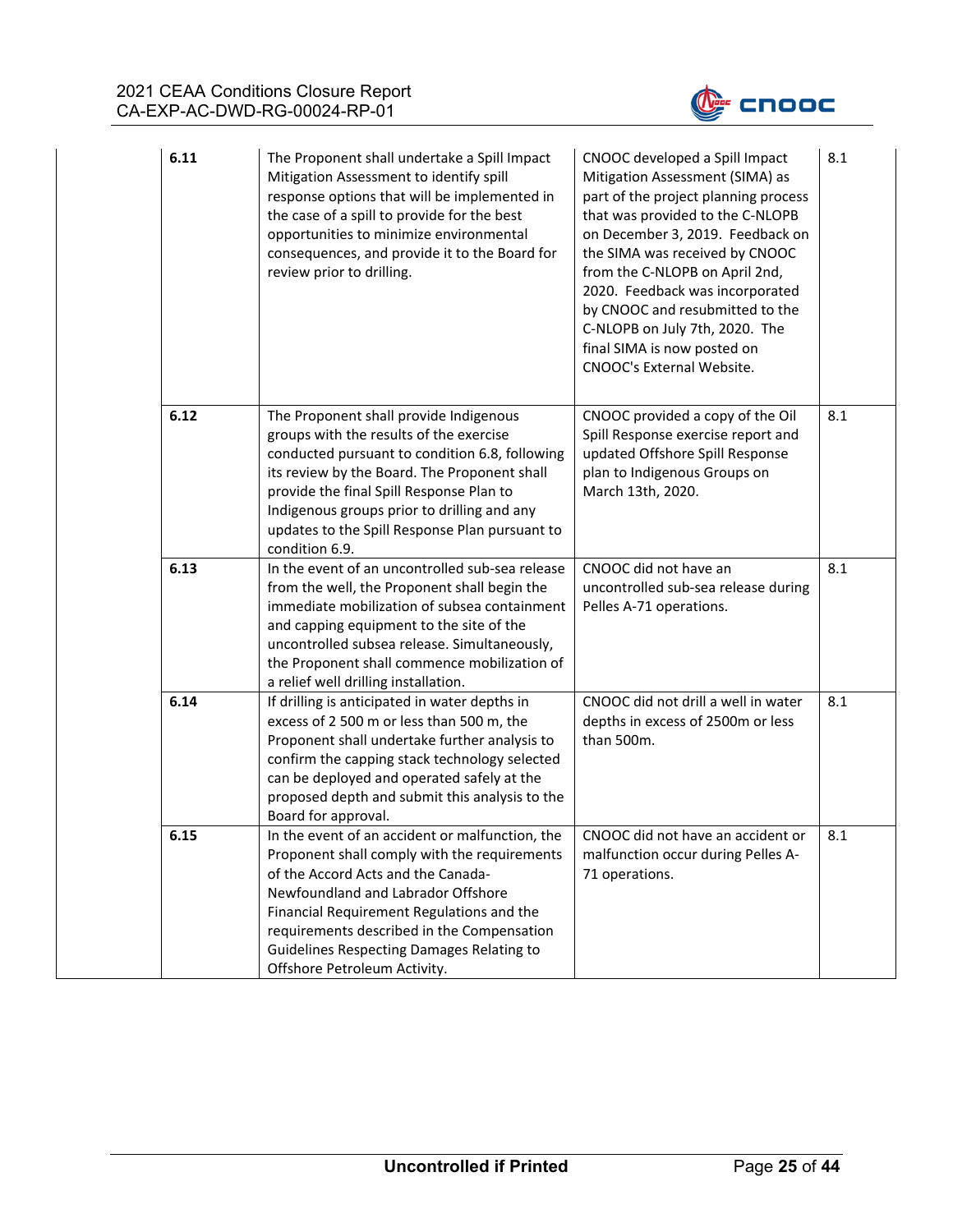

|                             | 6.16 | The Proponent shall report annually to the<br>Board on the effectiveness of operating<br>procedures and cessation of work or activity<br>thresholds, established for operating in poor<br>weather, high sea state, and sea ice or iceberg<br>conditions. The report shall include a<br>description of any modifications to operations<br>implemented in response to adverse<br>environmental conditions, in accordance with<br>the Newfoundland Offshore Petroleum Drilling<br>and Production Regulations. | CNOOC submitted a comprehensive<br>environment report "Atlantic<br>Canada Flemish Pass Exploration<br>Drilling Project: Pelles A-71<br>Environmental Report" that<br>includes the information identified<br>in Condition 6.16.                                                                     |     |
|-----------------------------|------|------------------------------------------------------------------------------------------------------------------------------------------------------------------------------------------------------------------------------------------------------------------------------------------------------------------------------------------------------------------------------------------------------------------------------------------------------------------------------------------------------------|----------------------------------------------------------------------------------------------------------------------------------------------------------------------------------------------------------------------------------------------------------------------------------------------------|-----|
| Implementati<br>on Schedule | 7.1  | The Proponent shall submit to the Board a<br>schedule for each condition set out in this<br>Decision Statement at least 30 days prior to<br>the start of drilling program. This schedule<br>shall detail all activities planned to fulfill each<br>condition set out in this Decision Statement<br>and the commencement and estimated<br>completion month(s) and year(s) for each of<br>these activities.                                                                                                  | CNOOC began meeting with the C-<br>NLOPB on a regular basis,<br>commencing in November 2019, to<br>discuss the implementation<br>schedule detailed in this document.<br>Submissions to date were provided<br>to the C-NLOPB on February 7,<br>March 6, September 28 in 2020 and<br>March 16, 2021. | N/A |
|                             | 7.2  | The Proponent shall submit to the Board a<br>schedule outlining all activities required to<br>carry out all phases of the Designated Project<br>no later than 30 days prior to the start of the<br>drilling program. The schedule shall indicate<br>the commencement and estimated completion<br>month(s) and year(s) and duration of each of<br>these activities.                                                                                                                                         | CNOOC provided the C-NLOPB with<br>a schedule outlining project<br>activities with the original OA<br>submission.<br>CNOOC has provided a list of all key<br>project activities in section 2.3 of<br>this report.                                                                                  | N/A |
|                             | 7.3  | The Proponent shall submit to the Board in<br>writing an update to schedules referred to in<br>conditions 7.1 and 7.2 every year no later than<br>December 31, until completion of all activities<br>referred to in each schedule.                                                                                                                                                                                                                                                                         | CNOOC will provide an update in<br>writing to the schedules referred to<br>in 7.1 at the end of 2021 for<br>activities related to Pelles A-71.                                                                                                                                                     | N/A |
|                             | 7.4  | The Proponent shall provide to the Board<br>revised schedules if any change is made to the<br>initial schedules referred to in condition 7.1<br>and 7.2 or to any subsequent update(s)<br>referred to in condition 7.3, upon revision of<br>the schedules.                                                                                                                                                                                                                                                 | CNOOC will provide an update to<br>the CNLOPB for any changes made<br>to the initial schedule referred to in<br>7.1 and 7.2. CNOOC has not had<br>any material changes to the most<br>recent schedule as submitted<br>March 16th, 2021.                                                            | N/A |
| Record<br><b>Keeping</b>    | 8.1  | The Proponent shall maintain all records<br>required to demonstrate compliance with the<br>conditions set out in this Decision Statement.<br>The Proponent shall provide the<br>aforementioned records to the Board or the<br>Agency upon demand within a timeframe<br>specified by the Board or the Agency.                                                                                                                                                                                               | CNOOC will maintain all records to<br>demonstrate compliance with the<br>conditions set out in this decision<br>statement.                                                                                                                                                                         | N/A |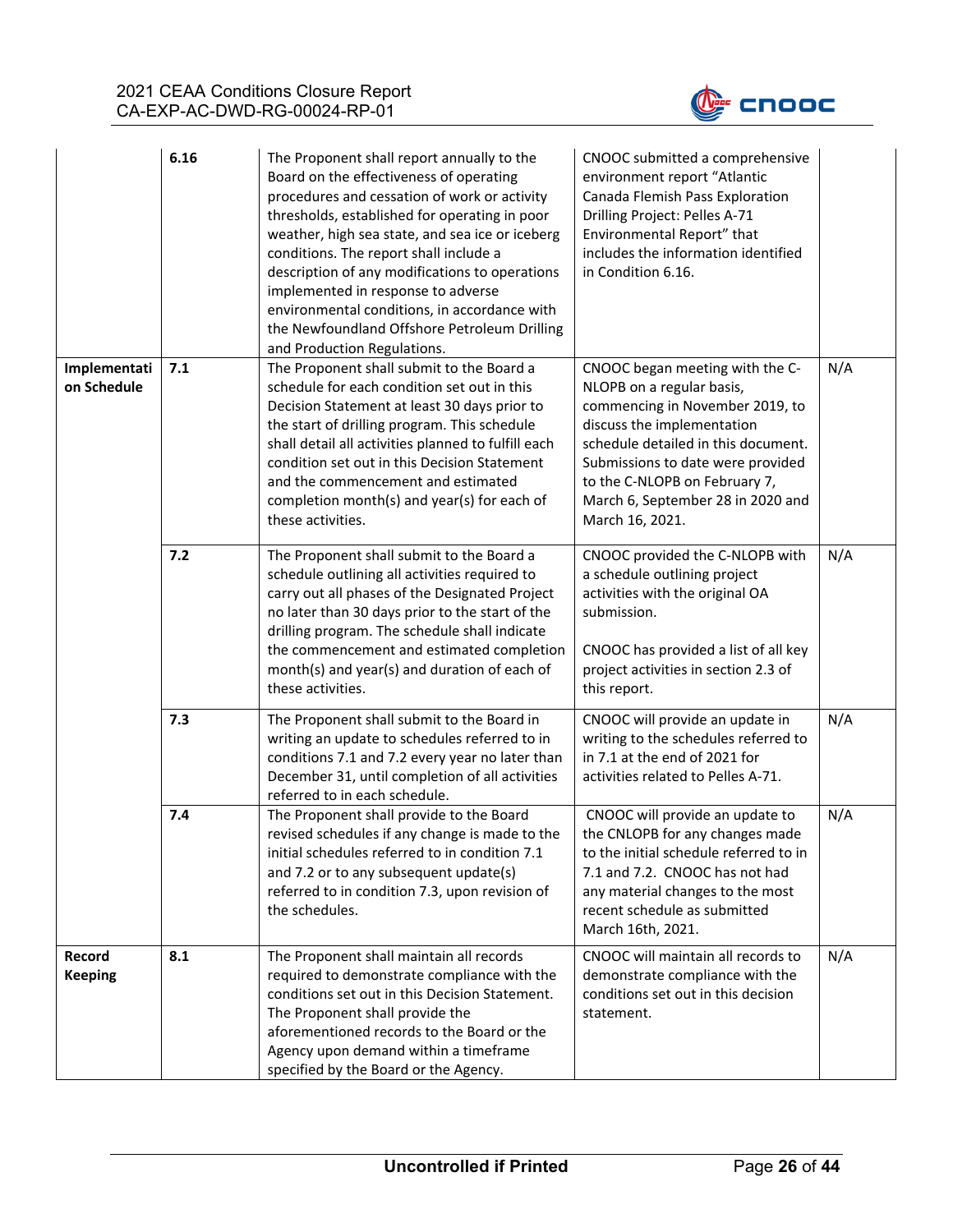

| 8.2 | The Proponent shall retain all records referred<br>to in condition 8.1 at a facility in Canada. The<br>records shall be retained and made available<br>for a minimum of five years after completion<br>of the Designated Project, unless otherwise<br>specified by the Board. The Proponent shall<br>inform the Board of the location of the facility<br>where records are retained and notify the<br>Board and the Agency at least 30 days prior to<br>any change to the location of the facility. | CNOOC will maintain all records to<br>demonstrate compliance with the<br>conditions set out in this decision<br>statement as listed in 8.2. | N/A |
|-----|-----------------------------------------------------------------------------------------------------------------------------------------------------------------------------------------------------------------------------------------------------------------------------------------------------------------------------------------------------------------------------------------------------------------------------------------------------------------------------------------------------|---------------------------------------------------------------------------------------------------------------------------------------------|-----|
| 8.3 | The Proponent shall notify the Board and the<br>Agency of any change to the contact<br>information of the Proponent included in the<br>Decision Statement.                                                                                                                                                                                                                                                                                                                                          | CNOOC will update the C-NLOPB<br>and the agency if there is any<br>change to the companies contact<br>information.                          | N/A |

# **4.0 COMMUNICATIONS AND CONSULTATION**

## **4.1 COMMUNICATIONS PLAN**

CNOOC developed a Commercial Fisheries Communication Plan and an Indigenous Fisheries Communication Plan in consultation with the C-NLOPB, Commercial and Indigenous Fisheries prior to the commencement of operations. The plans were written to incorporate the requirements of Condition 5.1 of the Decision Statement.

## **4.2 PROJECT NOTIFICATIONS**

The Commercial and Indigenous Fisheries Communications Plans outline communication protocols for operational updates during the project or in the event of an accident or malfunction. Below is a summary of the notifications that were made for the Pelles A-71 drilling campaign.

| Title                          | <b>Date</b>                   | <b>Contents</b>                                                                                                                                                             |  |  |
|--------------------------------|-------------------------------|-----------------------------------------------------------------------------------------------------------------------------------------------------------------------------|--|--|
| Commercial Fisheries Update #1 | March 12 <sup>th</sup> , 2021 | Notification of Planned Drilling Operations                                                                                                                                 |  |  |
| Indigenous Fisheries Update #1 | March 17 <sup>th</sup> , 2021 | Notification of Planned Drilling Operations<br>and Notification of Website                                                                                                  |  |  |
| Documentation Update           | March 25 <sup>th</sup> , 2021 | Notification of update to documentation<br>on CNOOC's Website<br>Updated Spill Response Plan<br>۰<br><b>Updated CEAA Conditions</b><br>۰.<br><b>Implementation Schedule</b> |  |  |

| Table 3. | <b>CEAA Decision Statement Conditions Closure</b> |
|----------|---------------------------------------------------|
|----------|---------------------------------------------------|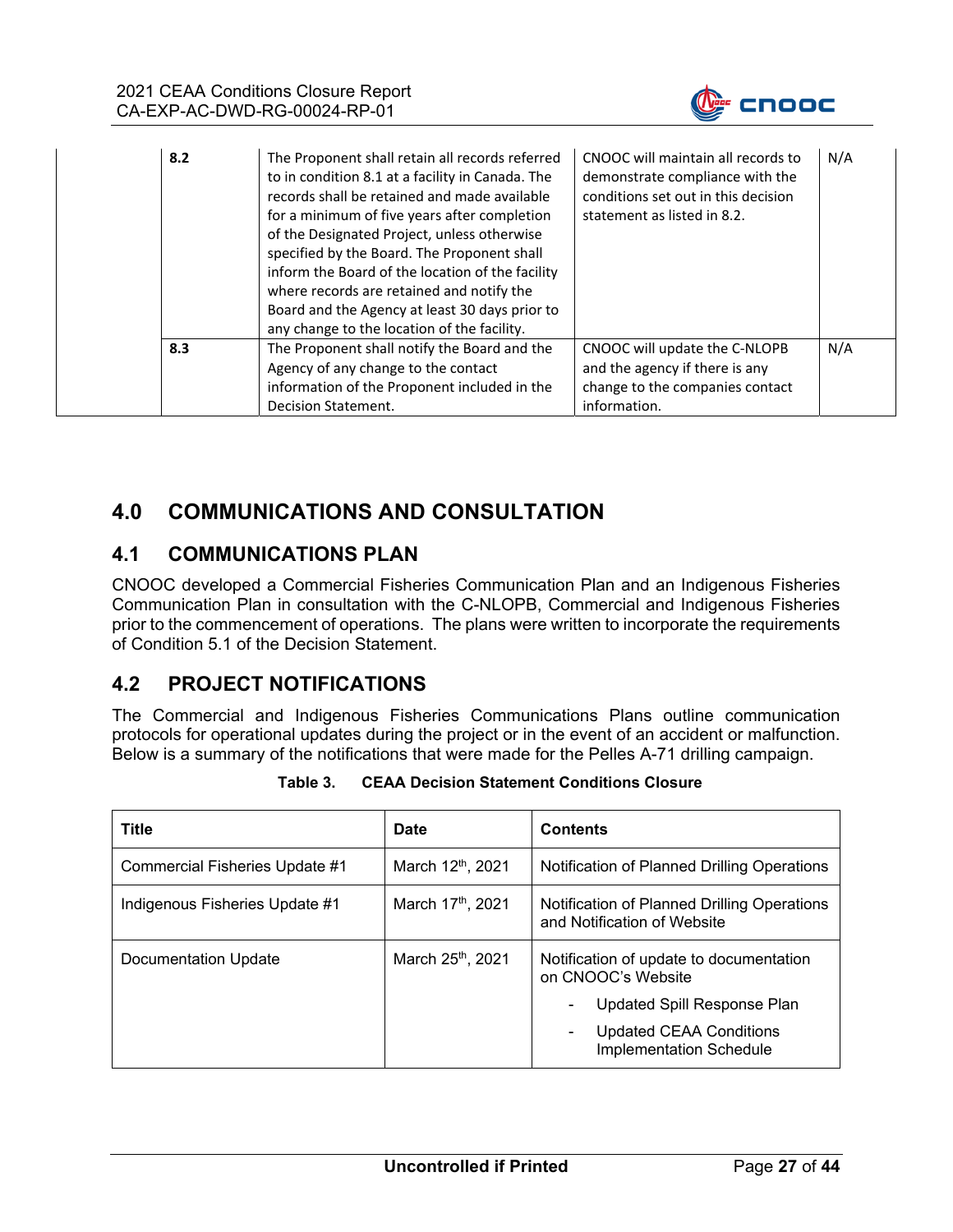

| Commercial / Indigenous Fisheries<br>Update #2 | April 15th, 2021            | <b>CNOOC Drilling Operations Update</b>                                                                            |
|------------------------------------------------|-----------------------------|--------------------------------------------------------------------------------------------------------------------|
| Commercial / Indigenous Fisheries<br>Update #3 | May 14 <sup>th</sup> , 2021 | <b>CNOOC Drilling Operations Update</b>                                                                            |
| Documentation Update                           | June 1 <sup>st</sup> , 2021 | Notification of update to documentation<br>on CNOOC's Website<br><b>CNOOC Exploration Well</b><br>Abandonment Plan |
| Commercial / Indigenous Fisheries<br>Update #4 | June 14th, 2021             | <b>CNOOC Drilling Operations Update</b>                                                                            |
| Commercial / Indigenous Fisheries<br>Update #5 | July 8 <sup>th</sup> , 2021 | <b>CNOOC Drilling Operations Update -</b><br><b>Completion of Drilling Operations</b>                              |

## **4.3 INTERNET SITE**

CNOOC developed an exploration website in accordance with Condition 2.9 of the Decision Statement. The website can be found at the following address:

https://cnoocinternational.com/en/operations/americas/canada/atlantic-canada

CNOOC will continue to publish the documentation identified in Condition 2.9 as it becomes finalized. A notification will be sent to stakeholders within 48 hours of posting on the external website.

#### **4.4 ENGAGEMENT AND CONSULTATION**

The following table is a high-level summary of the engagements and consultations that were completed by CNOOC as it relates to the Pelles A-71 drilling program and the 2021 Decision Statement conditions.

For the purpose of the below table:

DFO – Fisheries and Oceans Canada

- ECCC Environment and Climate Change Canada
- CWS Environment and Climate Change Canada Canadian Wildlife Services

FFAW-Infor – Fish Food and Allied Workers

AGC – Atlantic Groundfish Council

ASP – Association of Seafood Producers

OCI – Ocean Choice International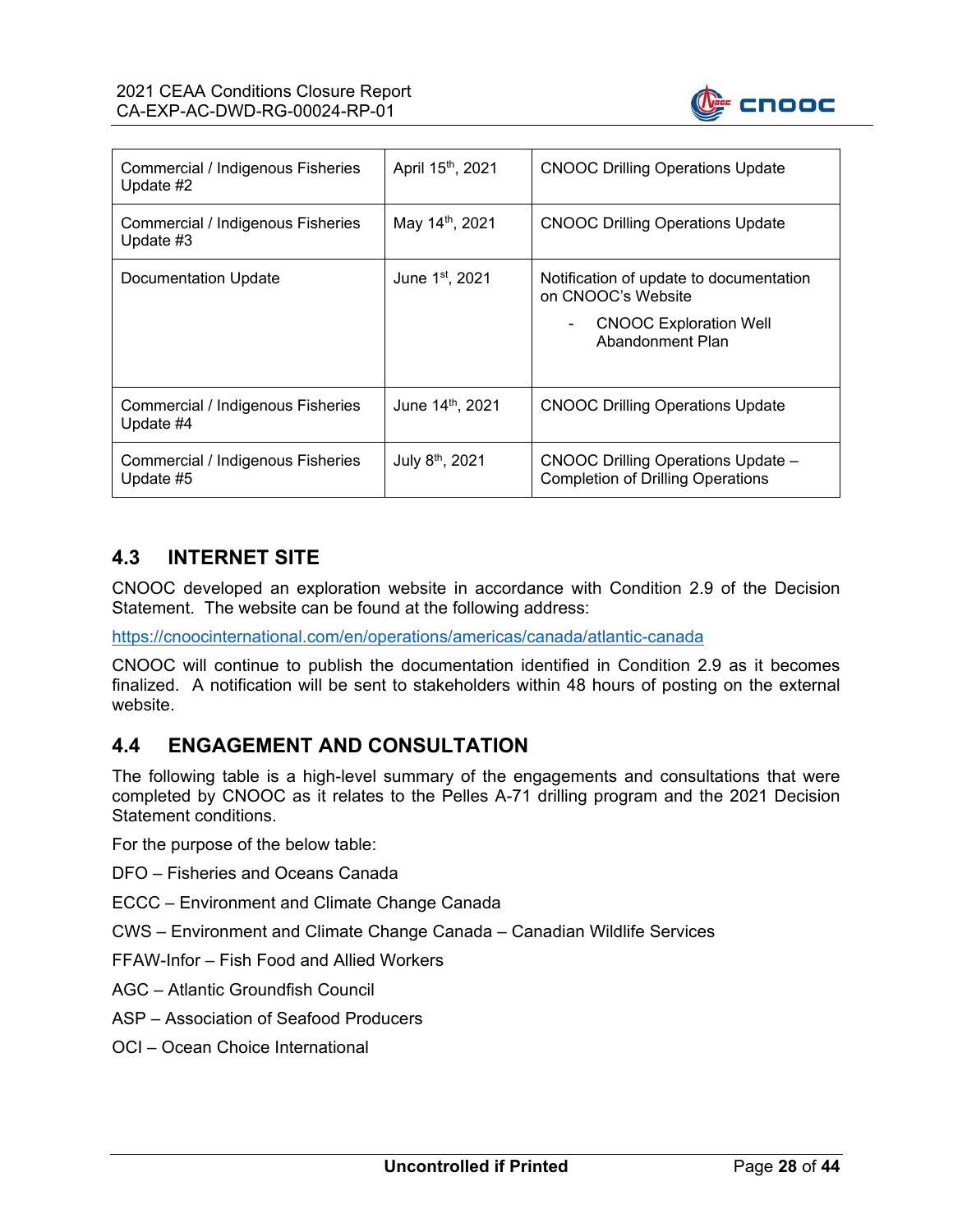

| <b>CEAA</b><br><b>Condition</b><br># | <b>Condition Statement</b>                                                                                                                                                                                                                                                                                                                                                                                                                                                                                                                                                                                                                                                                                             | Date:     | Group:                   | <b>Record of</b><br><b>Consultation</b>                                                                                                                                                                                                                                                                                                                                                                                  |
|--------------------------------------|------------------------------------------------------------------------------------------------------------------------------------------------------------------------------------------------------------------------------------------------------------------------------------------------------------------------------------------------------------------------------------------------------------------------------------------------------------------------------------------------------------------------------------------------------------------------------------------------------------------------------------------------------------------------------------------------------------------------|-----------|--------------------------|--------------------------------------------------------------------------------------------------------------------------------------------------------------------------------------------------------------------------------------------------------------------------------------------------------------------------------------------------------------------------------------------------------------------------|
| 3.6                                  | The Proponent shall develop and<br>conduct, in consultation with<br>Fisheries and Oceans Canada and<br>the Board, a seabed investigation<br>survey to confirm the presence or<br>absence of any aggregations of<br>habitat-forming corals or sponges<br>or any other environmentally<br>sensitive features prior to drilling a<br>well. The Proponent shall retain<br>the services of an individual that is<br>qualified to operate the equipment<br>used to conduct the survey(s).<br>Survey transect length and pattern<br>around well sites shall be based<br>on applicable drill cutting<br>dispersion model results.<br>Transects around anchor sites<br>should extend at least 50 metres<br>from each structure. | 31-May-19 | DFO / C-<br><b>NLOPB</b> | Presented a proposed<br>layout for the Site<br>survey to be utilized for<br>the site surveys on<br>EL1144.<br>Updates were made to<br>planned survey layout.<br>Additional transect lines<br>were added east and<br>west of the drill cuttings<br>plume model.                                                                                                                                                           |
| 3.9                                  | The Proponent shall develop, in<br>consultation with Fisheries and<br>Oceans Canada and the Board, a<br>marine mammal monitoring plan<br>that shall be submitted to the<br>Board at least 30 days prior to the<br>commencement of any vertical<br>seismic survey. The Proponent<br>shall implement the plan during the<br>conduct of vertical seismic<br>surveys. As part of the plan, the<br>Proponent shall:                                                                                                                                                                                                                                                                                                         | 23-Nov-20 | DFO / C-<br><b>NLOPB</b> | <b>CNOOC</b> emails Marine<br><b>Mammal Monitoring</b><br>plan for review by the<br>C-NLOPB / DFO.<br>Clarifications provided<br>and documentation was<br>updated based on<br>feedback with the<br>following changes:<br>- List of all species in<br>project area added<br>- Identifying conditions<br>Passive Accoustic<br>Monitoring would be<br>completed<br>- Range of PAM<br>equipment added<br>- Definitions added |
|                                      |                                                                                                                                                                                                                                                                                                                                                                                                                                                                                                                                                                                                                                                                                                                        | 4-Feb-21  | DFO / C-<br><b>NLOPB</b> | CNOOC resubmits plan<br>incorporating feedback<br>from C-NLOPB and<br>DFO.                                                                                                                                                                                                                                                                                                                                               |

#### **Table 4. Engagement and Consultation Summary**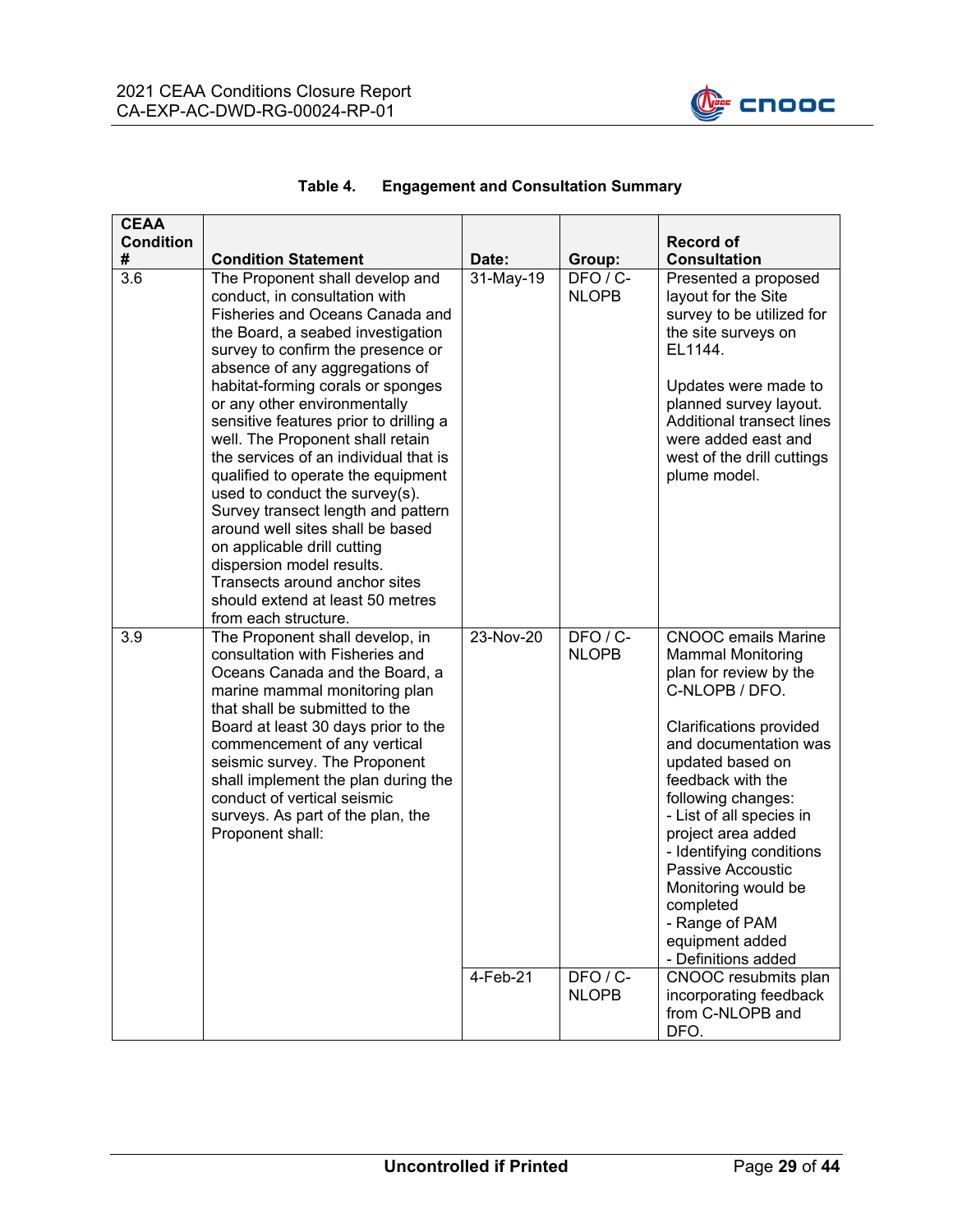

| 3.12.2 | for the first well in each exploration<br>licence, and for any well where<br>drilling is undertaken in an area<br>determined by seabed<br>investigation surveys to be<br>sensitive benthic habitat, and for<br>any well located within a special<br>area designated as such due to<br>the presence of sensitive coral and<br>sponge species, or a location near<br>a special area where drill cuttings<br>dispersion modelling predicts that<br>drill cuttings deposition may have<br>adverse effects, develop and<br>implement, in consultation with<br>Fisheries and Oceans Canada and<br>the Board, follow-up requirements<br>to verify the accuracy of the | 18-Dec-20 | $DFO / C$ -<br><b>NLOPB</b> | CNOOC submits a drill<br>cuttings monitoring plan<br>for review with the C-<br>NLOPB / DFO.                                                                                                                                                                                                   |
|--------|----------------------------------------------------------------------------------------------------------------------------------------------------------------------------------------------------------------------------------------------------------------------------------------------------------------------------------------------------------------------------------------------------------------------------------------------------------------------------------------------------------------------------------------------------------------------------------------------------------------------------------------------------------------|-----------|-----------------------------|-----------------------------------------------------------------------------------------------------------------------------------------------------------------------------------------------------------------------------------------------------------------------------------------------|
|        | environmental assessment and<br>effectiveness of mitigation<br>measures as they pertain to the                                                                                                                                                                                                                                                                                                                                                                                                                                                                                                                                                                 | 11-Feb-21 | DFO / C-<br><b>NLOPB</b>    | Feedback provided to<br>CNOOC for drill<br>cuttings monitoring plan                                                                                                                                                                                                                           |
|        | effects of drill cuttings discharges<br>on benthic habitat. Follow-up shall<br>include:                                                                                                                                                                                                                                                                                                                                                                                                                                                                                                                                                                        | 3-Mar-21  | DFO/C-<br><b>NLOPB</b>      | CNOOC hosts a<br>meeting to discuss<br>feedback from C-<br>NLOPB / DFO                                                                                                                                                                                                                        |
|        |                                                                                                                                                                                                                                                                                                                                                                                                                                                                                                                                                                                                                                                                | 5-Mar-21  | DFO/C-<br><b>NLOPB</b>      | <b>CNOOC</b> submits<br>updated drill cuttings<br>monitoring plan with the<br>following updates:<br>- Revision to<br>background information<br>- Clarification<br>statements added to<br>the document<br>- Addition of graduated<br>pegs at various<br>locations in the drilling<br>footprint |
| 3.12.3 | for the first well in each exploration<br>license, develop and implement, in<br>consultation with Fisheries and<br>Oceans Canada and the Board,<br>follow-up requirements to verify<br>the accuracy of the environmental<br>assessment as it pertains to<br>underwater sound levels. As part<br>of the development of these follow-<br>up requirements, the Proponent<br>shall determine how underwater<br>sound levels shall be monitored<br>through field measurement by the<br>Proponent during the drilling                                                                                                                                                | 5-Mar-20  | DFO/C-<br><b>NLOPB</b>      | CNOOC email<br>submission of the<br><b>Underwater Sound</b><br>Monitoring Plan for<br>review                                                                                                                                                                                                  |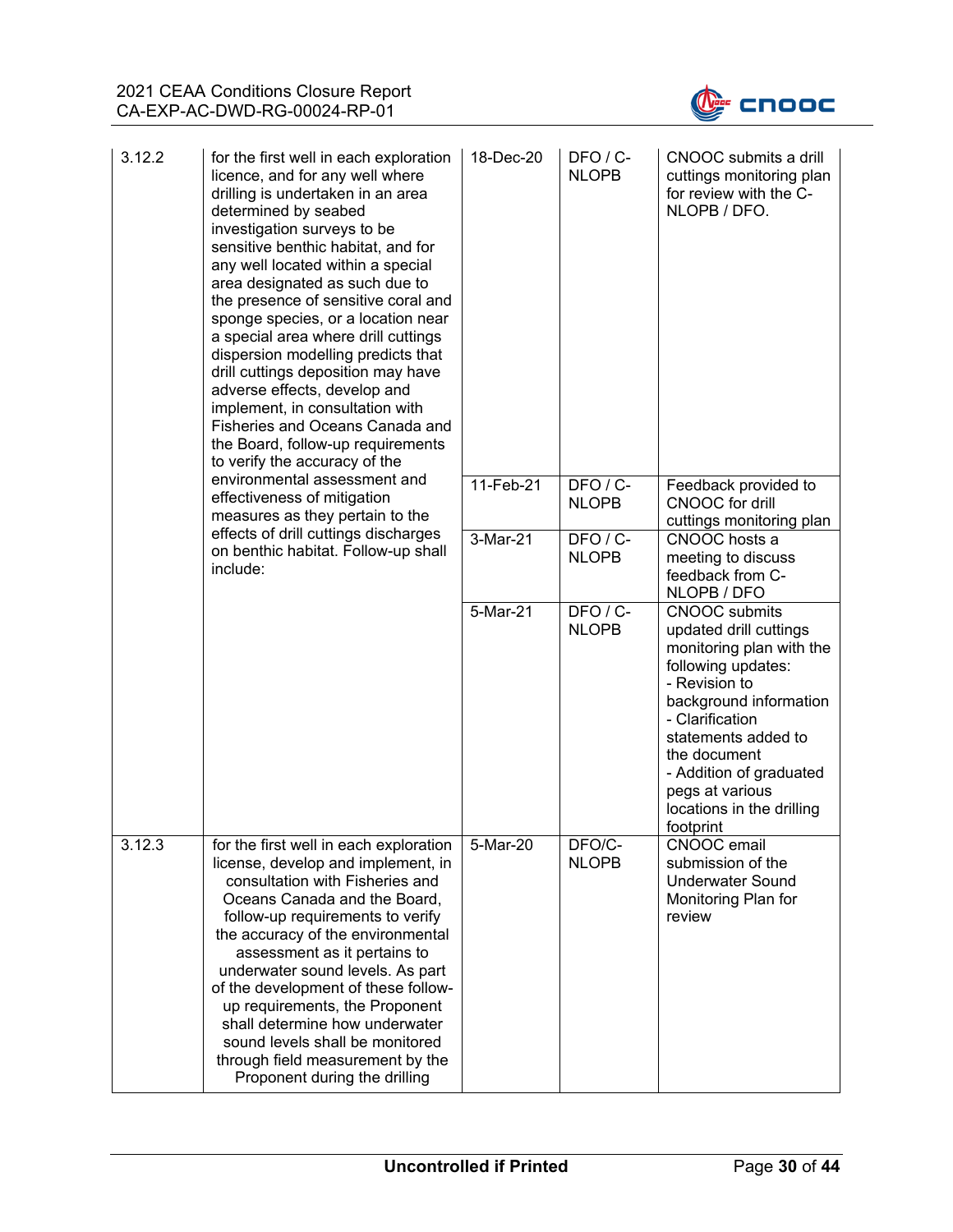

| program and shall provide that<br>information to the Board prior to<br>the start of the drilling program. | 11-Mar-20 | DFO/C-<br><b>NLOPB</b> | Feedback provided to<br>CNOOC for the<br><b>Underwater Sound</b><br>Monitoring Plan                                                                                                                                                                                                                                      |
|-----------------------------------------------------------------------------------------------------------|-----------|------------------------|--------------------------------------------------------------------------------------------------------------------------------------------------------------------------------------------------------------------------------------------------------------------------------------------------------------------------|
|                                                                                                           | 13-Mar-20 | DFO/C-<br><b>NLOPB</b> | <b>Revised Underwater</b><br>Sound Monitoring Plan<br>submitted to the C-<br>NLOPB with the<br>following changes:<br>- Overview Added<br>- Rationale for locations<br>added<br>- Equipment<br>Description added<br>- Analysis Details<br>added<br>- Reporting section<br>updated<br>- Data Handling and<br>Storage added |
|                                                                                                           | 8-Feb-21  | DFO/C-<br><b>NLOPB</b> | CNOOC revised the<br>underwater sound<br>monitoring plan and<br>resubmitted to DFO /C-<br>NLOPB.<br>- Removed Reference<br>for incorporating other<br>operators data (none in<br>field)<br>- Revised rig reference<br>and date of execution                                                                              |
|                                                                                                           | 5-Mar-21  | DFO/C-<br><b>NLOPB</b> | CNOOC revised the<br>underwater sound<br>monitoring plan and<br>resubmitted to DFO /C-<br>NLOPB.<br>- Relocation of<br>underwater sound<br>monitoring moorings for<br>an improved<br>assessment of the<br>extent of underwater<br>sound zone                                                                             |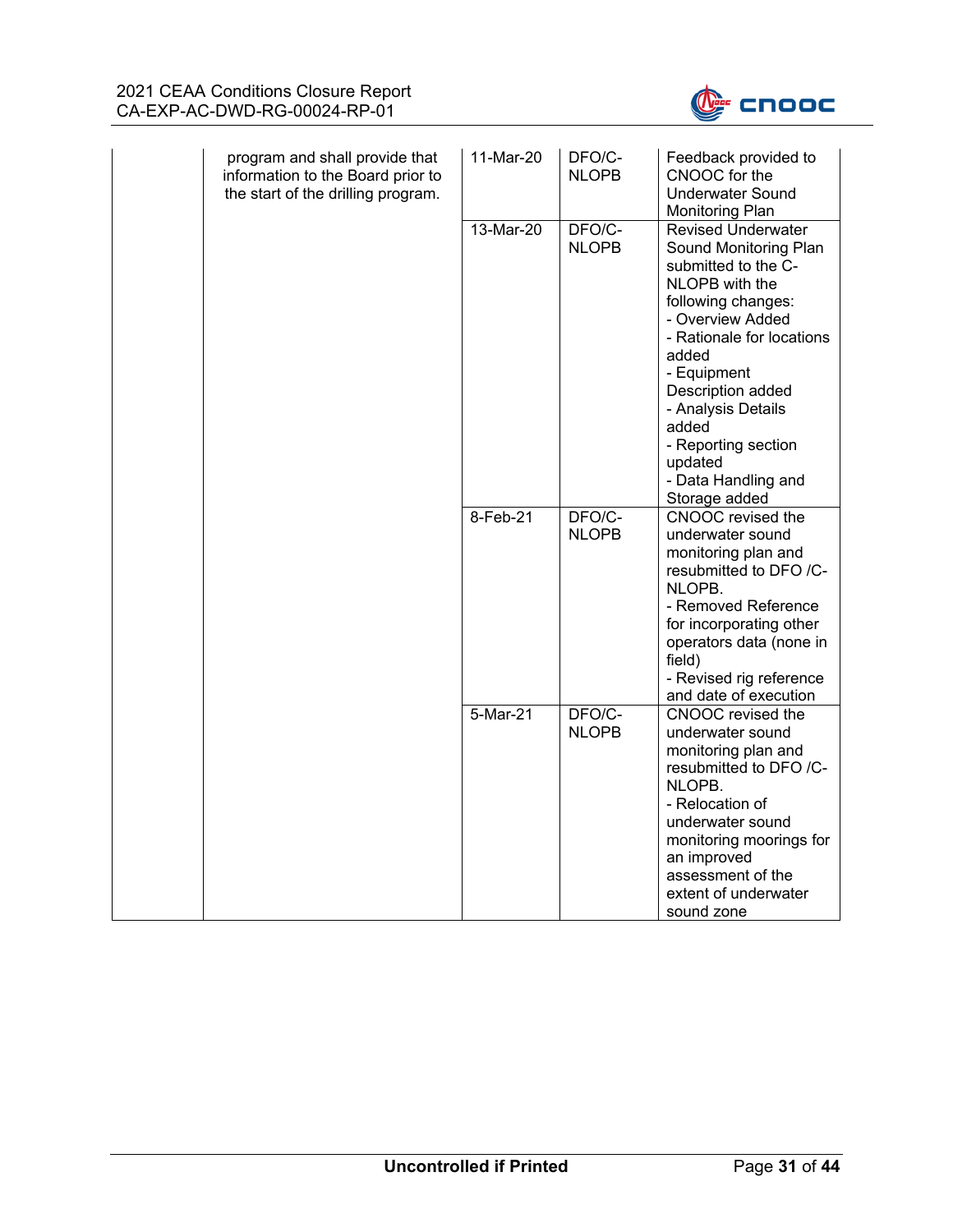

| 4.3 | The Proponent shall develop, prior<br>to the start of the drilling program<br>and in consultation with<br><b>Environment and Climate Change</b><br>Canada and the Board, follow-up<br>requirements, pursuant to<br>condition 2.5, to verify the<br>accuracy of the environmental<br>assessment as it pertains to<br>migratory birds and to determine<br>the effectiveness of the mitigation<br>measures implemented by the<br>Proponent to avoid harm to | 25-Nov-20   | $CWS / C$ -<br><b>NLOPB</b>                                      | CNOOC submission of<br>the Seabird Follow Up<br>Program                                                                                                                                                                                           |
|-----|----------------------------------------------------------------------------------------------------------------------------------------------------------------------------------------------------------------------------------------------------------------------------------------------------------------------------------------------------------------------------------------------------------------------------------------------------------|-------------|------------------------------------------------------------------|---------------------------------------------------------------------------------------------------------------------------------------------------------------------------------------------------------------------------------------------------|
|     | migratory birds, their eggs and<br>nests, including the mitigation<br>measures used to comply with<br>conditions 4.1 and 4.2.                                                                                                                                                                                                                                                                                                                            | 22-Dec-20   | $CWS / C$ -<br><b>NLOPB</b>                                      | C-NLOPB / CWS<br>Feedback provided on<br>the Seabird Follow Up<br>Program                                                                                                                                                                         |
|     |                                                                                                                                                                                                                                                                                                                                                                                                                                                          | 3-Feb-21    | $CWS / C$ -<br><b>NLOPB</b>                                      | <b>CNOOC</b> resubmission<br>of follow up program<br>with the following<br>updates:<br>- Updates to mitigation<br>and follow up<br>- Update program<br>methodology<br>- Baseline information<br>submitted<br>- Addition of mitigative<br>measures |
| 5.1 | The Proponent shall develop and<br>implement a Fisheries<br>Communication Plan in<br>consultation with the Board,<br>Indigenous groups and<br>commercial fishers. The Proponent<br>shall develop the Fisheries<br>Communication Plan prior to<br>drilling and implement it for the                                                                                                                                                                       | 29-Jan-20   | C-NLOPB,<br>FFAW-<br>Infor, One<br>Ocean,<br>OCI, ASP<br>and AGC | CNOOC emailed the<br>draft copy of<br><b>Commercial Fisheries</b><br><b>Communication Plan</b><br>for review and<br>comment.                                                                                                                      |
|     | duration of the drilling program.<br>The Proponent shall include in the<br><b>Fisheries Communications Plan:</b>                                                                                                                                                                                                                                                                                                                                         | $6$ -Feb-20 | Indigenous<br>Groups                                             | CNOOC emailed the<br>draft copy of the<br><b>Indigenous Fisheries</b><br><b>Communication Plan</b><br>for review and<br>comment.                                                                                                                  |
|     |                                                                                                                                                                                                                                                                                                                                                                                                                                                          | 13-Mar-20   | C-NLOPB,<br>FFAW-<br>Infor, One<br>Ocean,<br>OCI, ASP<br>and AGC | Final copy of<br><b>Commercial Fisheries</b><br><b>Communication Plan</b><br>issued. Update<br>incorporated the crab<br>fishing zones into the<br>project map.                                                                                    |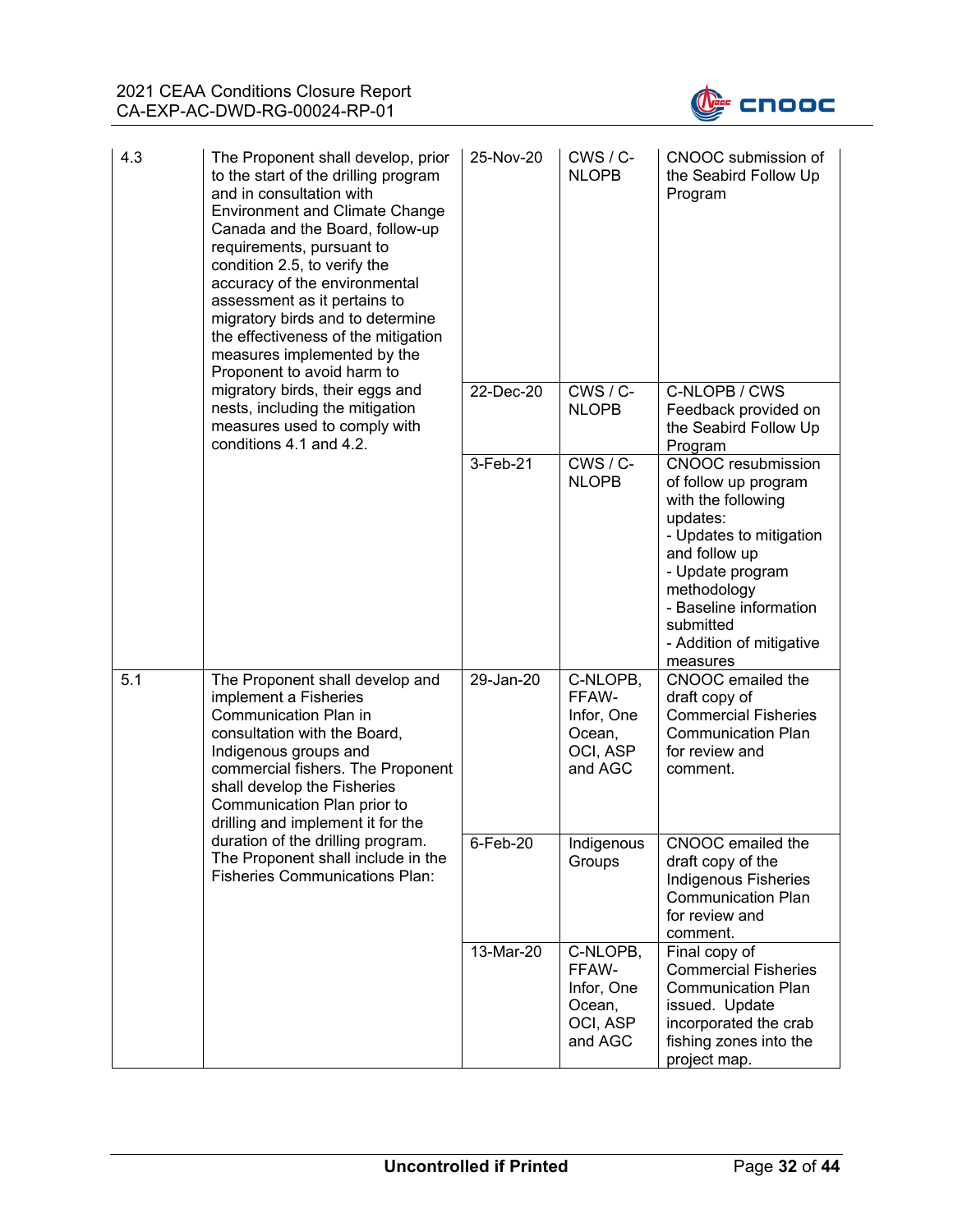

|     |                                                                                                                                                                                                                                                                                                                                                                                                                                                                                                                                                                                                      | 6-Mar-20  | Indigenous<br>Groups      | Final copy of the<br><b>Indigenous Fisheries</b><br>Communication plan<br>issued. Update<br>incorporated an<br>emergency<br>communication flow<br>chart.      |
|-----|------------------------------------------------------------------------------------------------------------------------------------------------------------------------------------------------------------------------------------------------------------------------------------------------------------------------------------------------------------------------------------------------------------------------------------------------------------------------------------------------------------------------------------------------------------------------------------------------------|-----------|---------------------------|---------------------------------------------------------------------------------------------------------------------------------------------------------------|
| 6.2 | The Proponent shall develop, in<br>consultation with the Board and<br><b>Environment and Climate Change</b><br>Canada, and implement for the<br>duration of the drilling program, a<br>physical environment monitoring<br>program, in accordance with the<br>Newfoundland Offshore Petroleum<br>Drilling and Production<br>Regulations that meets or exceeds<br>the requirements of the Offshore<br><b>Physical Environmental Guidelines</b><br>(September 2008). The physical<br>environment monitoring program<br>shall be submitted to the Board for<br>approval prior to commencing<br>drilling. | 4-Mar-21  | ECCC / C-<br><b>NLOPB</b> | <b>CNOOC Email</b><br>submission of the<br><b>Physical Environment</b><br>Monitoring Plan for<br>review. No updates<br>requested to document<br>after review. |
| 6.7 | The Proponent shall prepare a<br>Spill Response Plan and provide a<br>draft of the plan to Indigenous<br>groups for comment, taking into<br>consideration these comments<br>prior to submitting the plan to the<br>Board for acceptance. The plan<br>shall be submitted to the Board for                                                                                                                                                                                                                                                                                                             | 5-Feb-21  | Indigenous<br>Groups      | CNOOC emailed the<br><b>Offshore Spill</b><br>Response Plan to<br>Indigenous Groups for<br>comment.                                                           |
|     | acceptance prior to drilling.                                                                                                                                                                                                                                                                                                                                                                                                                                                                                                                                                                        | 13-Mar-20 | Indigenous<br>Groups      | CNOOC emailed the<br>final copy of the<br>Offshore Spill<br>Response Plan to<br>Indigenous Groups. No<br>feedback was provided.                               |

# **5.0 FISH AND FISH HABITAT**

CNOOC implemented mitigations to aid in the protection of fish and fish habitat. These mitigations included conducting a pre-drilling coral and sponge survey, monitoring drill cuttings, discharge monitoring and underwater sound monitoring.

## **5.1 PRE-DRILLING AND POST DRILLING SURVEYS**

CNOOC conducted pre-drilling underwater visual surveys at planned well sites in Exploration Licence (EL) 1144 in the Flemish Pass, including the Pelles A-71 site (Wood 2020). The survey was designed to determine locations of aggregations of coldwater corals and sponges and was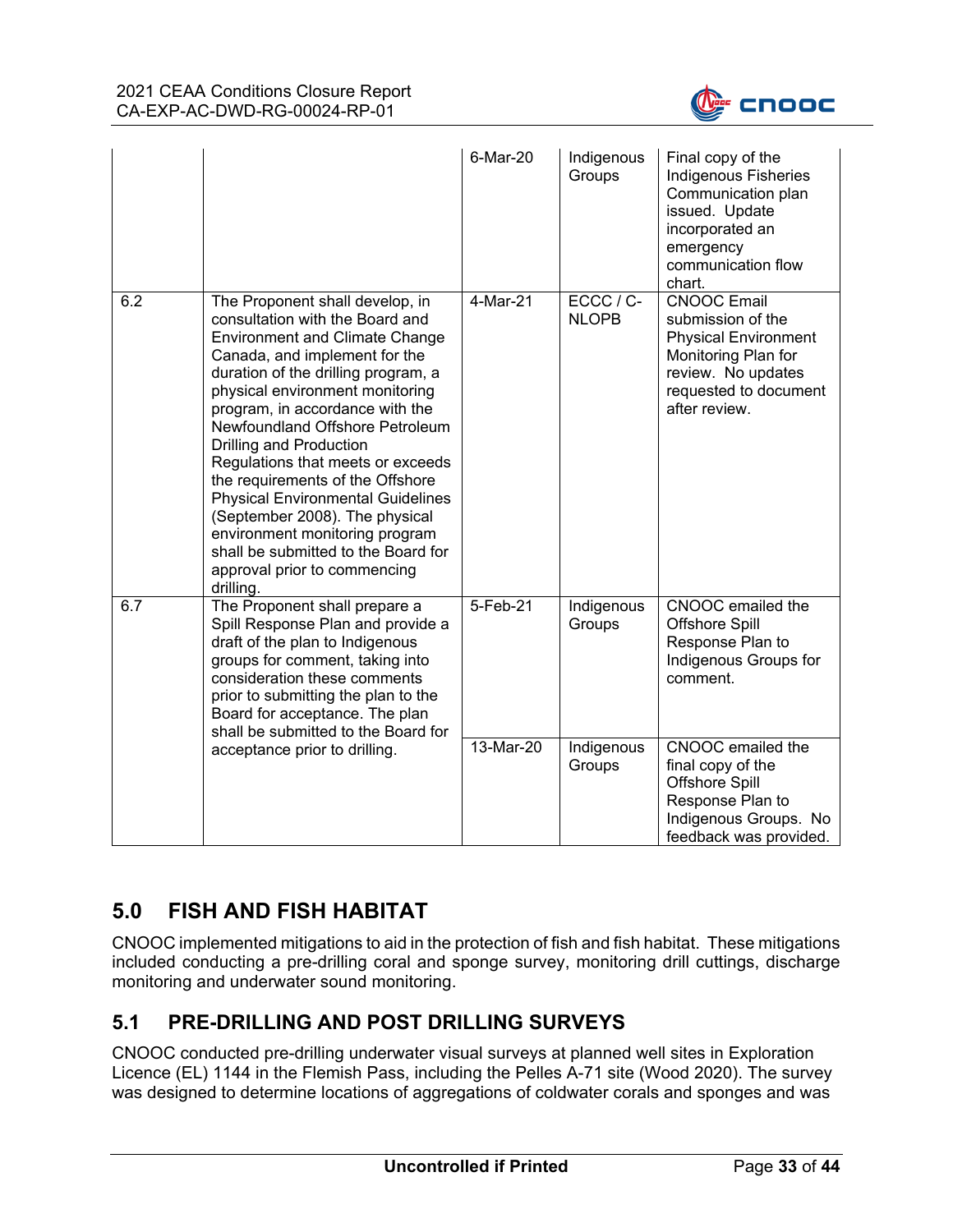

developed in consultation with the Canadian Newfoundland and Labrador Offshore Petroleum Board (C-NLOPB) and Fisheries and Oceans Canada (DFO) (Wood 2019a). The location of the planned Pelles A-71 well site was revised to maintain 100 m separation from drilling activities and C-NLOPB defined coral colonies (Wood 2019b). Fish and fish habitat were characterized for the area including details on seabed substrate and coral, sponge, fish, and invertebrate presence and density (Wood 2020). The seabed video survey was conducted with an ROV at the Pelles A-71 site and was assessed against C-NLOPB guidance on coral colonies. The guidance states that no drilling activities should occur within 100-m of a coral colony, defined as *Lophelia pertusa* coral or a grouping of five or more corals above 30 cm in height/width in a 10 m x 10 m area.

After completion of drilling activities at Pelles A-71, an ROV survey of similar design to that conducted in 2020 was completed.

## **5.2 CORAL AND SPONGE SURVEY**

The following sections describe the findings between pre- and post-drilling surveys as they relate to Corals, Sponges, Invertebrates and Fish.

#### **5.2.1 Corals**

Soft corals, branching corals, and sea pens were the most abundant coral groups overall, and all showed similar declines between the pre- and post-drilling survey. Soft corals and sea pens significantly differed between surveys, with lower values in the post-drilling survey. The interaction term was also significant for both groups, indicating uneven changes between the two surveys across the areas. For all the other coral groups, very few individuals were recorded overall with minimal changes between the two surveys. Declines for most groups were steepest within the grid lines area, with no coral present within the visible deposition area near the wellhead (within ~50 m). This is to be expected, as corals are sessile or only capable of slow short-distance movements. Many corals were still present and in good condition within the transition zone, and within the cluster and fleck areas to the south. Overall, corals declined or remained similar throughout the Pelles A-71 area which is within the predicted effects outlined in the Environmental Assessment (Nexen 2018) that indicated potential effects throughout the drill cuttings dispersion area.

#### **5.2.2 Sponges**

Sponges throughout the Pelles A-71 area had low densities overall in both the pre- and postdrilling survey, and changes were less consistent than those observed for corals. Some sponge groups showed declines in the grid lines area, and other groups showed increases from the predrilling survey. As sponges are sessile and slow growing, these are not likely new individuals, but differences in ROV path travelled, the use of standard definition video for the pre-drilling survey and high definition for the post-drilling also allowed for more accurate identification, and therefore potential differences between surveys. Similar to corals however, no sponges were recorded within the visible deposition area though many were present in the transition area with little to no surface veneers.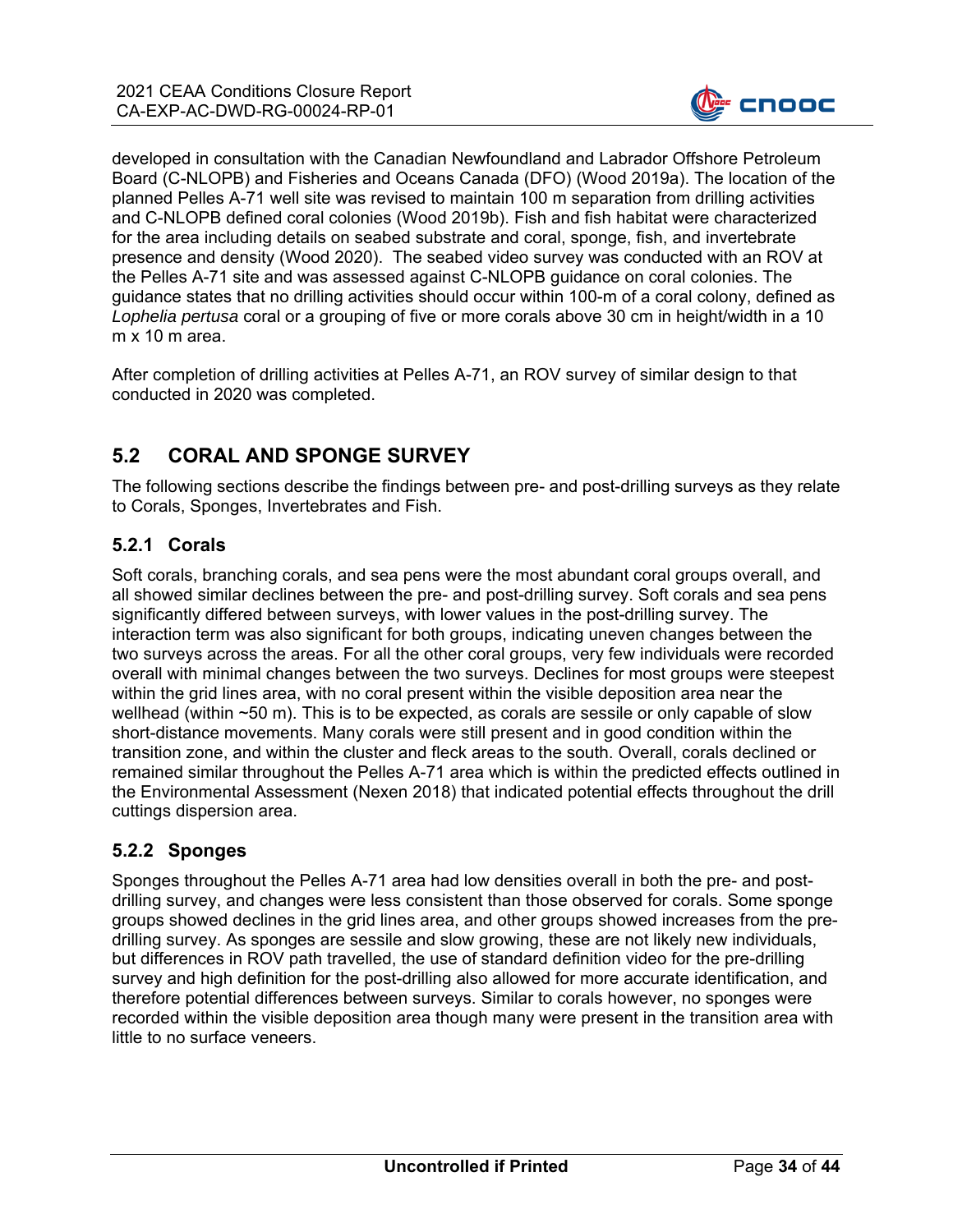

#### **5.2.3 Invertebrates**

For invertebrates, a similar trend to corals was observed with general declines in density throughout. Echinoderms significantly differed between surveys, with lower densities in the postdrilling survey, and had a significant interaction term as well. Few invertebrates were noted within the visible deposition area near the wellhead, though some echinoderms were noted near the edges. While many invertebrates were still present within the transition zone, cerianthid anemones (cnidarians) were absent and were a reliable indication of the presence of drill cuttings. As they inhabit small burrows within the substrate, this particular group of invertebrates may be vulnerable to any amount of cuttings deposition. Evidence of benthic invertebrates in the form of burrows, divots, and tracks were recorded throughout the cuttings deposition area.

#### **5.2.4 Fish**

Fish were present throughout Pelles A-71 at low densities, with benthivores being the most numerous and diverse fish functional group. A general decline across all three areas was noted for benthivores, which may be due to lack of prey as invertebrates declined throughout. Small numbers of Greenland halibut (piscivore) and lanternfish (planktivore) were recorded throughout, including near the well centre, both during the pre- and post-drilling survey. However, unidentified fish increased in density in the transect area from the pre-drilling survey. This change is due to a small species of fish residing in high densities within small divots in the sediment throughout the transect area. Due to their small size and few identifying characteristics, these fish were not identified as part of this survey, though may be juveniles of other fish species recorded. Their presence is likely seasonal in nature.

## **5.3 DRILL CUTTINGS MONITORING**

The drill cuttings monitoring follow up program was designed in consultation with DFO and the C-NLOPB to verify the accuracy of the predictions made during the environmental assessment as it pertains to fish and fish habitat and satisfy commitments in the Decision Statement Conditions 3.12, 3.12.1 and 3.12.2.

The complete findings of this report are detailed in the document "2021 Drilling Discharges Follow-up Monitoring Program" prepared by WOOD but have been summarized in sections 5.2 and 5.3 of this document

#### **5.3.1 Synthetic-Based Fluid on Cuttings**

CNOOC had a performance target for synthetic-based fluid on cuttings (SOC) discharged to sea based on the Offshore Waste Treatment Guidelines of not exceeding 6.9g/100g oil on wet solid. This target was maintained for the duration of the campaign with 3.84g/100g 48 hour cumulative (rolling) massed average SOC wet being the highest level reached (Figure 1) (CNOOC 2021). CNOOC reported the discharged SOC results to the C-NLOPB on a monthly basis.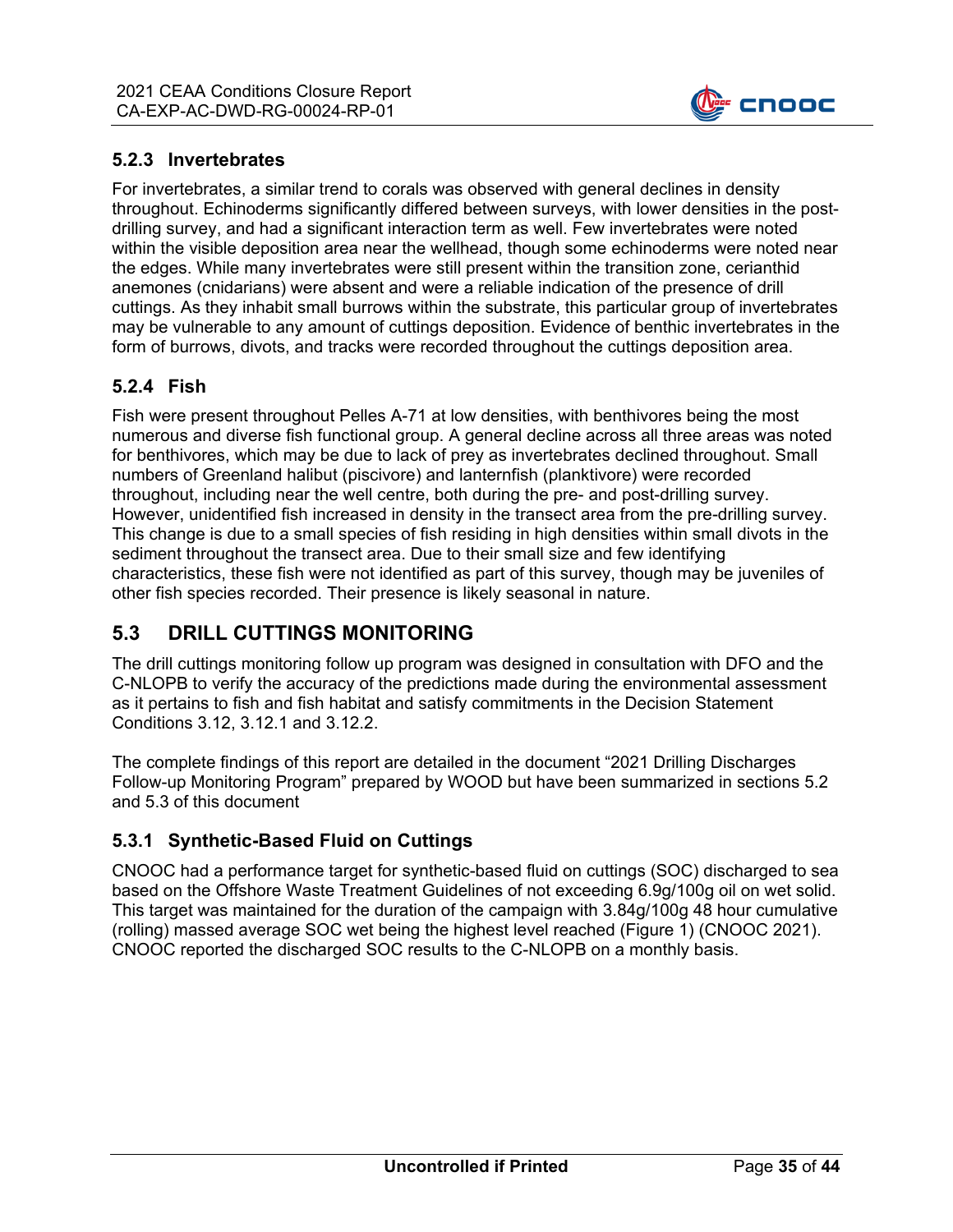





#### **5.3.2 Drill Cuttings Modelling**

For the drill cuttings extent and thickness, the use of several methodologies allowed for a better overall understanding of the dispersal area and the range of thicknesses. The use of external markers on the wellhead prior to jetting allowed for measurement of the deepest burial depth (1.5 m). In combination with the deposition poles showing burial of 0.15 m to 0.20 m roughly 50 m from the wellhead, the area of heaviest deposition could be delineated. Visual cues of the extent of cuttings were clearly able to identify areas of heavy deposition, and the general transition zone between cuttings and existing, natural substrate. While the identification of the transition zone was challenging, the use of visual assessment worked well for cuttings identification. The deposition of cuttings was lower than the maximum modelled deposition depths that ranged from 2.71-2.87 m (Water Based Mud) within 10 m of the wellhead and 0.21- 0.26 m (Water Based Mud) within 10-100 m from the wellhead.

The penetration depths were less useful overall for measurement of drill cuttings thickness. As the baseline substrate in the Flemish Pass is predominantly mud, additional drilling mud deposited on top of fine substrate does not allow for easy differentiation. In hard compact or gravelly areas with little or minimum penetration during baseline measurement, this method it typically more useful. The majority of post-drilling depth measurements were greater than the length of the push ruler, even in areas with no predicted or visible cuttings. As the values were highly variable and did not consistently vary with distance from the wellhead or agree with the modelled drill cuttings footprint, it is assumed that these results are from small-scale variability of the exact location of the penetration test or potentially variability in ROV operator and not related to drill cuttings accumulation.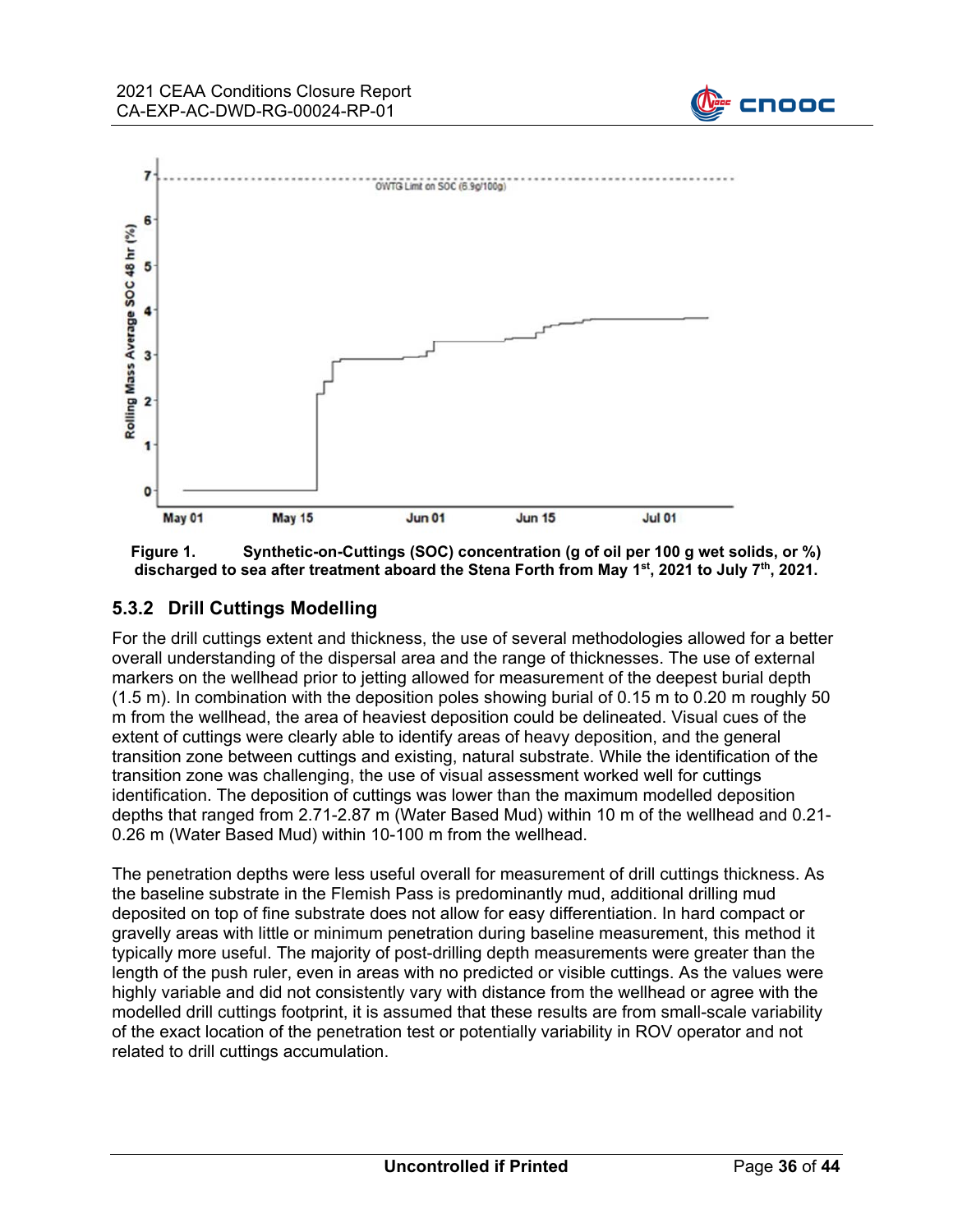

Deposition poles worked well for the measurement of drill cuttings. Poles at reference stations did not visibly sink into the seafloor and a background veneer of sediment was recorded at these stations. Poles were not difficult to find, and the attached ruler and zipties were easy to read. None of the poles used in this survey in the transect area appeared to have cuttings burial, though some did have flecks present.

The extent of drill cuttings was determined through change in surficial substrate and visual observations of drill cuttings. The main difference in surficial sediment between the pre- and post-survey was additional fines near and south of the well center, which is primarily cuttings. While minor changes to areas of hard substrate were recorded, fine substrate remained between 85% to 100% of the surficial substrate at this site.

Bioturbation and newly formed divots were already recorded throughout the visible deposition area, and a thin layer of background sedimentation appeared to already be overlaying the cuttings area. A burial area of drill cuttings was predicted to extend throughout the grid and transect areas. However, the areas of drill cuttings accumulations (e.g., visible deposition, transition zone) was smaller than predicted. As indicated by the model, Synthetic Based Mud drill cuttings that were discharged high in the water column were predicted to drift up to 2 km from the wellsite, but not form any burial accumulations. This was recorded in the follow-up monitoring with flecks of drill cuttings observed to the extent of the survey area to the south, but no burial accumulations observed.

#### **5.3.3 Summary and Conclusions**

The following summarizes the follow-up monitoring results associated with drill cuttings monitoring.

The Offshore Waste Treatment Guidelines specifies that SOC levels should not exceed 6.9 g/100 g oil on wet solids. As detailed in Section 3.1, the highest reported level from the drilling unit was 3.84 g/100 g oil on wet solids. Therefore, the discharges meet the performance targets set out in the OWTG and addresses Condition 3.12.1 of the decision statement.

Drill cuttings were predicted to be mostly distributed SSW from the wellhead with the majority of cuttings deposited within 500 m, with some SBM cuttings out to 2 km. Cuttings deposition extent and thickness was evaluated through a combination of visual assessments, depth penetration measurements, comparison to subsea infrastructure, and deposition poles. Based on these combined survey methodologies, the observed accumulated drill cuttings footprint was limited to within 100 m from the wellhead with drifts of low quantities of drill cuttings (flecks and clusters approximately 625 m from the wellhead (southern grid lines and transect areas). Overall, the observed drill cuttings deposition had a lower extent and lower thickness relative to model predictions. As identified in section 5.3.2, model results were compared to *in situ* results and found that cuttings were both more localized and lower thicknesses (accumulations) relative to the model's predictions in the EIS.

Smothering was predicted to be within 500 m of the drill centre where the majority of drill cuttings deposition was predicted to occur. Within the drill cuttings footprint 100 m from the wellhead, no sessile organisms were recorded on survey transects though some invertebrates and fish were present. No smothering or burial is likely outside this footprint, as the recorded flecks and clusters are not large enough to bury organisms. Overall, the density of fauna in the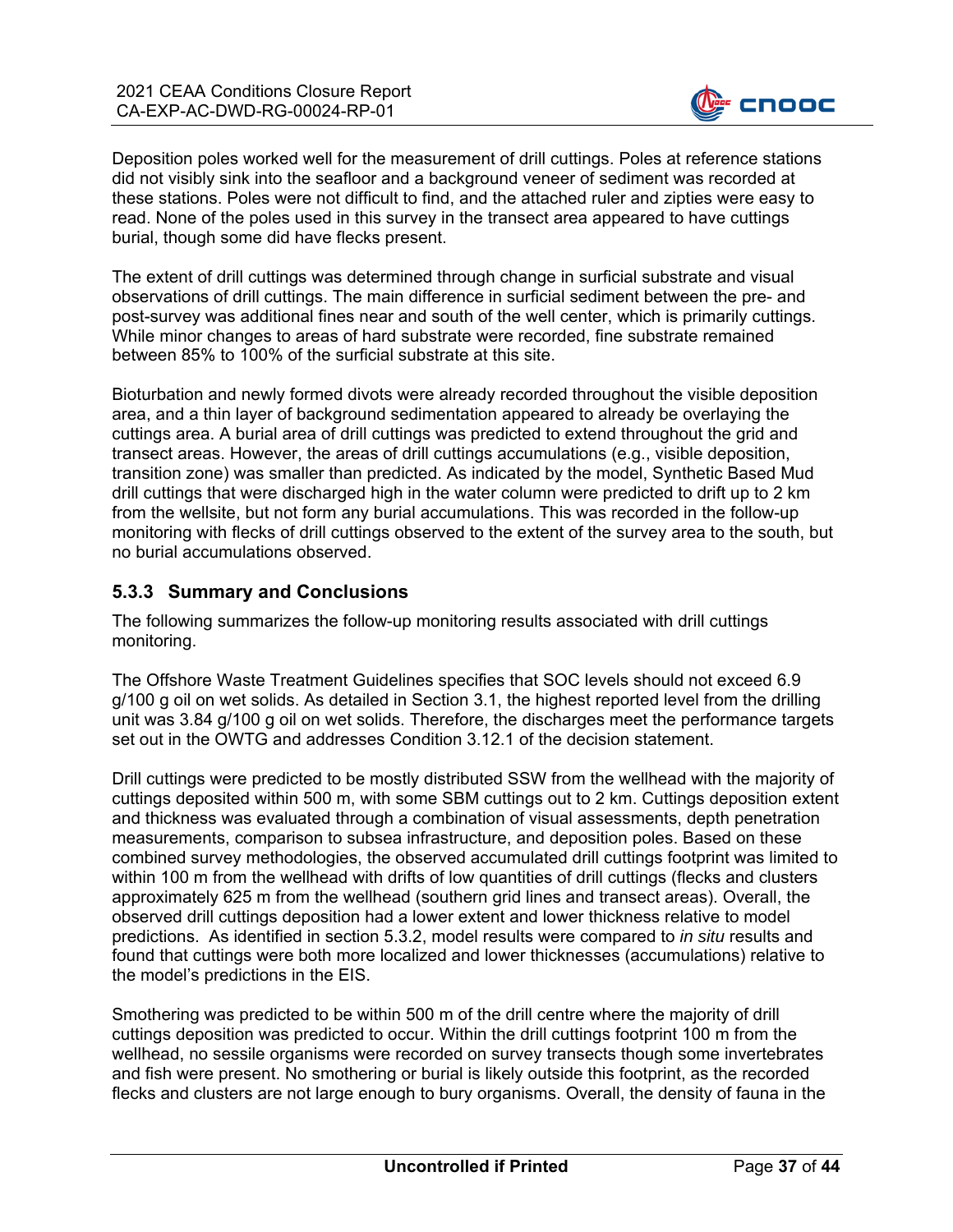

post-drilling survey is lower than that observed in the pre-drilling survey. This is likely from a combination of smothering and burial, and potential avoidance of the area by mobile fauna.

## **5.4 DISCHARGES**

CNOOC treated all discharges into the marine environment in compliance with the approved Environmental Protection Plan that was drafted in accordance with the Offshore Waste Treatment Guidelines. Monthly compliance monitoring reports were submitted to the C-NLOPB for regulated waste streams.

## **5.5 UNDERWATER SOUND MONITORING**

CNOOC developed and implemented an underwater sound monitoring program in consultation with DFO and the C-NLOPB. The plan was developed to satisfy condition 3.12.3 of the Decision Statement. The plan was implemented by WOOD/JASCO during Pelles A-71 operations in order to verify the accuracy of underwater sound levels as predicted in the EIS.

The complete findings of this report are detailed in the document "Flemish Pass Acoustic Monitoring: Ambient Characterization and Marine Mammal Monitoring near a Mobile Offshore Drilling Unit" prepared by Jasco but has been summarized in sections 5.5.1 and 5.5.2 of this document.

#### **5.5.1 Program Description**

JASCO designed an acoustic monitoring program, comprising two autonomous multi-channel acoustic recorders, to compare actual acoustic footprint distances to the predictions, and to measure baseline sound levels, marine mammal presence and changes to the baseline resulting from the Pelles drilling program. Wood deployed one recorder 1km from the Stena Forth, at approximately mid-water depth, and deployed the second recorder 40km North-East of Stena Forth, in ~650m of water, at a depth of ~100m from the sea surface. These depths were expected to experience the longest propagation ranges. The recorders were deployed from mid-April 2021 until early July 2021.

The recorders collected acoustic data continuously at a sampling rate of 128 kHz, using GeoSpectrum M36 hydrophones and a pre-amplifier. The hydrophone / AMAR / pre-amplifier systems returned the data necessary to perform a complete analysis of all radiated sound from the drilling activity and allowed detection of most types of marine mammal vocalizations, with the exception are dwarf and pygmy sperm whales. Continuous sampling ensured that the computed daily sound exposure level (SEL) missed no energy.

JASCO calibrated the recorders three times (in their warehouse, in the field prior to deployment and in the field following recovery), to verify the sensitivity of each integrated system (i.e., the hydrophone, pre-amplifier and AMAR). JASCO verified infield, pre-deployment calibrations against warehouse measurements for consistency (i.e., <0.5 dB difference) before analyzing the data. Post-retrieval calibration confirmed no loss of sensitivity during the deployment.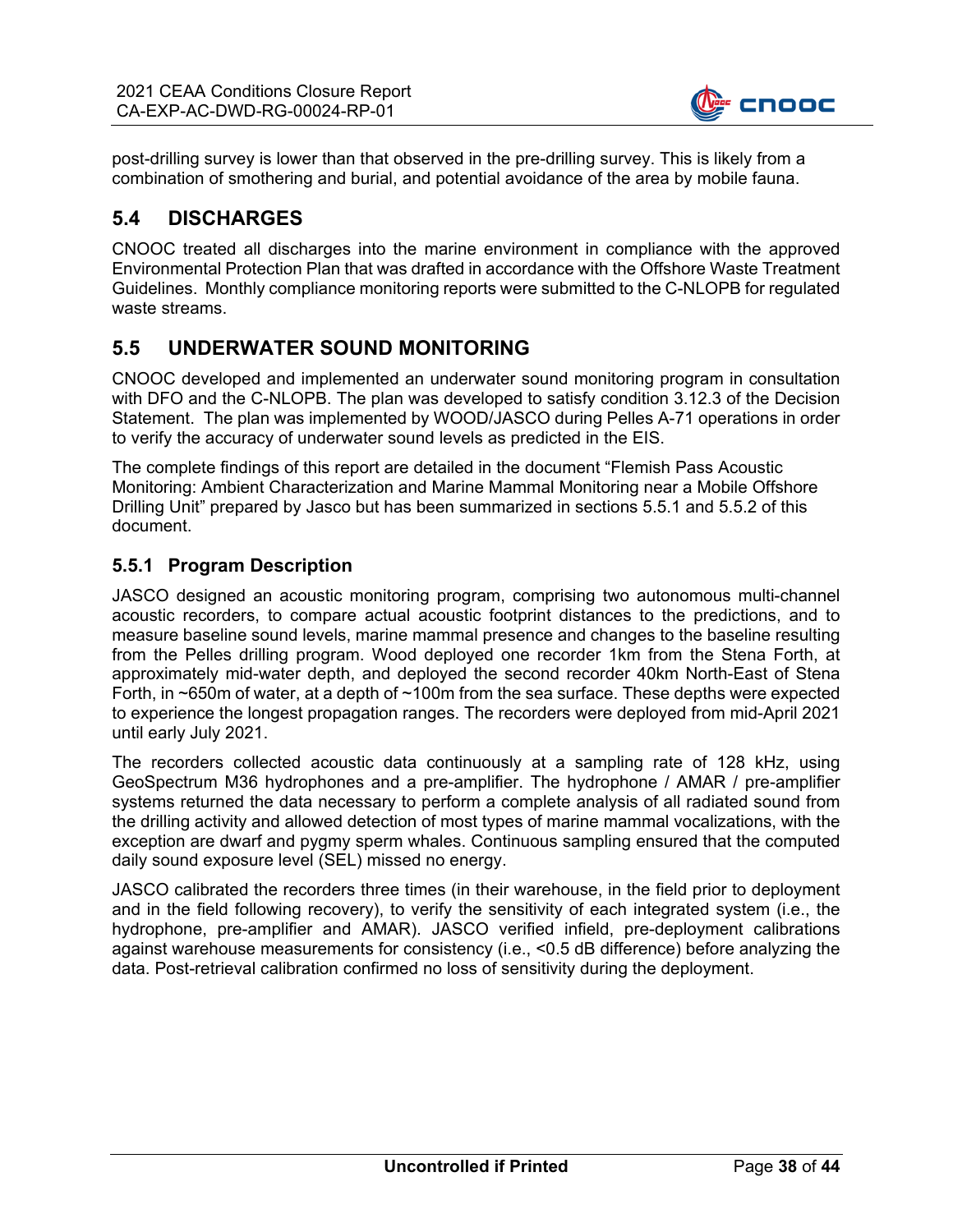

#### **5.5.2 Findings**

Sound levels recorded at 1km from the Stena Forth exceeded background levels but were lower than predicted during pre-campaign modelling. The median sound pressure level from 29 April to 18 June 2021 was 117.5 dB re 1  $\mu$ Pa<sup>2</sup>, compared to the modeled level of near 140 dB re 1  $\mu$ Pa<sup>2</sup>.

At 40 km from the Stena Forth sound levels from the drill ship were difficult to detect. The median broadband sound pressure level was 109.7 dB re 1  $\mu$ Pa<sup>2</sup>. On  $\sim$ 20 June a 3-D seismic survey commenced near the 40 km site, which increased the median sound pressure level at the 40km site to 134.7 dB re 1  $\mu$ Pa<sup>2</sup> (and to 130.6 dB re 1  $\mu$ Pa<sup>2</sup> at the 1 km site).

JASCO recorded no exceedance of the threshold for permanent threshold shifts at the 1km site, and no threshold exceedances for temporary hearing threshold shifts in low-frequency cetaceans. JASCO recorded threshold exceedances for temporary threshold shift criteria for high frequency cetaceans, at the 1km recorder, during the first fifteen days of drilling, during the last three days of drilling, and on two occasions in between. JASCO attributed these exceedances to a high frequency source: perhaps a USBL pinger or acoustic modem. The exceedances were on the order of 3-5 dB per day. An animal would need to remain at close proximity to such a source for many hours before experiencing a temporary hearing threshold shift, and research suggests that animals would avoid the source rather than incur an actual threshold shift. The 3-D seismic survey referred to herein caused TTS threshold exceedances at the 40km site on 17 days for low frequency cetaceans, and on 13 days for high frequency cetaceans.

## **6.0 MARINE MAMMAL AND SEA TURTLES**

CNOOC developed and implemented a marine mammal and sea turtle mitigation plan for VSP in consultation with DFO and the C-NLOPB. The plan was developed to satisfy conditions 3.8 and 3.9 of the Decision Statement. The plan was implemented by WOOD/JASCO during Pelles A-71.

Full details of the completed VSP Activities can be found in the project report "Flemish Pass Exploration Drilling Project, Marine Mammal and Sea Turtle Monitoring and Mitigation Report" prepared by WOOD.

The scope of work included monitoring for marine mammals and sea turtles inside the 500-metre radius safety zone around the seismic source during VSP activities by visual observation and passive acoustic monitoring. Mitigation protocols were implemented by qualified marine mammal observers (MMO) and passive acoustic monitors (PAM). VSP was conducted from the *Stena Forth* at the Pelles A-71 well site between June 23, 2021 and June 24, 2021. All marine mammal and sea turtle mitigation was conducted aboard the supply vessel, *MV Siem Pilot*. The VSP program lasted 8.5 hours, during which time 3 marine mammals were detected by the PAM operator outside of the 500m safety zone. No delays or shutdowns were required during the program. A summary of Marine mammal and sea turtle sightings during PAM operations during the exploration project are listed in Table 5.

In addition to VSP activities, CNOOC is required to report injured, dead or stranded marine mammals or sea turtles. There were no sightings of injured, dead or stranded species throughout Pelles A-71 operations.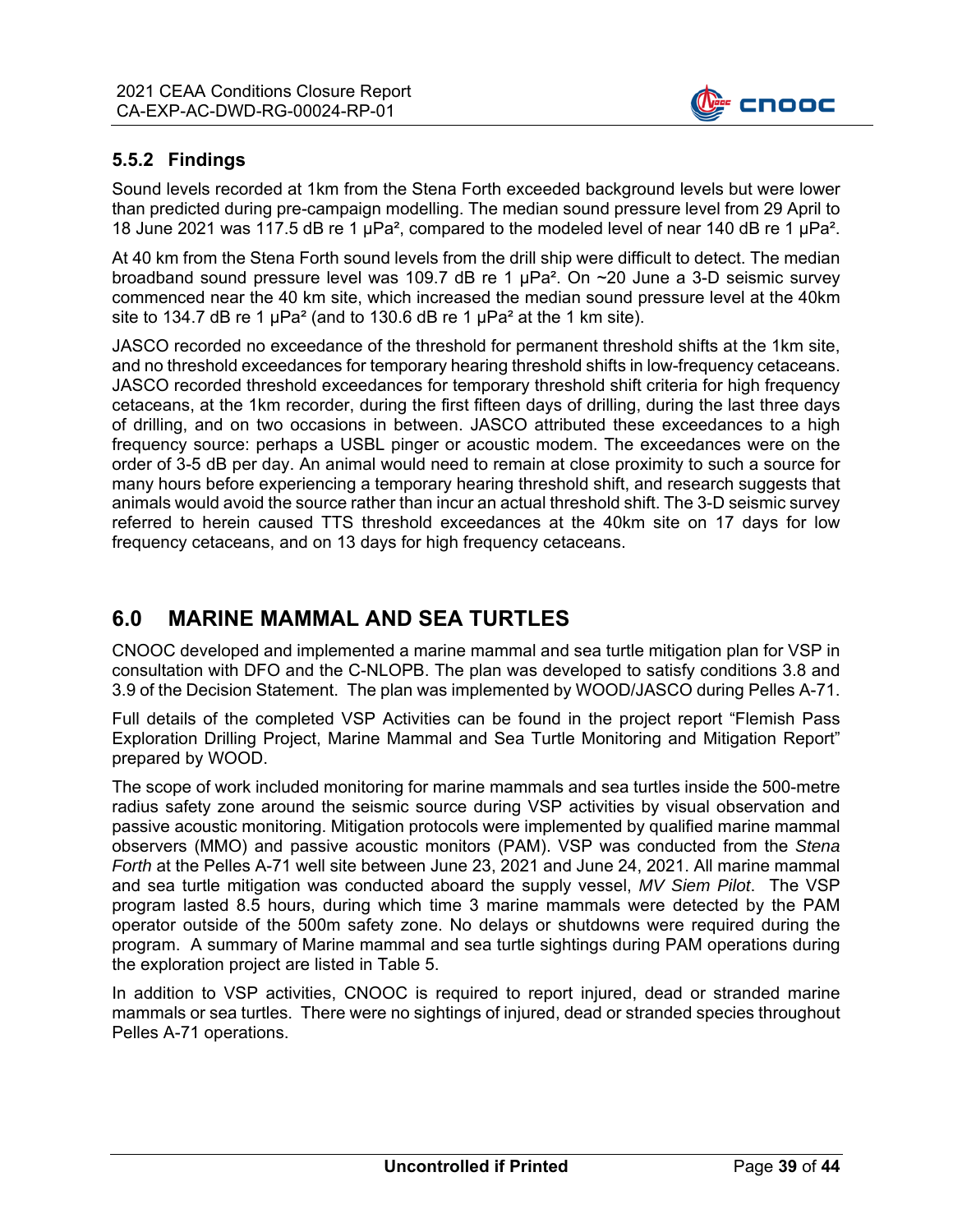

| <b>Species</b>                                                                                               | Date           | Number of<br><b>Sightings</b> | Number of<br><b>Individuals</b> | Range of animal<br>Mitigation<br>Required<br>to VSP (metres) |             | <b>Notes</b>                           |  |  |
|--------------------------------------------------------------------------------------------------------------|----------------|-------------------------------|---------------------------------|--------------------------------------------------------------|-------------|----------------------------------------|--|--|
| <b>PAM Gear Wet Test</b>                                                                                     |                |                               |                                 |                                                              |             |                                        |  |  |
| <b>FW</b>                                                                                                    | $18 - 06 - 21$ | 3                             | 3                               | VSP not active                                               | <b>NONE</b> | Observed during<br>PAM Gear Wet Test   |  |  |
| <b>UW</b>                                                                                                    | $18 - 06 - 21$ | 1                             |                                 | VSP not active<br><b>NONE</b>                                |             | Observed during<br>PAM Gear Wet Test   |  |  |
| <b>VSP Operations</b>                                                                                        |                |                               |                                 |                                                              |             |                                        |  |  |
| <b>SP</b>                                                                                                    | $24 - 06 - 21$ | $\overline{2}$                | $1 - 3$                         | >1000                                                        | <b>NONE</b> | Continuous clicks<br>during VSP firing |  |  |
| <b>UD</b>                                                                                                    | $24 - 06 - 21$ |                               | >1                              | >1000                                                        | <b>NONE</b> | Very faint                             |  |  |
| FW-Fin Whale, UW- Unknown Whale. SP- Sperm Whale, UD- Unknown dolphin, HW-Humpback Whale, MW-<br>Minke Whale |                |                               |                                 |                                                              |             |                                        |  |  |

| Table 5. | Marine Mammal and Sea Turtle Sighting during VSP Operations |
|----------|-------------------------------------------------------------|
|----------|-------------------------------------------------------------|

# **7.0 MIGRATORY BIRDS**

CNOOC conducted seabird observations and monitoring in accordance with the requirements of the "Seabird Observation and Monitoring Follow Up Program" that was developed in consultation with Environment and Climate Change Canada and the C-NLOPB as required by Condition 4.3 of the Decision Statement.

## **7.1 SEABIRD OBSERVATIONS**

PAL Aerospace conducted all seabird observations on the Pelles A-71 well site from the MODU. During the operational period, a total of 804 seabird observation entries recorded 23,685 seabirds. Observations were conducted between April  $28<sup>th</sup>$  and July  $7<sup>th</sup>$ , 2021 and completed in accordance with CNOOC's approved "Seabird Observation and Monitoring Procedural Aid". Table 6 details a summary of the observations completed during the drilling program. CNOOC has retained a copy of all raw data associated with seabird observations.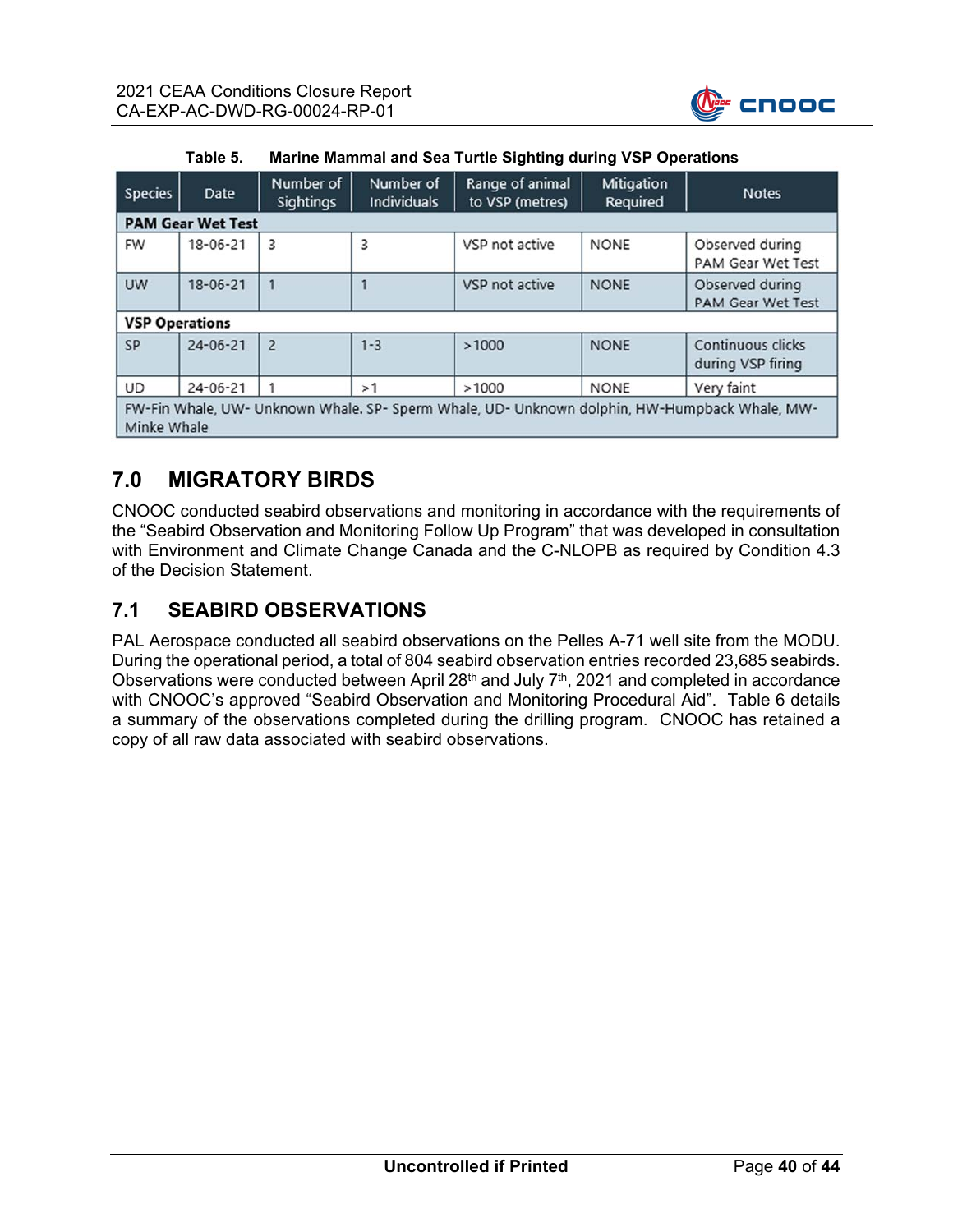

| <b>Species</b>                 | <b>Number</b>  |  |  |  |
|--------------------------------|----------------|--|--|--|
| <b>Black-legged Kittiwake</b>  | 336            |  |  |  |
| <b>Common Murre</b>            | 10             |  |  |  |
| <b>Dovekie</b>                 | 20             |  |  |  |
| <b>Glaucous Gull</b>           | $\overline{1}$ |  |  |  |
| <b>Great Black-backed Gull</b> | 26             |  |  |  |
| <b>Great Shearwater</b>        | 260            |  |  |  |
| <b>Herring Gull</b>            | 74             |  |  |  |
| <b>Iceland Gull</b>            | $\overline{2}$ |  |  |  |
| Leach's Storm-Petrel           | 10             |  |  |  |
| Lesser Black-backed Gull       | 6              |  |  |  |
| Manx Shearwater                | $\mathbf{1}$   |  |  |  |
| Northern Fulmar                | 22495          |  |  |  |
| <b>Northern Gannet</b>         | 3              |  |  |  |
| Pomarine Jaeger                | 1              |  |  |  |
| Sooty Shearwater               | $\overline{2}$ |  |  |  |
| South Polar Skua               | $\overline{2}$ |  |  |  |
| <b>Unknown Gull</b>            | 430            |  |  |  |
| <b>Unknown Murre</b>           | $\overline{1}$ |  |  |  |
| Unknown Shearwater             | $\overline{2}$ |  |  |  |
| Unknown Skua                   | $\overline{2}$ |  |  |  |
| <b>Unknown Tern</b>            | $\overline{1}$ |  |  |  |
| <b>Total</b>                   | 23,685         |  |  |  |

#### **Table 6. Seabird Observations Summary**

## **7.2 STRANDED SEABIRD SEARCHES**

Daily stranded seabird surveys were conducted daily at dawn during the Pelles A-71 exploration drilling program that included the Stena Forth drillship and the Siem Pilot, Maersk Clipper, Maersk Mobiliser and Skandi Vinland support vessels. Table 7 details stranded seabird searches completed during the program. Seabirds were handled in accordance with CNOOC's approved "Seabird Capture and Handling Procedural Aid". There was a total of 22 birds found; 4 carcasses disposed of at sea, 4 carcasses sent ashore; 1 live seabird that died in transit to shore and 13 live seabirds released. CNOOC has retained a copy of all raw data associated with stranded seabird searches.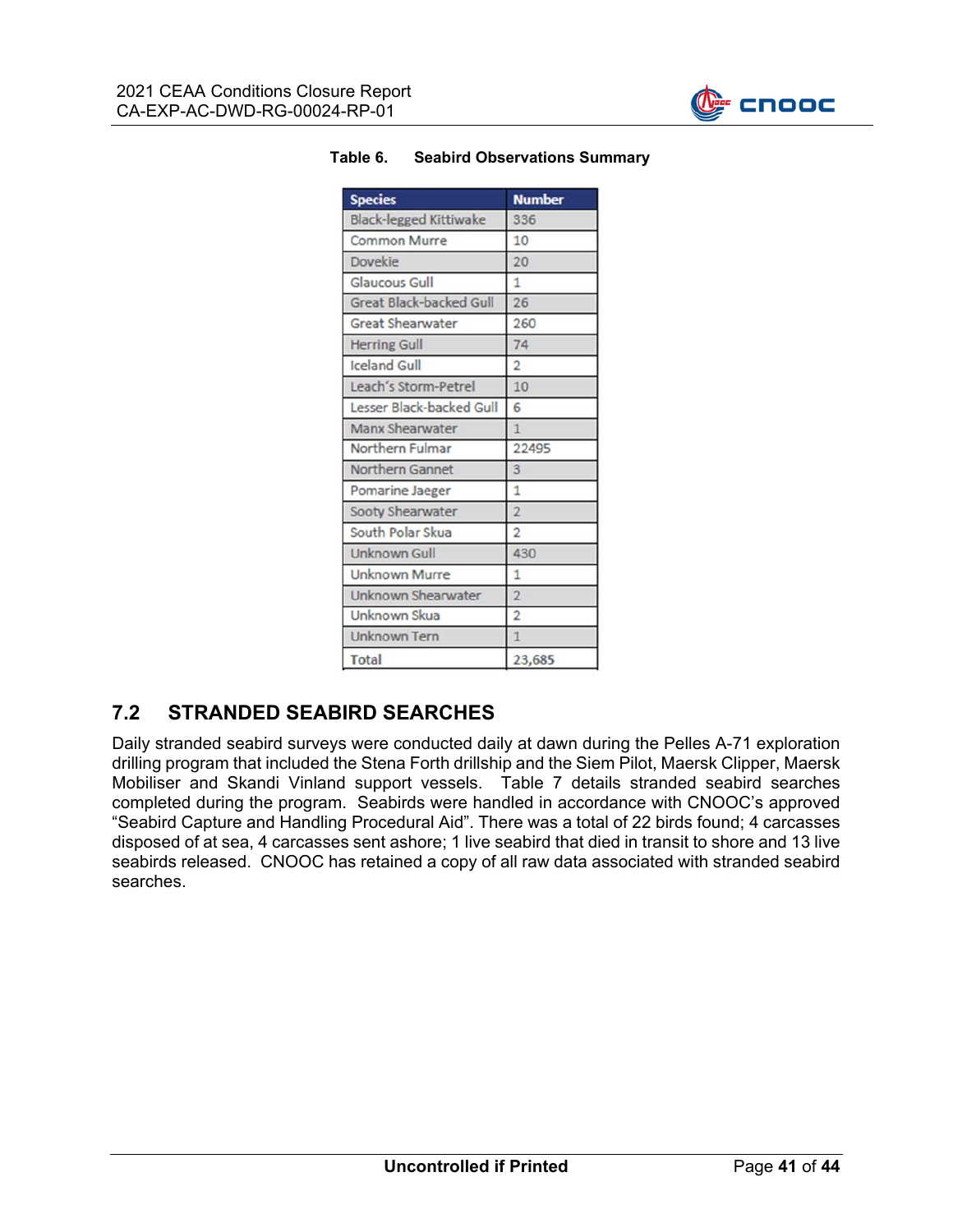

| Date<br>(yyyy/mm/dd) | Location<br>of<br><b>Stranding</b><br>(Lat/Long, or<br>Name) | <b>Bird Species</b> | <b>TOTAL</b><br>#<br>stranded<br>birds | <b>Found Dead</b> |                            | <b>Captured Alive</b> |                   |                        |                      |                   |                        |                      |
|----------------------|--------------------------------------------------------------|---------------------|----------------------------------------|-------------------|----------------------------|-----------------------|-------------------|------------------------|----------------------|-------------------|------------------------|----------------------|
|                      |                                                              |                     |                                        | #<br>Oiled**      | Fate                       |                       | Oiled**           |                        |                      | <b>Not oiled</b>  |                        |                      |
|                      |                                                              |                     |                                        |                   | #<br>disposed<br>of at sea | #<br>sent<br>ashore*  | # died<br>in care | #<br>released<br>alive | #<br>sent<br>ashore* | # died<br>in care | #<br>released<br>alive | #<br>sent<br>ashore* |
| 2021-05-12           | Stena Forth<br>Pelles A-71                                   | WTSP                | $1\,$                                  |                   |                            |                       |                   |                        |                      |                   |                        | $\mathbf{1}$         |
| 2021-05-14           | Stena Forth<br>Pelles A-71                                   | WTSP                | $1\,$                                  |                   | $\mathbf{1}$               |                       |                   |                        |                      |                   |                        |                      |
| 2021-05-17           | Stena Forth<br>Pelles A-71                                   | WTSP                | $\,1\,$                                |                   | $1\,$                      |                       |                   |                        |                      |                   |                        |                      |
| 2021-06-01           | Stena Forth<br>Pelles A-71                                   | LESP                | $\mathbf 1$                            |                   |                            |                       |                   |                        |                      |                   | $\mathbf{1}$           |                      |
| 2021-06-08           | Stena Forth<br>Pelles A-71                                   | LESP                | $\mathbf 1$                            |                   |                            | $1\,$                 |                   |                        |                      |                   |                        |                      |
|                      | Stena Forth<br>Pelles A-71                                   | UNSP                | $\,1\,$                                |                   | $\,1\,$                    |                       |                   |                        |                      |                   |                        |                      |
| 2021-06-11           | Stena Forth<br>Pelles A-71                                   | LESP                | $\,1\,$                                |                   |                            | $\mathbf{1}$          |                   |                        |                      |                   |                        |                      |
| 2021-06-20           | Mobiliser<br>Pelles A-71                                     | LESP                | 5                                      |                   |                            | $\,1$                 |                   |                        |                      |                   | $\sqrt{4}$             |                      |
| 2021-06-21           | Stena Forth<br>Pelles A-71                                   | LESP                | $\mathbf{1}$                           |                   |                            |                       |                   |                        |                      |                   | $1\,$                  |                      |
|                      | Stena Forth<br>Pelles A-71                                   | LESP                | $\mathbf 1$                            |                   |                            |                       |                   |                        |                      |                   | $\mathbf{1}$           |                      |
| 2021-06-22           | Stena Forth<br>Pelles A-71                                   | OSFL                | $\mathbf 1$                            |                   | $\mathbf{1}$               |                       |                   |                        |                      |                   |                        |                      |
| 2021/06/28           | Stena Forth<br>Pelles A-71                                   | LESP                | $\mathbf 1$                            |                   |                            | $\,1$                 |                   |                        |                      |                   |                        |                      |
| 2021/06/29           | Stena Forth<br>Pelles A-71                                   | LESP                | $\,1$                                  |                   |                            |                       |                   |                        |                      |                   | $\mathbf{1}$           |                      |
| 2021/07/01           | Stena Forth<br>Pelles A-71                                   | LESP                | $\,1\,$                                |                   |                            |                       |                   |                        |                      |                   | $1\,$                  |                      |
|                      | Stena Forth<br>Pelles A-71                                   | LESP                | $\,1\,$                                |                   |                            |                       |                   |                        |                      |                   | $\mathbf{1}$           |                      |
| 2021/07/03           | Stena Forth<br>Pelles A-71                                   | LESP                | $\overline{2}$                         |                   |                            |                       |                   |                        |                      |                   | $\overline{2}$         |                      |
| 2021/07/05           | Stena Forth<br>Pelles A-71                                   | LESP                | $\mathbf{1}$                           |                   |                            |                       |                   |                        |                      |                   | $1\,$                  |                      |
|                      |                                                              |                     | 22                                     |                   | 4                          | $\overline{4}$        |                   |                        |                      |                   | 13                     | $\overline{1}$       |

#### **Table 7. Summary of Stranded Seabirds**

## **7.3 FINDINGS**

The EIS assessed the potential effects of marine and migratory birds which are known, or likely to be found, within the project area and may be affected by planned project components and activities.

The EIS highlighted that the primary mechanisms of interaction that may have negative effects on marine and migratory birds, included platform and vessel attraction associated with lighting and increased foraging opportunities, and potential hydrocarbon sheening. While these interactions may have led to increased potential for mortality or injury of individuals, the disturbances (and thus, effects) were anticipated to be negligible to minor, due to the localized nature of Project activities. With 9 bird mortalities for the entire duration of the exploration program at Pelles A-71 it is unlikely that the project had population-level effects within the project area. The mitigative measures that are currently in place have been proven effective and no additional mitigations are recommended at this time.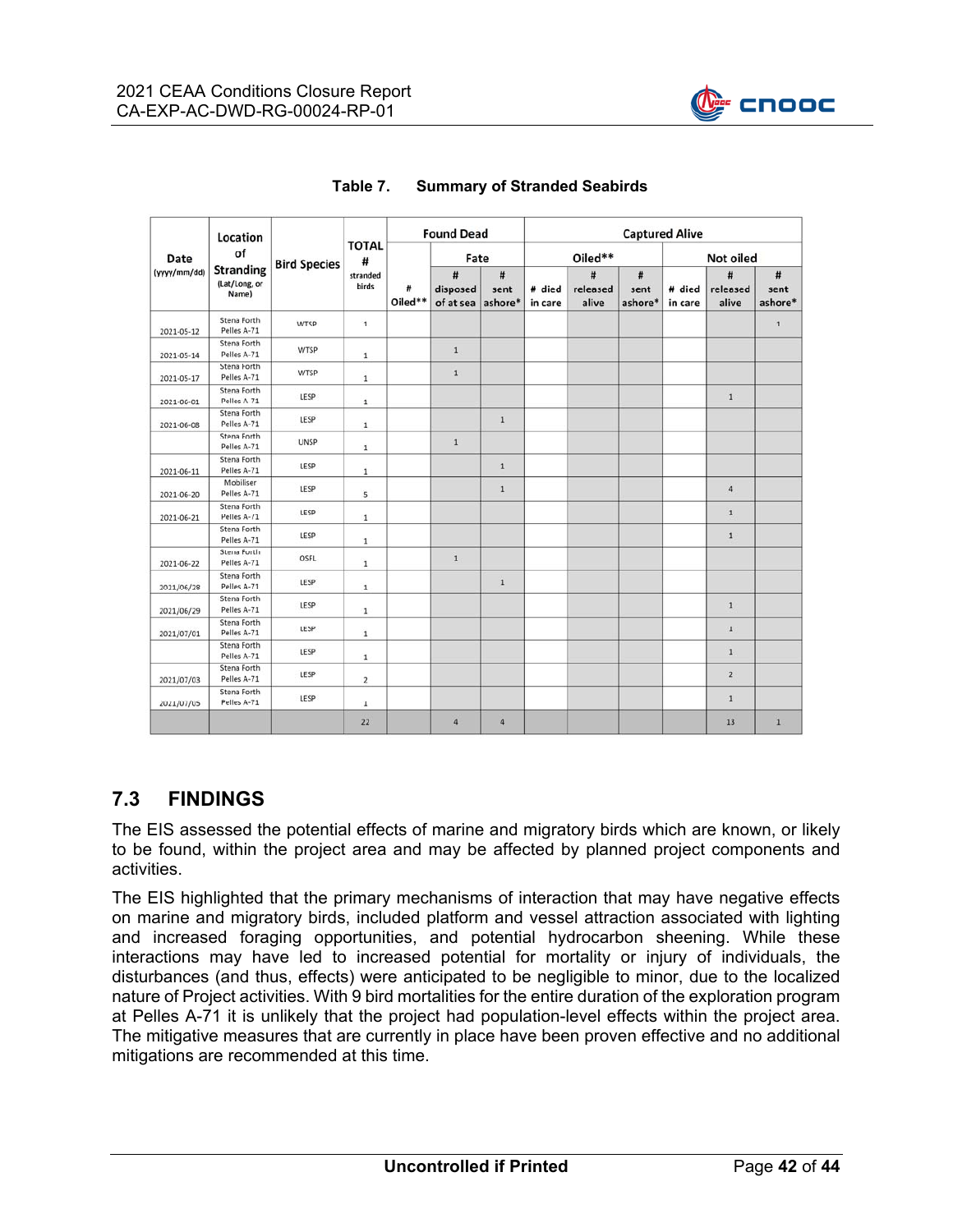

## **8.0 ADDITIONAL MITIGATIONS**

#### **8.1 EMERGENCY / SPILL RESPONSE**

CNOOC developed and implemented a number of operating procedures, emergency response and contingency plans in planning the Pelles A-71 operations. These included but are not limited to: Helicopter Operations Procedural Aid, Atlantic Canada Exploration Drilling Safety Plan, Marine Operations Manual, Physical Environment Monitoring Protocol, Ice Management Plan, Adverse Weather Protocol, Emergency Response Procedural Aid, Incident Command System Initial Emergency Response Procedure, Incident Command System Expanded Response Procedure, Offshore Spill Response Plan, Wildlife Response Plan, Source Control Plan and Source Control Contingency Plan. These plans were submitted to the C-NLOPB as part of the comprehensive OA package submitted for Pelles A-71 operations.

On March 4<sup>th</sup>. 2020 an oil spill response tabletop exercise, "Exercise Jolsen" was completed in accordance with Condition 6.9 of the Decision Statement. A copy of the exercise report was sent to the C-NLOPB on March 9<sup>th</sup>, 2020 and to Indigenous Groups on March 13<sup>th</sup>, 2020. Minor updates were made to the Offshore Spill Response Plan following this exercise.

CNOOC developed a Spill Impact Mitigation Assessment (SIMA) as required by Condition 6.11 of the Decision Statement which was provided to the C-NLOPB on December 3, 2019. The SIMA was reviewed by the National Environmental Emergencies Centre's Environmental Emergencies Science Table. Feedback on the SIMA was received by CNOOC from the C-NLOPB on April 2nd, 2020. Feedback was incorporated by CNOOC and resubmitted to the C-NLOPB on July 7th, 2020. The final SIMA is now posted on CNOOC's External Website.

While drilling the Pelles A-71 well there were no accident or malfunctions that required activation of the Offshore Spill Response Plan.

#### **8.2 ICE MANAGEMENT**

An Ice Management Plan was prepared by Provincial Aerospace Limited (PAL) Ice and Environmental Services for CNOOC. The plan outlined procedures that prevent hazardous ice from reaching the MODU and address both icebergs and sea ice. CNOOC submitted an Ice Management Plan as a part of the OA submission that was approved by the C-NLOPB.